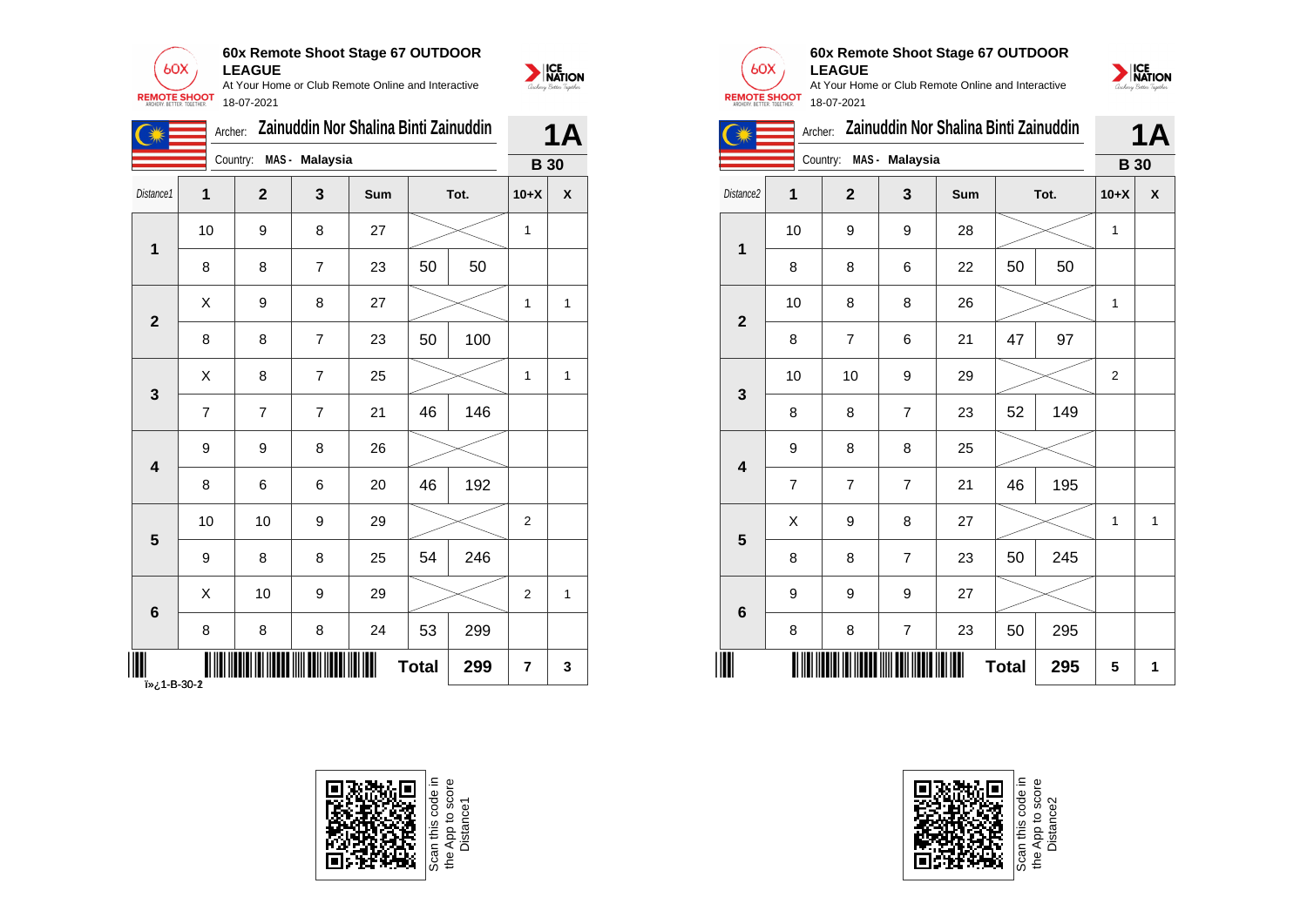

|                                            |   |                         |              |     | Archer: Zainuddin Nor Shalina Binti Zainuddin |        | <b>1A</b>    |                |   |                | Archer: Zainuddin Nor Shalina Binti Za |     |              |
|--------------------------------------------|---|-------------------------|--------------|-----|-----------------------------------------------|--------|--------------|----------------|---|----------------|----------------------------------------|-----|--------------|
|                                            |   | Country: MAS - Malaysia |              |     |                                               |        | <b>B</b> 30  |                |   |                | Country: MAS - Malaysia                |     |              |
| Distance1                                  | 1 | $\mathbf{2}$            | $\mathbf{3}$ | Sum | Tot.                                          | $10+X$ | $\pmb{\chi}$ | Distance2      | 1 | $\overline{2}$ | $\mathbf{3}$                           | Sum |              |
| $\mathbf{1}$                               |   |                         |              |     |                                               |        |              | 1              |   |                |                                        |     |              |
| $\overline{\mathbf{2}}$                    |   |                         |              |     |                                               |        |              | $\overline{2}$ |   |                |                                        |     |              |
| $\mathbf{3}$                               |   |                         |              |     |                                               |        |              | $\mathbf{3}$   |   |                |                                        |     |              |
| $\overline{\mathbf{4}}$                    |   |                         |              |     |                                               |        |              | 4              |   |                |                                        |     |              |
| $5\phantom{1}$                             |   |                         |              |     |                                               |        |              | $5\phantom{1}$ |   |                |                                        |     |              |
| $\bf 6$                                    |   |                         |              |     |                                               |        |              | $6\phantom{1}$ |   |                |                                        |     |              |
| $\overline{\mathbf{m}}$<br><br>2-8-30-2غ«i |   |                         |              |     | <b>Total</b>                                  |        |              |                |   |                |                                        |     | <b>Total</b> |







#### **60x Remote Shoot Stage 67 OUTDOOR LEAGUE**







App to score<br>Distance2 the App to score Distance2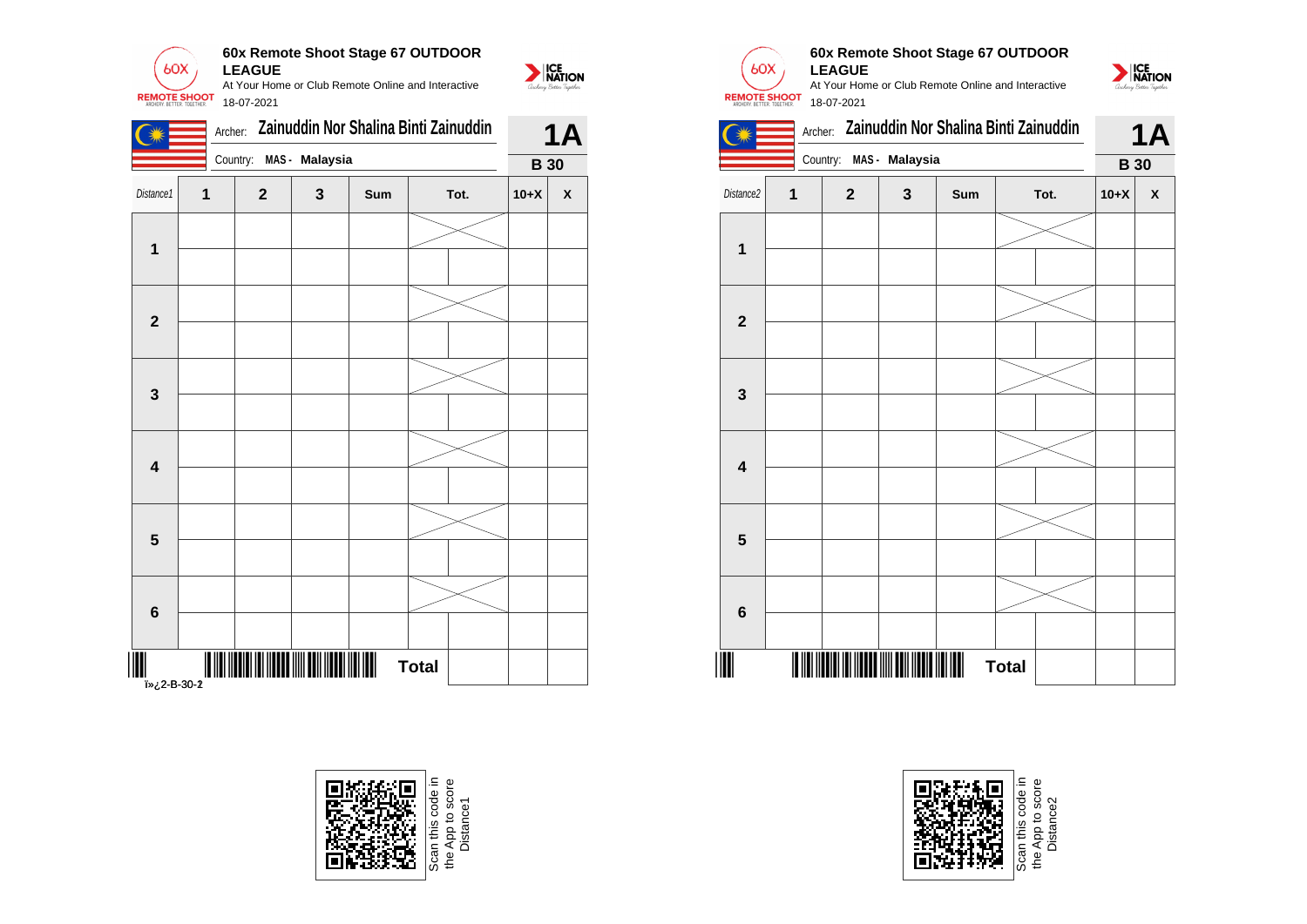

**60x Remote Shoot Stage 67 OUTDOOR**

NATION

|                      |                |                | Archer: Naranjilla Daniel  |     |              |      |              | 2A           |
|----------------------|----------------|----------------|----------------------------|-----|--------------|------|--------------|--------------|
|                      |                |                | Country: PHI - Philippines |     |              |      | <b>BBB</b>   |              |
| Distance1            | 1              | $2^{\circ}$    | $\overline{\mathbf{3}}$    | Sum |              | Tot. | $10+X$       | $\pmb{\chi}$ |
|                      | 10             | 9              | 8                          | 27  |              |      | $\mathbf{1}$ |              |
| $\mathbf 1$          | $\overline{7}$ | $\,6\,$        | 5                          | 18  | 45           | 45   |              |              |
|                      | 10             | 8              | 8                          | 26  |              |      | $\mathbf{1}$ |              |
| $\overline{2}$       | 8              | 8              | $\overline{7}$             | 23  | 49           | 94   |              |              |
|                      | 9              | 9              | 9                          | 27  |              |      |              |              |
| $\mathbf{3}$         | 8              | $\,6\,$        | 5                          | 19  | 46           | 140  |              |              |
|                      | 10             | 9              | 9                          | 28  |              |      | $\mathbf{1}$ |              |
| 4                    | 9              | 8              | $\overline{7}$             | 24  | 52           | 192  |              |              |
|                      | 8              | 8              | $\overline{7}$             | 23  |              |      |              |              |
| 5                    | $\overline{7}$ | $\overline{4}$ | 4                          | 15  | 38           | 230  |              |              |
|                      | 9              | $\overline{7}$ | $\overline{7}$             | 23  |              |      |              |              |
| $6\phantom{1}$       | $\overline{7}$ | $\overline{4}$ | 4                          | 15  | 38           | 268  |              |              |
| $\frac{1}{3-B-BB-2}$ |                |                |                            |     | <b>Total</b> | 268  | $\mathbf{3}$ | 0            |





Scan this code<br>the App to sco<br>Distance2



|                         | Archer:        |                |                            | Naranjilla Daniel |              |      |                | 2A |
|-------------------------|----------------|----------------|----------------------------|-------------------|--------------|------|----------------|----|
|                         |                |                | Country: PHI - Philippines |                   |              |      | <b>BBB</b>     |    |
| Distance <sub>2</sub>   | 1              | $\mathbf{2}$   | 3                          | Sum               |              | Tot. | $10+X$         | X  |
| 1                       | 10             | 10             | 8                          | 28                |              |      | $\overline{2}$ |    |
|                         | 8              | $\overline{7}$ | 5                          | 20                | 48           | 48   |                |    |
| $\overline{2}$          | 9              | 8              | 6                          | 23                |              |      |                |    |
|                         | 6              | 6              | $\overline{4}$             | 16                | 39           | 87   |                |    |
| 3                       | 10             | 9              | $\overline{7}$             | 26                |              |      | 1              |    |
|                         | $\overline{7}$ | $\overline{7}$ | 6                          | 20                | 46           | 133  |                |    |
| $\overline{\mathbf{4}}$ | 9              | 8              | 8                          | 25                |              |      |                |    |
|                         | 7              | $\overline{7}$ | $\overline{7}$             | 21                | 46           | 179  |                |    |
| 5                       | 10             | 9              | 9                          | 28                |              |      | 1              |    |
|                         | $\overline{7}$ | $\overline{7}$ | $\overline{7}$             | 21                | 49           | 228  |                |    |
| 6                       | 10             | 9              | 8                          | 27                |              |      | 1              |    |
|                         | 5              | 5              | 5                          | 15                | 42           | 270  |                |    |
|                         |                |                |                            |                   | <b>Total</b> | 270  | 5              | 0  |

**60x Remote Shoot Stage 67 OUTDOOR**

At Your Home or Club Remote Online and Interactive

**LEAGUE**

 $60X$ 

**REMOTE SHOOT** 

18-07-2021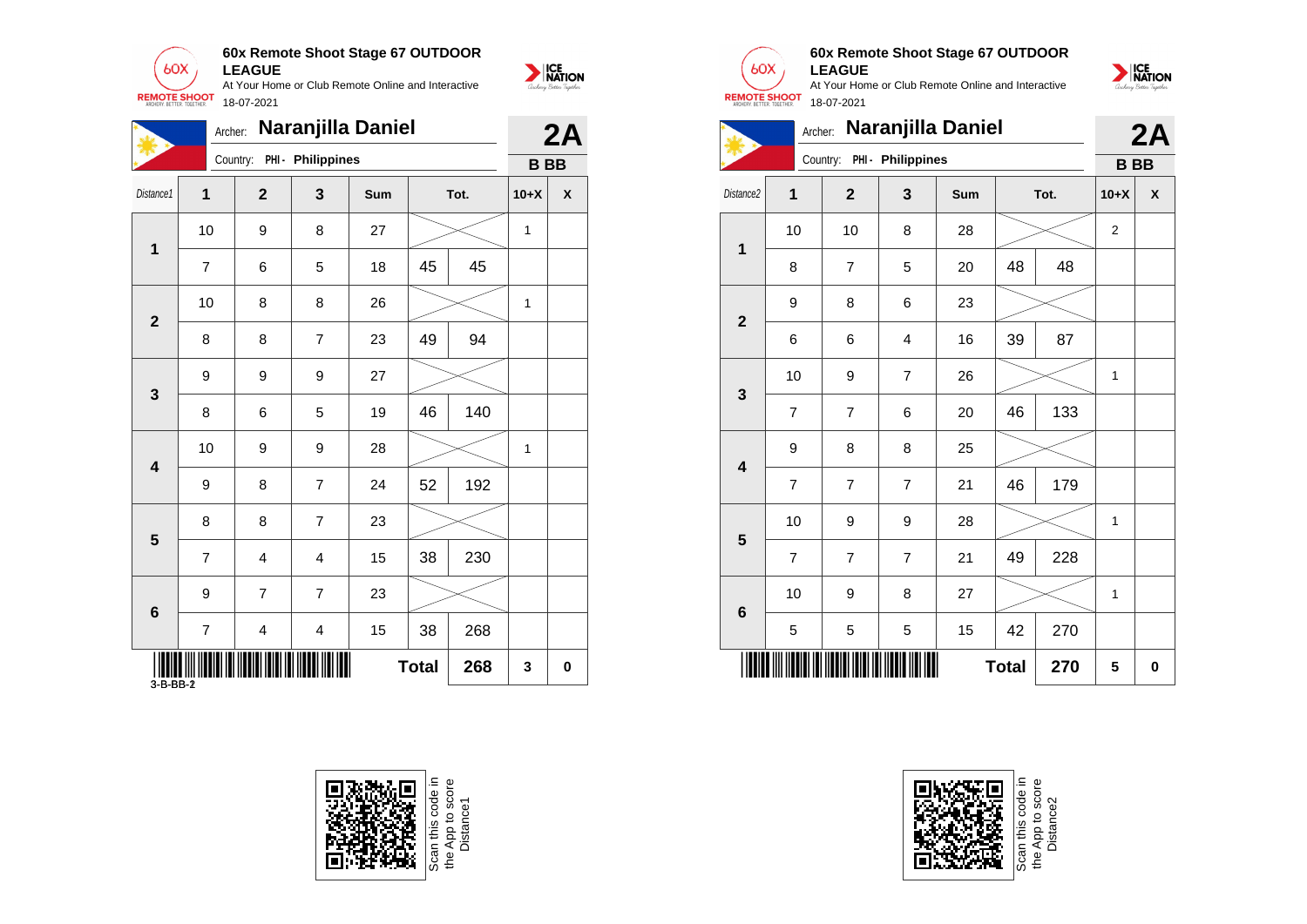

**60x Remote Shoot Stage 67 OUTDOOR LEAGUE**

At Your Home or Club Remote Online and Interactive 18-07-2021

|           |                      |                | Archer: Josol Jonathan     |      |              |      |              | 3A           |
|-----------|----------------------|----------------|----------------------------|------|--------------|------|--------------|--------------|
|           |                      |                | Country: PHI - Philippines |      |              |      |              | $B$ $B$      |
| Distance1 | $\mathbf{1}$         | $\overline{2}$ | $\overline{\mathbf{3}}$    | Sum  |              | Tot. | $10+X$       | $\pmb{\chi}$ |
| 1         | 10                   | 9              | 9                          | 28   |              |      | $\mathbf{1}$ |              |
|           | 8                    | $\,6$          | 4                          | 18   | 46           | 46   |              |              |
|           | 6                    | 5              | 4                          | 15   |              |      |              |              |
|           | 3                    | $\overline{2}$ | $\mathbf{1}$               | 6    | 21           | 67   |              |              |
|           | 9                    | $\overline{7}$ | $\overline{7}$             | 23   |              |      |              |              |
|           | 6                    | $\mathbf{3}$   | $\mathbf{1}$               | $10$ | 33           | 100  |              |              |
|           | 9                    | 9              | 9                          | 27   |              |      |              |              |
|           | 8                    | 6              | 5                          | 19   | 46           | 146  |              |              |
|           | 9                    | 8              | 8                          | 25   |              |      |              |              |
|           | 8                    | $\overline{7}$ | $\overline{7}$             | 22   | 47           | 193  |              |              |
|           | 9                    | 8              | $\overline{7}$             | 24   |              |      |              |              |
|           | 6                    | $\,6$          | 5                          | 17   | 41           | 234  |              |              |
|           | $\frac{1}{4-B-BB-2}$ |                |                            |      | <b>Total</b> | 234  | $\mathbf{1}$ | $\mathbf 0$  |





NATION

#### **60x Remote Shoot Stage 67 OUTDOOR LEAGUE**

NATION

At Your Home or Club Remote Online and Interactive 18-07-2021





Scan this code in<br>the App to score<br>Distance2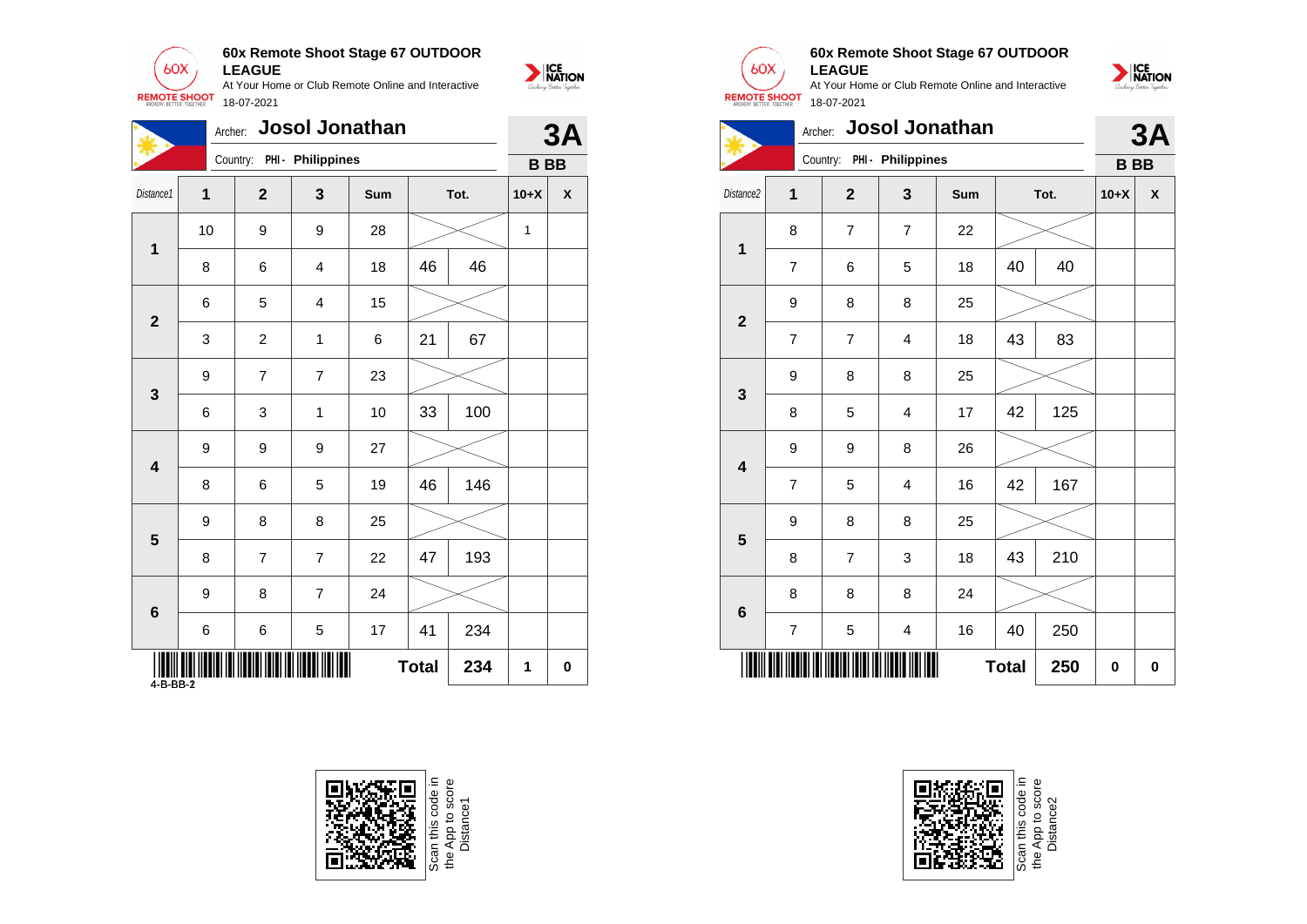

|                         |   | Archer:                    |              | Naranjilla Daniel |              |      |           | 4A                        |                         |   |                | Archer: Naranjilla Daniel  |     |              |
|-------------------------|---|----------------------------|--------------|-------------------|--------------|------|-----------|---------------------------|-------------------------|---|----------------|----------------------------|-----|--------------|
|                         |   | Country: PHI - Philippines |              |                   |              |      | <b>BB</b> |                           |                         |   |                | Country: PHI - Philippines |     |              |
| Distance1               | 1 | $\mathbf{2}$               | $\mathbf{3}$ | Sum               |              | Tot. | $10+X$    | $\boldsymbol{\mathsf{x}}$ | Distance2               | 1 | $\overline{2}$ | $\mathbf{3}$               | Sum |              |
| $\mathbf{1}$            |   |                            |              |                   |              |      |           |                           | 1                       |   |                |                            |     |              |
| $\overline{2}$          |   |                            |              |                   |              |      |           |                           | $\overline{2}$          |   |                |                            |     |              |
| $\mathbf{3}$            |   |                            |              |                   |              |      |           |                           | 3                       |   |                |                            |     |              |
| $\overline{\mathbf{4}}$ |   |                            |              |                   |              |      |           |                           | $\overline{\mathbf{4}}$ |   |                |                            |     |              |
| 5                       |   |                            |              |                   |              |      |           |                           | $5\phantom{1}$          |   |                |                            |     |              |
| $6\phantom{1}6$         |   |                            |              |                   |              |      |           |                           | $6\phantom{1}$          |   |                |                            |     |              |
|                         |   |                            |              |                   | <b>Total</b> |      |           |                           |                         |   |                |                            |     | <b>Total</b> |



e App to score<br>Distance 1



NATION

#### **60x Remote Shoot Stage 67 OUTDOOR LEAGUE**

At Your Home or Club Remote Online and Interactive 18-07-2021







Scan this code in<br>the App to score<br>Distance2 the App to score Distance2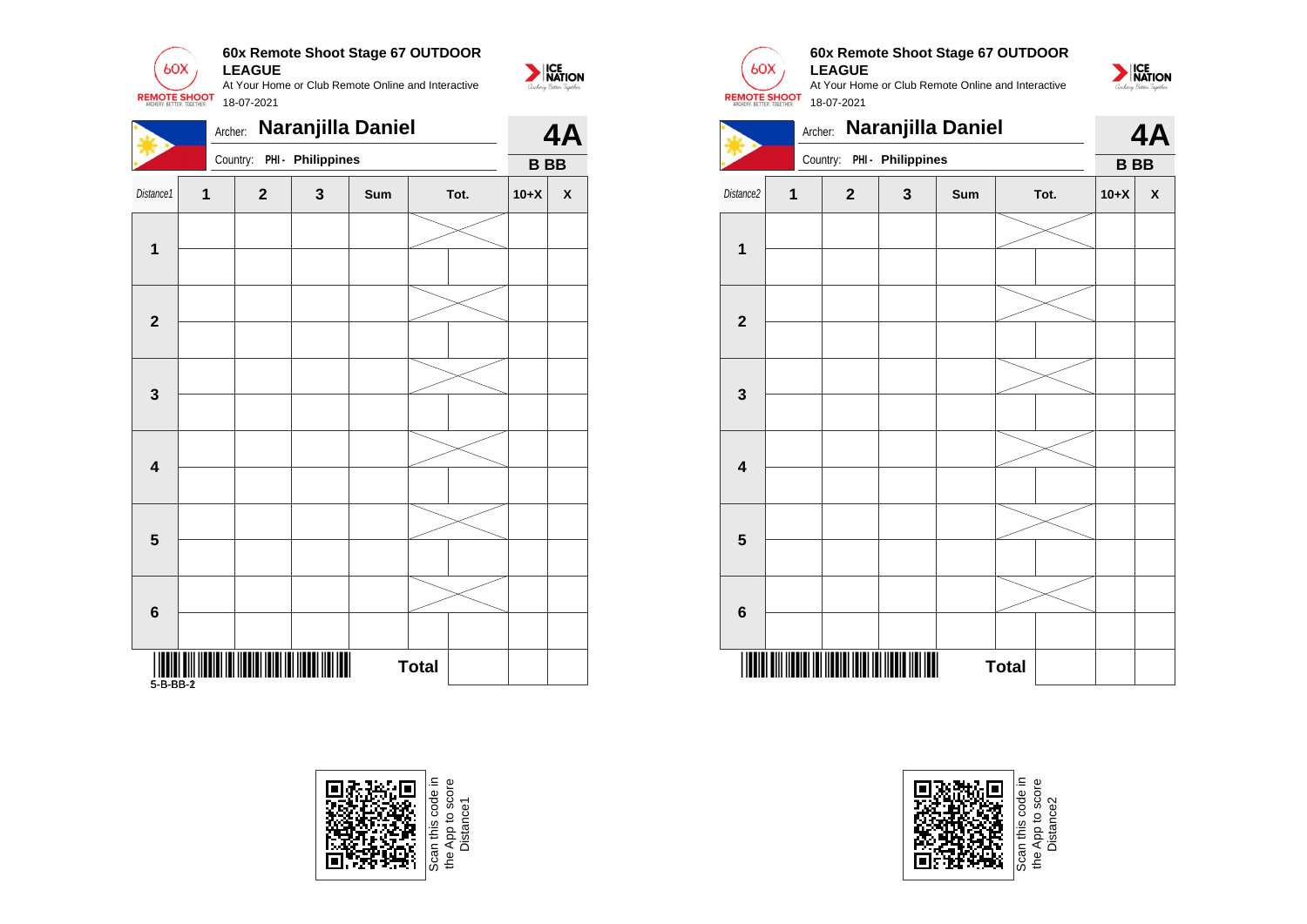

|                  | Dwijoko Kanwa<br>Archer:<br>Country: INA - Indonesia |                |                |     |              |      |              | <b>5A</b>    |                         |                  | Archer: Dwijoko Kanwa                     |                |     |              |      |              | 5/                        |
|------------------|------------------------------------------------------|----------------|----------------|-----|--------------|------|--------------|--------------|-------------------------|------------------|-------------------------------------------|----------------|-----|--------------|------|--------------|---------------------------|
|                  |                                                      |                |                |     |              |      |              | $B$ BB       |                         |                  | Country: INA - Indonesia                  |                |     |              |      |              | <b>BBB</b>                |
| Distance1        | $\mathbf{1}$                                         | $\mathbf{2}$   | $\mathbf{3}$   | Sum |              | Tot. | $10+X$       | $\pmb{\chi}$ | Distance2               | $\mathbf 1$      | $\mathbf{2}$                              | $\mathbf{3}$   | Sum |              | Tot. | $10+X$       | $\boldsymbol{\mathsf{x}}$ |
| $\mathbf{1}$     | 9                                                    | 9              | 8              | 26  |              |      |              |              |                         | 9                | 9                                         | 8              | 26  |              |      |              |                           |
|                  | 6                                                    | 5              | 5              | 16  | 42           | 42   |              |              | $\mathbf 1$             | $\overline{7}$   | $\overline{7}$                            | $\overline{4}$ | 18  | 44           | 44   |              |                           |
|                  | 9                                                    | 8              | 8              | 25  |              |      |              |              |                         | 10               | $\bf 8$                                   | $\bf8$         | 26  |              |      | $\mathbf{1}$ |                           |
| $\boldsymbol{2}$ | $\overline{7}$                                       | $\overline{7}$ | 5              | 19  | 44           | 86   |              |              | $\overline{\mathbf{2}}$ | $\bf 8$          | $\boldsymbol{7}$                          | 6              | 21  | 47           | 91   |              |                           |
|                  | 9                                                    | 9              | 8              | 26  |              |      |              |              |                         | 9                | $\bf 8$                                   | $\bf 8$        | 25  |              |      |              |                           |
| $\mathbf{3}$     | 8                                                    | $\overline{7}$ | $\,6$          | 21  | 47           | 133  |              |              | $\mathbf{3}$            | $\bf 8$          | $\overline{7}$                            | $\,6\,$        | 21  | 46           | 137  |              |                           |
|                  | $\boldsymbol{9}$                                     | 9              | 8              | 26  |              |      |              |              |                         | $\boldsymbol{9}$ | 8                                         | $\bf8$         | 25  |              |      |              |                           |
| 4                | $\overline{7}$                                       | 5              | 3              | 15  | 41           | 174  |              |              | $\overline{\mathbf{4}}$ | $\overline{7}$   | 6                                         | 6              | 19  | 44           | 181  |              |                           |
| $5\phantom{1}$   | $\boldsymbol{9}$                                     | 9              | $\overline{7}$ | 25  |              |      |              |              | 5                       | $\boldsymbol{9}$ | $\boldsymbol{9}$                          | $\bf8$         | 26  |              |      |              |                           |
|                  | $\overline{7}$                                       | 6              | 6              | 19  | 44           | 218  |              |              |                         | $\bf 8$          | $\bf 8$                                   | $\overline{7}$ | 23  | 49           | 230  |              |                           |
| 6                | 10                                                   | 8              | $\overline{7}$ | 25  |              |      | $\mathbf{1}$ |              | $6\phantom{1}6$         | $\bf 8$          | $\bf 8$                                   | $\overline{7}$ | 23  |              |      |              |                           |
|                  | $\overline{7}$                                       | 5              | $\overline{2}$ | 14  | 39           | 257  |              |              |                         | $\overline{7}$   | 5                                         | 4              | 16  | 39           | 269  |              |                           |
| 11-B-BB-2        |                                                      |                |                |     | <b>Total</b> | 257  | $\mathbf 1$  | $\mathbf 0$  |                         |                  | <u> III IIIIII IIII III IIIII III III</u> |                |     | <b>Total</b> | 269  | $\mathbf{1}$ | 0                         |



Scan this code in<br>the App to score<br>Distance1



NATION

#### **60x Remote Shoot Stage 67 OUTDOOR LEAGUE**

At Your Home or Club Remote Online and Interactive 18-07-2021



|                         |                | Archer:        |                 | Dwijoko Kanwa |              |      |           | <b>5A</b>          |
|-------------------------|----------------|----------------|-----------------|---------------|--------------|------|-----------|--------------------|
|                         |                | Country:       | INA - Indonesia |               |              |      | <b>BB</b> |                    |
| Distance2               | $\overline{1}$ | $\overline{2}$ | 3               | Sum           |              | Tot. | $10+X$    | $\pmb{\mathsf{X}}$ |
| $\mathbf 1$             | 9              | 9              | 8               | 26            |              |      |           |                    |
|                         | $\overline{7}$ | $\overline{7}$ | $\overline{4}$  | 18            | 44           | 44   |           |                    |
| $\overline{\mathbf{2}}$ | 10             | 8              | 8               | 26            |              |      | 1         |                    |
|                         | 8              | $\overline{7}$ | 6               | 21            | 47           | 91   |           |                    |
|                         | 9              | 8              | 8               | 25            |              |      |           |                    |
| 3                       | 8              | $\overline{7}$ | 6               | 21            | 46           | 137  |           |                    |
| $\overline{\mathbf{4}}$ | 9              | 8              | 8               | 25            |              |      |           |                    |
|                         | 7              | 6              | 6               | 19            | 44           | 181  |           |                    |
|                         | 9              | 9              | 8               | 26            |              |      |           |                    |
| 5                       | 8              | 8              | $\overline{7}$  | 23            | 49           | 230  |           |                    |
|                         | 8              | 8              | $\overline{7}$  | 23            |              |      |           |                    |
| $6\phantom{1}6$         | 7              | 5              | 4               | 16            | 39           | 269  |           |                    |
|                         |                |                |                 |               | <b>Total</b> | 269  | 1         | 0                  |



Scan this code<br>the App to sco<br>Distance2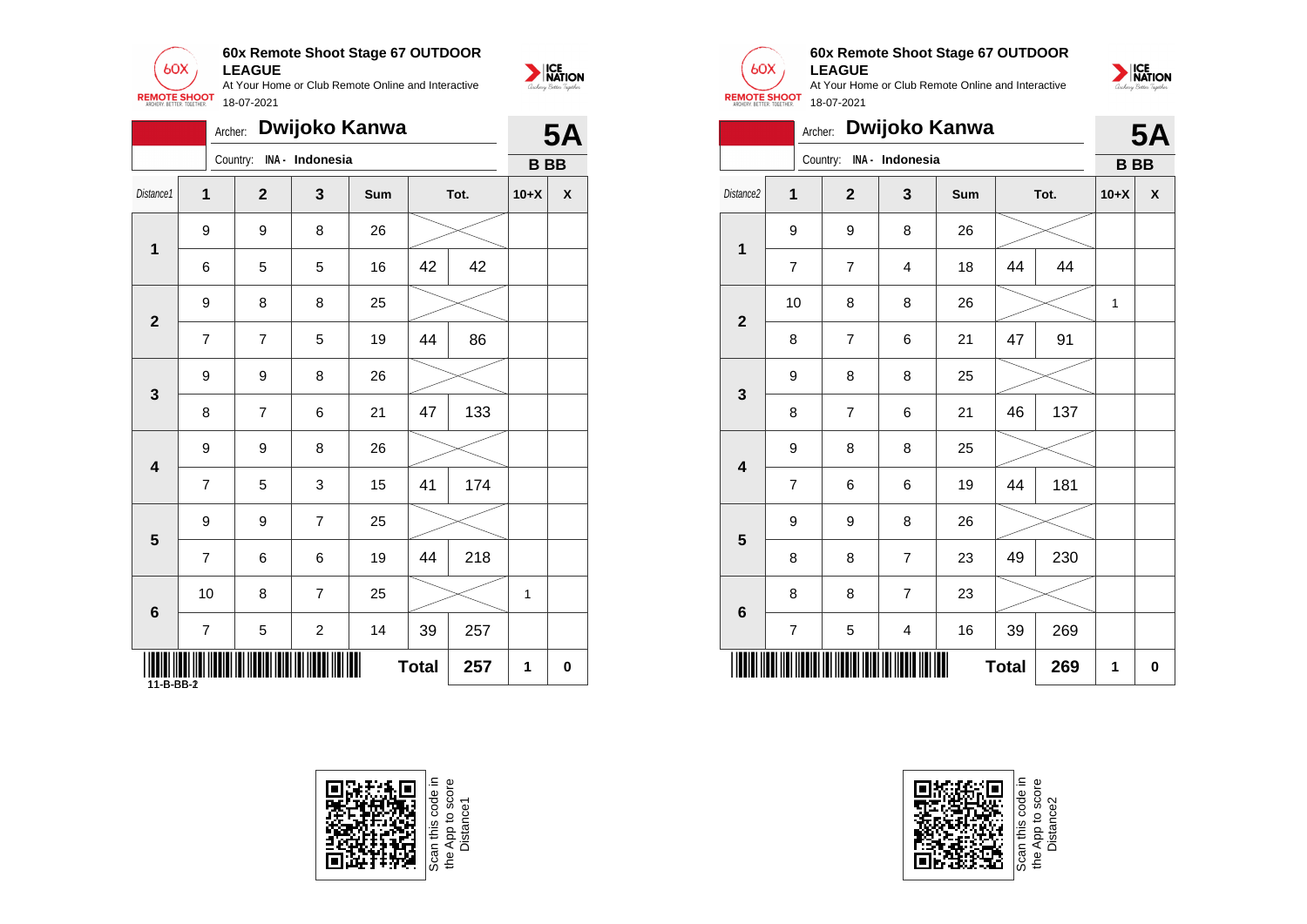

|                         |   | Archer:                  |              | <b>Setiawan Andi</b> |              |        | 6A                 |                 |              | Archer:                                                  |              | <b>Setiawan Andi</b> |              |
|-------------------------|---|--------------------------|--------------|----------------------|--------------|--------|--------------------|-----------------|--------------|----------------------------------------------------------|--------------|----------------------|--------------|
|                         |   | Country: INA - Indonesia |              |                      |              | $B$ BB |                    |                 |              | Country: INA - Indonesia                                 |              |                      |              |
| Distance1               | 1 | $\overline{2}$           | $\mathbf{3}$ | Sum                  | Tot.         | $10+X$ | $\pmb{\mathsf{x}}$ | Distance2       | $\mathbf{1}$ | $\overline{2}$                                           | $\mathbf{3}$ | Sum                  |              |
| $\mathbf{1}$            |   |                          |              |                      |              |        |                    | 1               |              |                                                          |              |                      |              |
| $\overline{2}$          |   |                          |              |                      |              |        |                    | $\overline{2}$  |              |                                                          |              |                      |              |
| $\mathbf{3}$            |   |                          |              |                      |              |        |                    | $\mathbf{3}$    |              |                                                          |              |                      |              |
| $\overline{\mathbf{4}}$ |   |                          |              |                      |              |        |                    | 4               |              |                                                          |              |                      |              |
| $\overline{\mathbf{5}}$ |   |                          |              |                      |              |        |                    | 5               |              |                                                          |              |                      |              |
| $6\phantom{1}6$         |   |                          |              |                      |              |        |                    | $6\phantom{1}6$ |              |                                                          |              |                      |              |
|                         |   |                          |              |                      | <b>Total</b> |        |                    |                 |              | THE REAL PROPERTY IN THE REAL PROPERTY OF REAL PROPERTY. |              |                      | <b>Total</b> |







#### **60x Remote Shoot Stage 67 OUTDOOR LEAGUE**

NATION

At Your Home or Club Remote Online and Interactive 18-07-2021





Scan this code in<br>the App to score<br>Distance2 the App to score Distance2e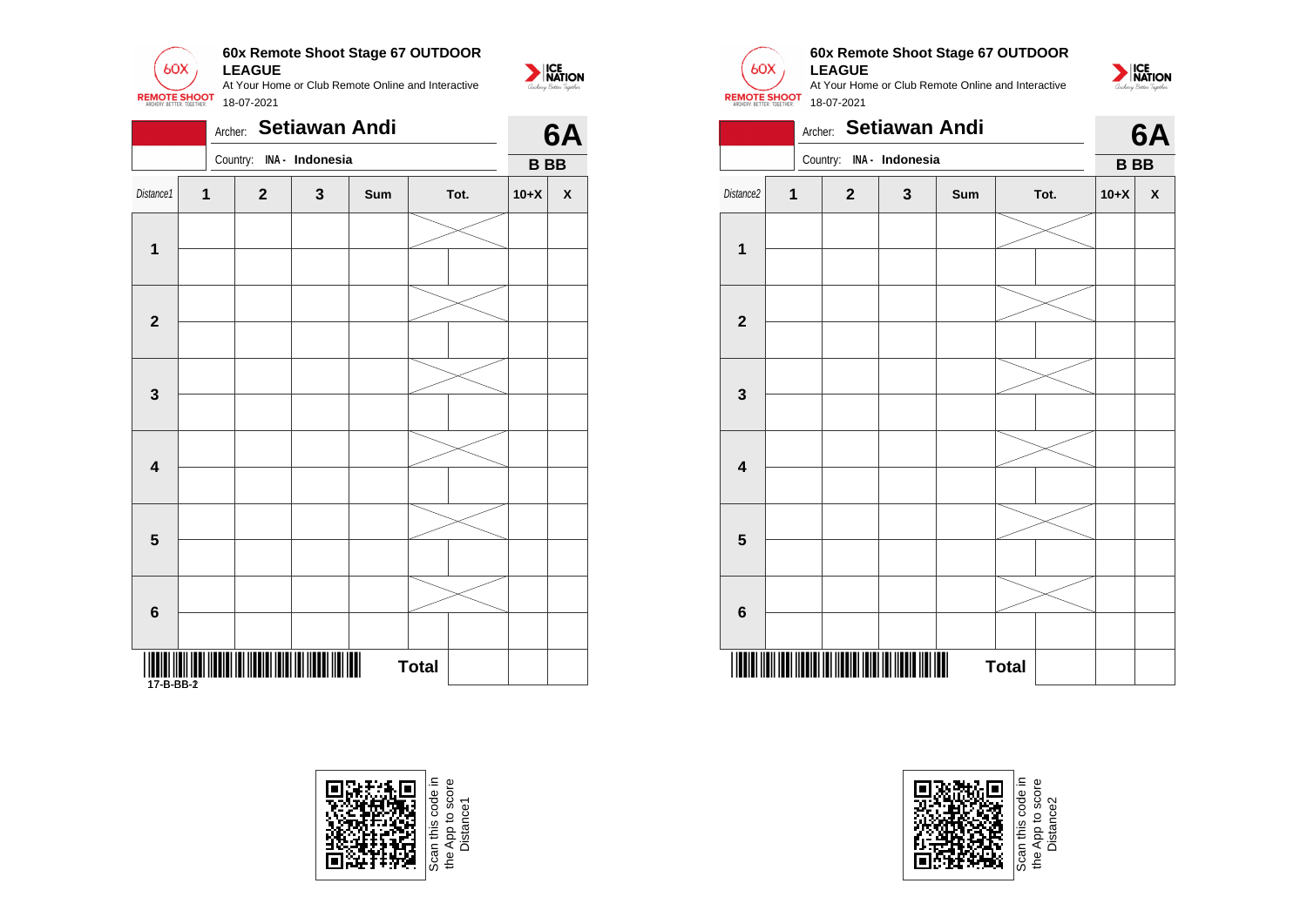

| NK<br>$Z\mathbb{N}$ * | $\ast$                    | Archer: Irvine Russ      |                    |     |              |      |                | <b>7A</b>                 |
|-----------------------|---------------------------|--------------------------|--------------------|-----|--------------|------|----------------|---------------------------|
| ☀                     |                           | Country: AUS - Australia |                    |     |              |      |                | C <sub>50</sub>           |
| Distance1             | 1                         | $\overline{2}$           | $\mathbf{3}$       | Sum |              | Tot. | $10+X$         | $\boldsymbol{\mathsf{X}}$ |
|                       | 10                        | 9                        | 9                  | 28  |              |      | $\mathbf{1}$   |                           |
| $\mathbf 1$           | 9                         | 8                        | $\overline{7}$     | 24  | 52           | 52   |                |                           |
|                       | 10                        | 9                        | 9                  | 28  |              |      | $\mathbf{1}$   |                           |
| $\overline{2}$        | 9                         | 9                        | 9                  | 27  | 55           | 107  |                |                           |
| $\mathbf{3}$          | 10                        | 9                        | 9                  | 28  |              |      | $\mathbf{1}$   |                           |
|                       | 9                         | 9                        | 6                  | 24  | 52           | 159  |                |                           |
| $\boldsymbol{4}$      | 10                        | 10                       | 9                  | 29  |              |      | $\overline{2}$ |                           |
|                       | 9                         | 8                        | $\overline{7}$     | 24  | 53           | 212  |                |                           |
| $5\phantom{1}$        | $\boldsymbol{\mathsf{X}}$ | 10                       | 10                 | 30  |              |      | 3              | $\mathbf{1}$              |
|                       | 9                         | 9                        | $\overline{7}$     | 25  | 55           | 267  |                |                           |
| 6                     | $\boldsymbol{\mathsf{X}}$ | 9                        | 9                  | 28  |              |      | $\mathbf{1}$   | $\overline{1}$            |
|                       | 9                         | 8                        | $\overline{7}$     | 24  | 52           | 319  |                |                           |
| $20 - C - 50 - 2$     | W                         |                          | III IIIIIII IIIIII |     | <b>Total</b> | 319  | 9              | $\mathbf{2}$              |







**ALLA** Т

NATION

#### **60x Remote Shoot Stage 67 OUTDOOR LEAGUE**



| V<br>ZN<br>$\bigstar$                      |               | Archer: Irvine Russ<br>Country: AUS - Australia |                |     |    |      | C <sub>50</sub> | <b>7A</b>    |
|--------------------------------------------|---------------|-------------------------------------------------|----------------|-----|----|------|-----------------|--------------|
|                                            |               |                                                 |                |     |    |      |                 |              |
|                                            | 1             | $\mathbf{2}$                                    | 3              | Sum |    | Tot. | $10+X$          | X            |
| Distance <sub>2</sub><br>1<br>$\mathbf{2}$ | X             | 10                                              | 9              | 29  |    |      | 2               | $\mathbf{1}$ |
|                                            | 9             | 9                                               | $\overline{7}$ | 25  | 54 | 54   |                 |              |
|                                            | X             | 10                                              | 8              | 28  |    |      | 2               | 1            |
|                                            | 8             | 8                                               | 7              | 23  | 51 | 105  |                 |              |
| $\mathbf{3}$                               | 10            | 9                                               | 9              | 28  |    |      | 1               |              |
|                                            | 8             | $\overline{7}$                                  | 6              | 21  | 49 | 154  |                 |              |
|                                            | X             | Χ                                               | X              | 30  |    |      | 3               | 3            |
| $\overline{\mathbf{4}}$                    | $\sim$ $\sim$ |                                                 |                |     |    |      |                 |              |





Scan this code in<br>the App to score<br>Distance2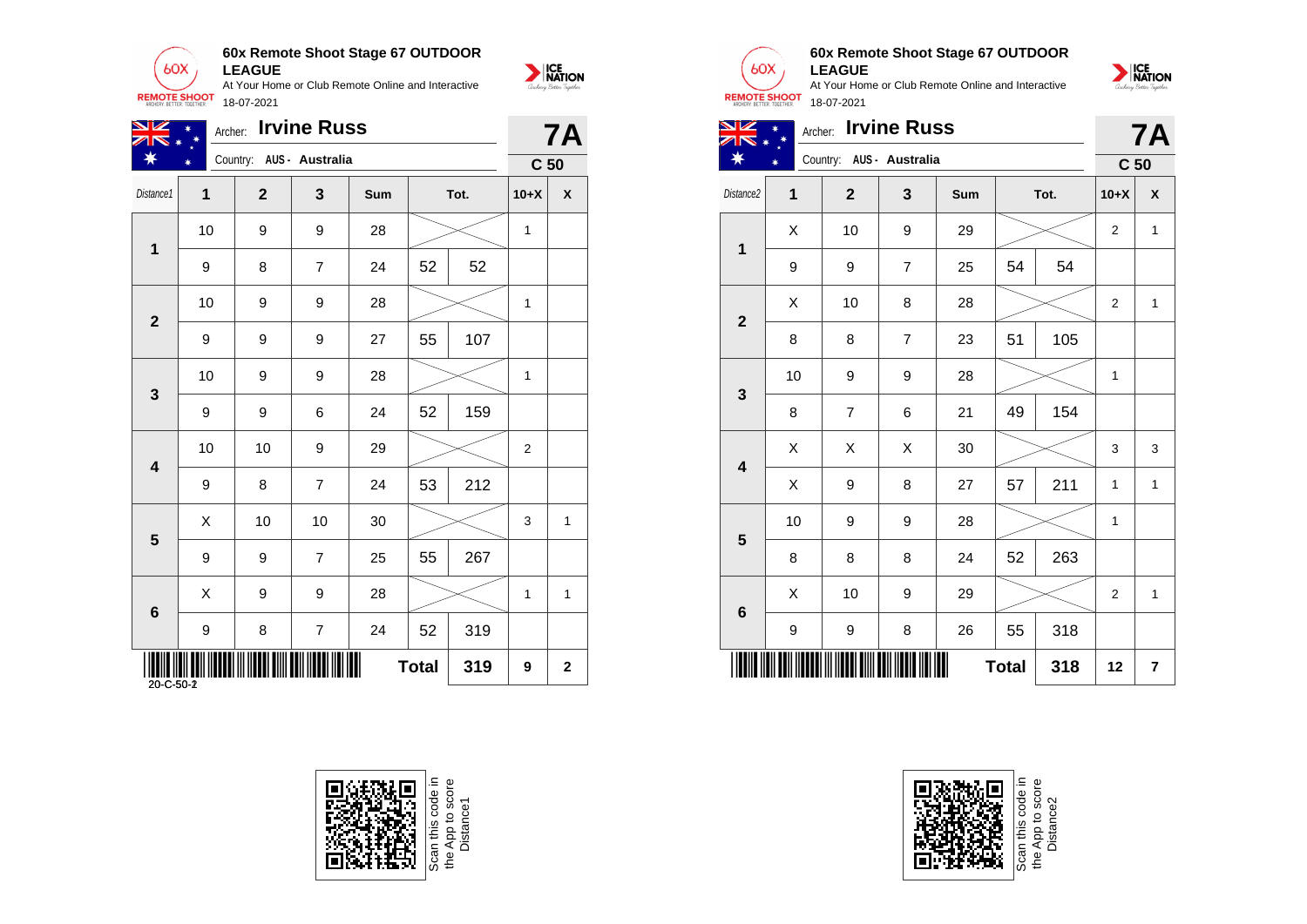

|                         |                | Archer:                    | <b>Montecillo Alfredo Carlos</b> |                |              |                  |        | <b>8A</b>    |                         |                  | Archer:                    |                         | <b>Montecillo Alfredo Carlos</b> |              |      |             | 8/                        |
|-------------------------|----------------|----------------------------|----------------------------------|----------------|--------------|------------------|--------|--------------|-------------------------|------------------|----------------------------|-------------------------|----------------------------------|--------------|------|-------------|---------------------------|
|                         |                | Country: PHI - Philippines |                                  |                |              |                  |        | <b>B</b> 30  |                         |                  | Country: PHI - Philippines |                         |                                  |              |      |             | <b>B</b> 30               |
| Distance1               | 1              | $\overline{2}$             | $\mathbf{3}$                     | Sum            |              | Tot.             | $10+X$ | $\pmb{\chi}$ | Distance2               | $\mathbf{1}$     | $\overline{2}$             | $\mathbf{3}$            | Sum                              |              | Tot. | $10+X$      | $\boldsymbol{\mathsf{x}}$ |
|                         | 5              | $\overline{2}$             | $\mathbf{1}$                     | 8              |              |                  |        |              |                         | 5                | $\overline{4}$             | $\mathbf{1}$            | 10                               |              |      |             |                           |
| $\mathbf 1$             | 1              | M                          | M                                | $\mathbf{1}$   | 9            | $\boldsymbol{9}$ |        |              | $\mathbf 1$             | M                | ${\sf M}$                  | M                       | $\mathbf 0$                      | 10           | 10   |             |                           |
|                         | 8              | $\overline{7}$             | $\overline{2}$                   | 17             |              |                  |        |              |                         | $\boldsymbol{9}$ | 3                          | $\mathbf{1}$            | 13                               |              |      |             |                           |
| $\mathbf{2}$            | 1              | M                          | M                                | $\mathbf{1}$   | 18           | 27               |        |              | $\mathbf{2}$            | M                | M                          | M                       | $\mathbf 0$                      | 13           | 23   |             |                           |
| $\mathbf{3}$            | $\overline{7}$ | 6                          | 4                                | 17             |              |                  |        |              | $\mathbf{3}$            | 9                | $\,6\,$                    | 6                       | 21                               |              |      |             |                           |
|                         | 3              | M                          | M                                | 3              | 20           | 47               |        |              |                         | 5                | ${\sf M}$                  | ${\sf M}$               | 5                                | 26           | 49   |             |                           |
| $\overline{\mathbf{4}}$ | 9              | 5                          | 3                                | 17             |              |                  |        |              | $\overline{\mathbf{4}}$ | $\overline{7}$   | $\,6$                      | 5                       | 18                               |              |      |             |                           |
|                         | $\overline{2}$ | M                          | M                                | $\overline{a}$ | 19           | 66               |        |              |                         | 5                | M                          | M                       | 5                                | 23           | 72   |             |                           |
| $5\phantom{.0}$         | 6              | $\overline{2}$             | M                                | 8              |              |                  |        |              | $5\phantom{1}$          | 5                | $\overline{5}$             | $\overline{\mathbf{4}}$ | 14                               |              |      |             |                           |
|                         | M              | M                          | M                                | $\mathbf 0$    | 8            | 74               |        |              |                         | $\overline{c}$   | $\mathbf{1}$               | $\mathbf{1}$            | 4                                | 18           | 90   |             |                           |
| $\bf 6$                 | $\overline{7}$ | 3                          | $\overline{2}$                   | 12             |              |                  |        |              | $\boldsymbol{6}$        | 5                | 4                          | 3                       | 12                               |              |      |             |                           |
|                         | $\mathbf{1}$   | M                          | M                                | $\mathbf{1}$   | 13           | 87               |        |              |                         | $\mathbf{1}$     | ${\sf M}$                  | M                       | $\mathbf{1}$                     | 13           | 103  |             |                           |
| 36-B-30-2               |                | ║                          |                                  |                | <b>Total</b> | 87               | 0      | $\bf{0}$     |                         |                  |                            | ║                       |                                  | <b>Total</b> | 103  | $\mathbf 0$ | 0                         |







### **60x Remote Shoot Stage 67 OUTDOOR LEAGUE**

At Your Home or Club Remote Online and Interactive 18-07-2021



|                         | Archer:        |                         | <b>Montecillo Alfredo Carlos</b> | <b>8A</b> |              |      |             |   |
|-------------------------|----------------|-------------------------|----------------------------------|-----------|--------------|------|-------------|---|
|                         |                | Country:                | PHI - Philippines                |           |              |      | <b>B</b> 30 |   |
| Distance2               | 1              | $\mathbf{2}$            | 3                                | Sum       |              | Tot. | $10+X$      | X |
| 1                       | 5              | 4                       | 1                                | 10        |              |      |             |   |
|                         | M              | M                       | M                                | 0         | 10           | 10   |             |   |
| $\overline{2}$          | 9              | 3                       | 1                                | 13        |              |      |             |   |
|                         | M              | M                       | M                                | 0         | 13           | 23   |             |   |
| 3                       | 9              | 6                       | 6                                | 21        |              |      |             |   |
|                         | 5              | M                       | M                                | 5         | 26           | 49   |             |   |
| $\overline{\mathbf{4}}$ | 7              | 6                       | 5                                | 18        |              |      |             |   |
|                         | 5              | M                       | M                                | 5         | 23           | 72   |             |   |
| 5                       | 5              | 5                       | $\overline{\mathbf{4}}$          | 14        |              |      |             |   |
|                         | $\overline{2}$ | 1                       | 1                                | 4         | 18           | 90   |             |   |
| 6                       | 5              | $\overline{\mathbf{4}}$ | 3                                | 12        |              |      |             |   |
|                         | 1              | M                       | M                                | 1         | 13           | 103  |             |   |
|                         |                |                         |                                  |           | <b>Total</b> | 103  | 0           | 0 |



Scan this code<br>the App to sco<br>Distance2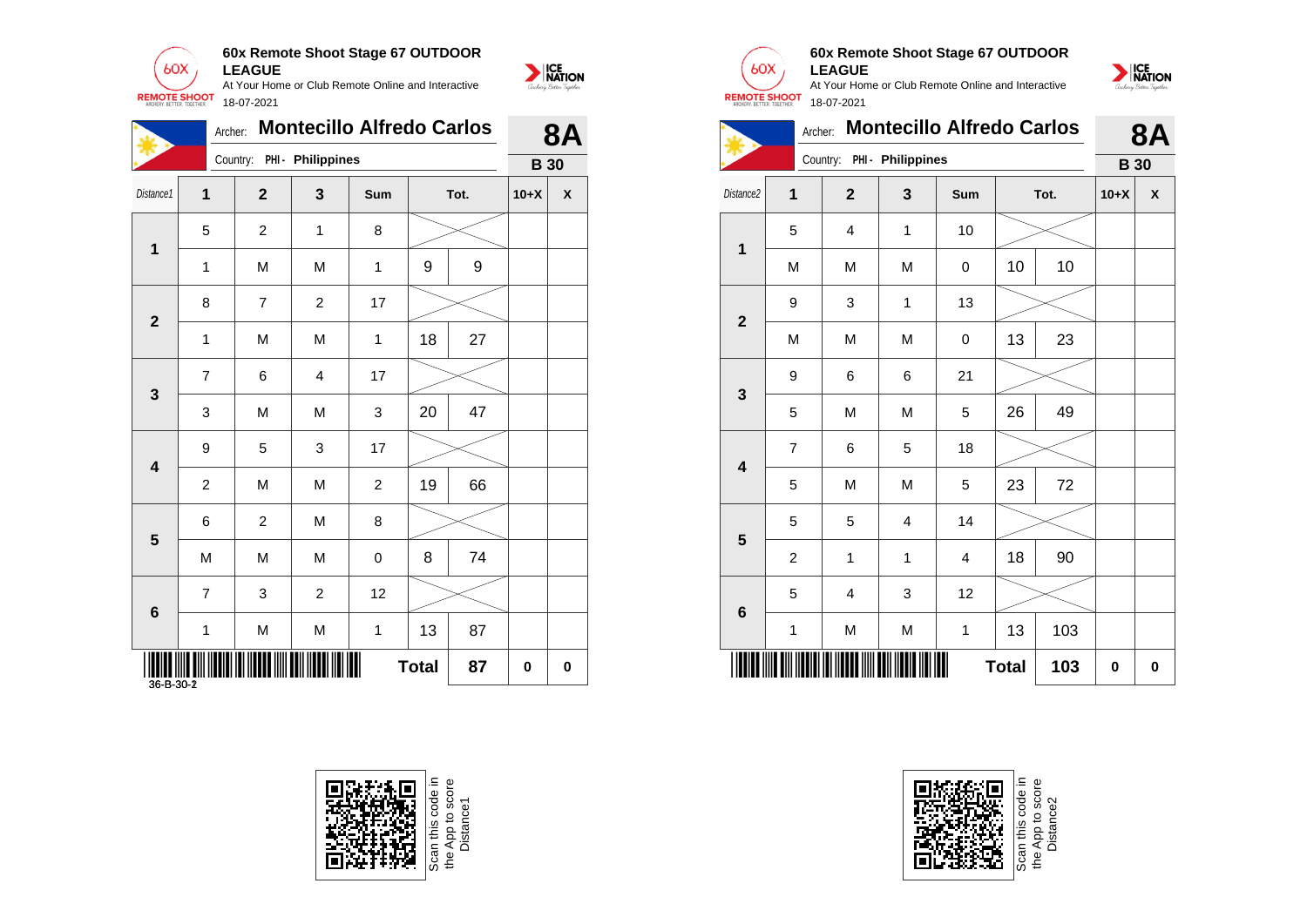

At Your Home or Club Remote Online and Interactive



| 業              | Archer:        |                            |                | <b>Serafin Nico Antonio</b> |              |      |              | <b>9A</b>                 |                         |                | Archer: Serafin Nico Antonio |                   |     |              |      | 9/           |
|----------------|----------------|----------------------------|----------------|-----------------------------|--------------|------|--------------|---------------------------|-------------------------|----------------|------------------------------|-------------------|-----|--------------|------|--------------|
|                |                | Country: PHI - Philippines |                |                             |              |      |              | <b>BBB</b>                |                         |                | Country:                     | PHI - Philippines |     |              |      | <b>BBB</b>   |
| Distance1      | 1              | $\overline{2}$             | 3              | Sum                         |              | Tot. | $10+X$       | $\boldsymbol{\mathsf{x}}$ | Distance2               | $\mathbf{1}$   | $\mathbf{2}$                 | $\mathbf{3}$      | Sum |              | Tot. | $10+X$       |
|                | 10             | 9                          | 8              | 27                          |              |      | $\mathbf{1}$ |                           |                         | 8              | $\bf 8$                      | $\overline{7}$    | 23  |              |      |              |
| $\mathbf 1$    | $\overline{7}$ | $\overline{7}$             | 6              | 20                          | 47           | 47   |              |                           | $\mathbf 1$             | $\overline{7}$ | $\overline{7}$               | $\sqrt{5}$        | 19  | 42           | 42   |              |
|                | 9              | 8                          | $\overline{7}$ | 24                          |              |      |              |                           |                         | 10             | $\boldsymbol{9}$             | $\, 8$            | 27  |              |      | $\mathbf{1}$ |
| $\overline{2}$ | $\overline{7}$ | $\overline{7}$             | 6              | 20                          | 44           | 91   |              |                           | $\overline{2}$          | 8              | $\sqrt{5}$                   | 3                 | 16  | 43           | 85   |              |
| $\mathbf{3}$   | 8              | 8                          | $\overline{7}$ | 23                          |              |      |              |                           |                         | $\pmb{\times}$ | 8                            | 6                 | 24  |              |      | $\mathbf{1}$ |
|                | 5              | $\overline{4}$             | 4              | 13                          | 36           | 127  |              |                           | $\mathbf{3}$            | 6              | 5                            | $\overline{2}$    | 13  | 37           | 122  |              |
|                | $\overline{7}$ | $\,6\,$                    | 6              | 19                          |              |      |              |                           |                         | 9              | $\overline{7}$               | $\overline{7}$    | 23  |              |      |              |
| 4              | 5              | 4                          | 3              | 12                          | 31           | 158  |              |                           | $\overline{\mathbf{4}}$ | 6              | $\,6\,$                      | $\mathbf 5$       | 17  | 40           | 162  |              |
|                | 9              | 8                          | 6              | 23                          |              |      |              |                           |                         | 8              | $\overline{7}$               | 6                 | 21  |              |      |              |
| 5              | 6              | 6                          | 5              | 17                          | 40           | 198  |              |                           | 5                       | 6              | $\sqrt{5}$                   | ${\sf M}$         | 11  | 32           | 194  |              |
|                | 9              | 9                          | 8              | 26                          |              |      |              |                           |                         | 9              | $\overline{7}$               | 6                 | 22  |              |      |              |
| 6              | $\overline{7}$ | 6                          | 3              | 16                          | 42           | 240  |              |                           | $6\phantom{1}6$         | 5              | 4                            | $\overline{4}$    | 13  | 35           | 229  |              |
| 37-B-BB-2      |                |                            |                | ▓▓                          | <b>Total</b> | 240  | 1            | 0                         |                         |                | IIII                         |                   |     | <b>Total</b> | 229  | $\mathbf{2}$ |





#### **60x Remote Shoot Stage 67 OUTDOOR LEAGUE**

NATION

At Your Home or Club Remote Online and Interactive 18-07-2021





Scan this code in<br>the App to score<br>Distance2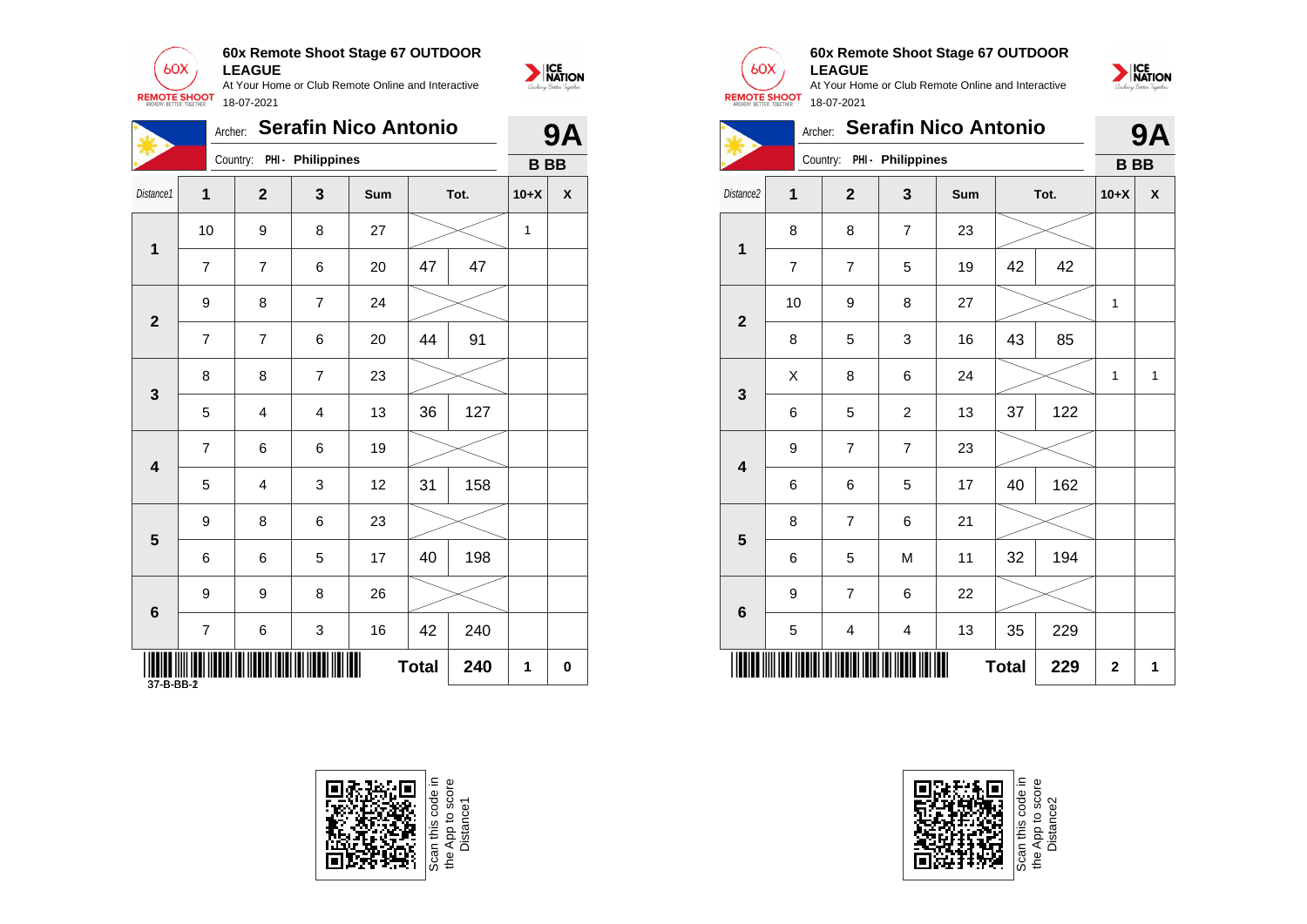

| XK *                                           | $\ast$         |                |                          | Archer: McCallum Bruce |              |      |              | <b>10A</b>                |
|------------------------------------------------|----------------|----------------|--------------------------|------------------------|--------------|------|--------------|---------------------------|
| ☀                                              |                |                | Country: AUS - Australia |                        |              |      |              | R ST                      |
| Distance1                                      | 1              | $\overline{2}$ | $\mathbf{3}$             | Sum                    |              | Tot. | $10+X$       | $\boldsymbol{\mathsf{x}}$ |
|                                                | 9              | 8              | 8                        | 25                     |              |      |              |                           |
| $\mathbf{1}$                                   | $\overline{7}$ | 6              | ${\sf M}$                | 13                     | 38           | 38   |              |                           |
|                                                | 9              | 9              | $\overline{7}$           | 25                     |              |      |              |                           |
| $\overline{2}$                                 | $\overline{7}$ | 8              | $\overline{7}$           | 22                     | 47           | 85   |              |                           |
|                                                | 9              | ${\sf M}$      | 8                        | 17                     |              |      |              |                           |
| $\mathbf{3}$                                   | $\overline{7}$ | $\overline{7}$ | 6                        | 20                     | 37           | 122  |              |                           |
|                                                | 9              | 9              | 8                        | 26                     |              |      |              |                           |
| 4                                              | $\overline{7}$ | $\overline{7}$ | 6                        | 20                     | 46           | 168  |              |                           |
| $5\phantom{1}$                                 | 10             | 9              | 8                        | 27                     |              |      | $\mathbf{1}$ |                           |
|                                                | 8              | 6              | ${\sf M}$                | 14                     | 41           | 209  |              |                           |
|                                                | 9              | 9              | 8                        | 26                     |              |      |              |                           |
| $6\phantom{1}$                                 | $\overline{7}$ | $\overline{7}$ | 6                        | 20                     | 46           | 255  |              |                           |
| $\parallel$<br><b>THEFT THEFT</b><br>38-R-ST-2 |                |                | <b>TII III TALLITTU</b>  |                        | <b>Total</b> | 255  | $\mathbf{1}$ | $\mathbf 0$               |







#### **60x Remote Shoot Stage 67 OUTDOOR LEAGUE**





|                         | 8  | 8                | $\overline{7}$           | 23  | 51           | 51  |            |   |
|-------------------------|----|------------------|--------------------------|-----|--------------|-----|------------|---|
| $\mathbf{2}$            | 9  | 9                | $\boldsymbol{9}$         | 27  |              |     |            |   |
|                         | 8  | 8                | $\overline{\mathcal{I}}$ | 23  | 50           | 101 |            |   |
| 3                       | 10 | 10               | 9                        | 29  |              |     | $\sqrt{2}$ |   |
|                         | 8  | $\boldsymbol{7}$ | 5                        | 20  | 49           | 150 |            |   |
| $\overline{\mathbf{4}}$ | 8  | $\boldsymbol{7}$ | $\overline{7}$           | 22  |              |     |            |   |
|                         | 6  | 6                | 5                        | 17  | 39           | 189 |            |   |
| 5                       | Χ  | $\boldsymbol{9}$ | 9                        | 28  |              |     | 1          | 1 |
|                         | 8  | $\boldsymbol{7}$ | $\overline{\mathcal{I}}$ | 22  | 50           | 239 |            |   |
| $6\phantom{1}$          | 10 | 9                | 8                        | 27  |              |     | 1          |   |
|                         | 8  | $\boldsymbol{7}$ | $\overline{\mathcal{I}}$ | 22  | 49           | 288 |            |   |
|                         |    |                  |                          | III | <b>Total</b> | 288 | 5          | 1 |



Scan this code in<br>the App to score<br>Distance2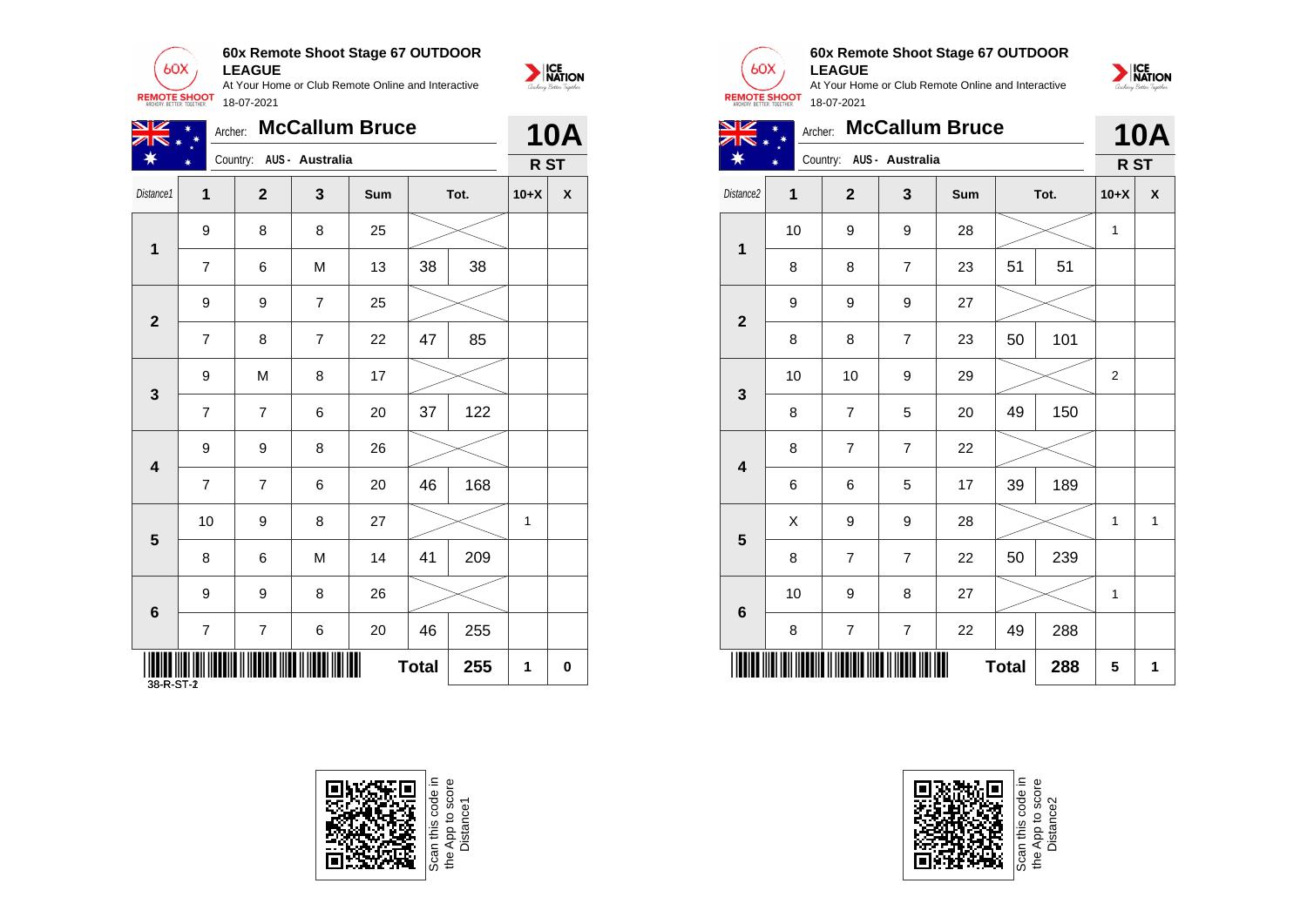

|                         | Archer:                   |                        |                | <b>Maslakov Aleksandr</b> |              |      |                | <b>11A</b>                |
|-------------------------|---------------------------|------------------------|----------------|---------------------------|--------------|------|----------------|---------------------------|
|                         |                           | Country: UKR - Ukraine |                |                           |              |      |                | <b>R70</b>                |
| Distance1               | 1                         | $\overline{2}$         | $\mathbf{3}$   | Sum                       |              | Tot. | $10+X$         | $\boldsymbol{\mathsf{X}}$ |
| 1                       | $\boldsymbol{\mathsf{X}}$ | 9                      | 9              | 28                        |              |      | $\overline{1}$ | $\mathbf{1}$              |
|                         | 8                         | 8                      | 8              | 24                        | 52           | 52   |                |                           |
| $\mathbf{2}$            | $\sf X$                   | 10                     | 8              | 28                        |              |      | $\overline{2}$ | $\mathbf{1}$              |
|                         | 8                         | 8                      | $\overline{7}$ | 23                        | 51           | 103  |                |                           |
|                         | 10                        | 9                      | $9\,$          | 28                        |              |      | $\overline{1}$ |                           |
| $\mathbf{3}$            | 8                         | $\overline{7}$         | $\overline{7}$ | 22                        | 50           | 153  |                |                           |
| $\overline{\mathbf{4}}$ | $\boldsymbol{\mathsf{X}}$ | 10                     | $9\,$          | 29                        |              |      | $\overline{2}$ | $\mathbf{1}$              |
|                         | 8                         | $\overline{7}$         | $\overline{7}$ | 22                        | 51           | 204  |                |                           |
|                         | 10                        | 9                      | $9\,$          | 28                        |              |      | $\overline{1}$ |                           |
| $5\phantom{1}$          | 9                         | 8                      | 6              | 23                        | 51           | 255  |                |                           |
| $6\phantom{a}$          | $\boldsymbol{\mathsf{X}}$ | $9\,$                  | 9              | 28                        |              |      | $\mathbf{1}$   | $\mathbf{1}$              |
|                         | 8                         | 6                      | 6              | 20                        | 48           | 303  |                |                           |
| 22-R-70-2               |                           |                        |                |                           | <b>Total</b> | 303  | 8              | 4                         |







| <b>NATION</b> |  |
|---------------|--|
|               |  |

|                         |    | <b>Maslakov Aleksandr</b><br>Archer: |                | <b>11A</b> |              |      |                |                         |
|-------------------------|----|--------------------------------------|----------------|------------|--------------|------|----------------|-------------------------|
|                         |    | Country: UKR - Ukraine               |                |            |              |      | <b>R70</b>     |                         |
| Distance2               | 1  | $\overline{2}$                       | 3              | Sum        |              | Tot. | $10+X$         | $\pmb{\mathsf{X}}$      |
| $\mathbf 1$             | 9  | 9                                    | 8              | 26         |              |      |                |                         |
|                         | 8  | 8                                    | $\overline{7}$ | 23         | 49           | 49   |                |                         |
| $\overline{2}$          | Χ  | 10                                   | 9              | 29         |              |      | $\overline{2}$ | $\mathbf{1}$            |
|                         | 9  | 8                                    | 5              | 22         | 51           | 100  |                |                         |
| 3                       | 10 | 9                                    | 9              | 28         |              |      | $\mathbf{1}$   |                         |
|                         | 9  | 8                                    | $\overline{7}$ | 24         | 52           | 152  |                |                         |
| $\overline{\mathbf{4}}$ | X  | 9                                    | 9              | 28         |              |      | 1              | 1                       |
|                         | 9  | 9                                    | 6              | 24         | 52           | 204  |                |                         |
| 5                       | 9  | 9                                    | 8              | 26         |              |      |                |                         |
|                         | 8  | $\overline{7}$                       | $\overline{7}$ | 22         | 48           | 252  |                |                         |
| 6                       | 9  | 9                                    | 8              | 26         |              |      |                |                         |
|                         | 8  | 8                                    | 8              | 24         | 50           | 302  |                |                         |
|                         |    |                                      |                |            | <b>Total</b> | 302  | 4              | $\overline{\mathbf{2}}$ |

**60x Remote Shoot Stage 67 OUTDOOR**

At Your Home or Club Remote Online and Interactive

**LEAGUE**

 $60X$ 

**REMOTE SHOOT** 

NATION

18-07-2021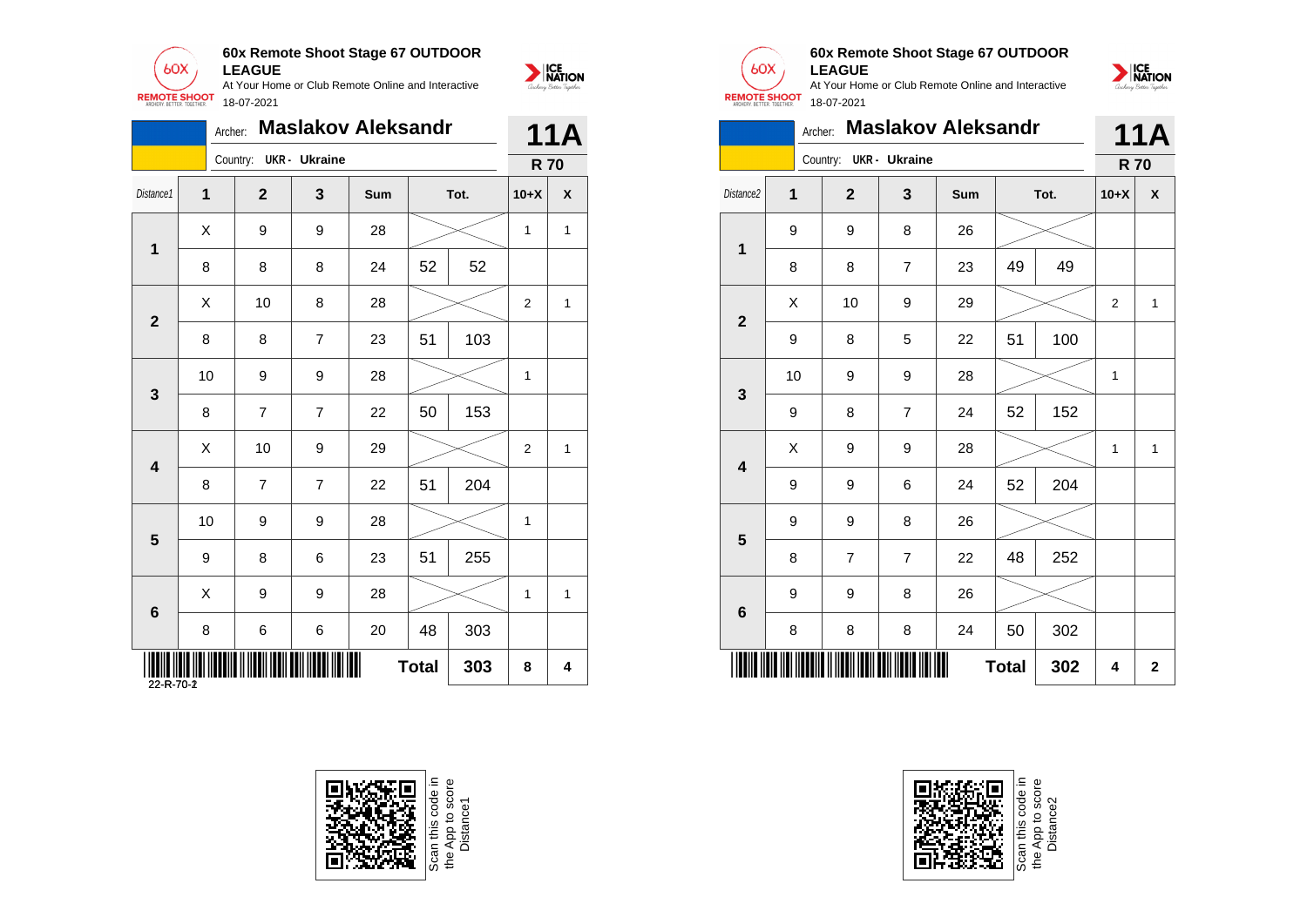

|             |                           |                        |                | Archer: Alshaeva Tatyana |              |      |                | <b>11B</b>                |
|-------------|---------------------------|------------------------|----------------|--------------------------|--------------|------|----------------|---------------------------|
|             |                           | Country: UKR - Ukraine |                |                          |              |      |                | <b>R70</b>                |
| Distance1   | 1                         | $\overline{2}$         | $\mathbf{3}$   | Sum                      |              | Tot. | $10+X$         | $\boldsymbol{\mathsf{x}}$ |
| $\mathbf 1$ | 10                        | 9                      | 8              | 27                       |              |      | $\mathbf{1}$   |                           |
|             | 7                         | 6                      | 6              | 19                       | 46           | 46   |                |                           |
|             | X                         | 9                      | 8              | 27                       |              |      | $\mathbf{1}$   | $\mathbf{1}$              |
|             | 8                         | 8                      | $\overline{7}$ | 23                       | 50           | 96   |                |                           |
|             | 9                         | 9                      | 8              | 26                       |              |      |                |                           |
|             | 8                         | 8                      | 6              | 22                       | 48           | 144  |                |                           |
|             | $\boldsymbol{\mathsf{X}}$ | $\mathsf{X}$           | 10             | 30                       |              |      | 3              | $\overline{c}$            |
|             | 8                         | $\overline{7}$         | 6              | 21                       | 51           | 195  |                |                           |
|             | 10                        | 10                     | 9              | 29                       |              |      | $\overline{2}$ |                           |
|             | 8                         | 8                      | $\overline{7}$ | 23                       | 52           | 247  |                |                           |
|             | 10                        | 9                      | 9              | 28                       |              |      | $\mathbf{1}$   |                           |
|             | 8                         | $\overline{7}$         | 6              | 21                       | 49           | 296  |                |                           |
|             | $34 - R - 70 - 2$         |                        |                |                          | <b>Total</b> | 296  | 8              | $\mathbf{3}$              |



Scan this code in<br>the App to score<br>Distance1



NATION

#### **60x Remote Shoot Stage 67 OUTDOOR LEAGUE**



|                         |                |                         | 11B            |     |              |      |            |              |
|-------------------------|----------------|-------------------------|----------------|-----|--------------|------|------------|--------------|
|                         |                | Country: UKR - Ukraine  |                |     |              |      | <b>R70</b> |              |
| Distance <sub>2</sub>   | 1              | $\overline{\mathbf{2}}$ | 3              | Sum |              | Tot. | $10+X$     | X            |
| $\overline{\mathbf{1}}$ | 10             | 9                       | 9              | 28  |              |      | 1          |              |
|                         | 8              | 8                       | 7              | 23  | 51           | 51   |            |              |
| $\overline{2}$          | 9              | 9                       | 9              | 27  |              |      |            |              |
|                         | 8              | 8                       | $\overline{7}$ | 23  | 50           | 101  |            |              |
| $\mathbf{3}$            | 9              | 9                       | 8              | 26  |              |      |            |              |
|                         | 8              | $\overline{7}$          | 7              | 22  | 48           | 149  |            |              |
| $\overline{\mathbf{4}}$ | 9              | 8                       | 8              | 25  |              |      |            |              |
|                         | 8              | 6                       | M              | 14  | 39           | 188  |            |              |
| 5                       | X              | 9                       | 8              | 27  |              |      | 1          | 1            |
|                         | $\overline{7}$ | $\overline{7}$          | 4              | 18  | 45           | 233  |            |              |
|                         | X              | 9                       | 8              | 27  |              |      | 1          | $\mathbf{1}$ |
| $\bf 6$                 | 8              | $\overline{7}$          | 7              | 22  | 49           | 282  |            |              |
|                         |                |                         |                |     | <b>Total</b> | 282  | 3          | $\mathbf 2$  |



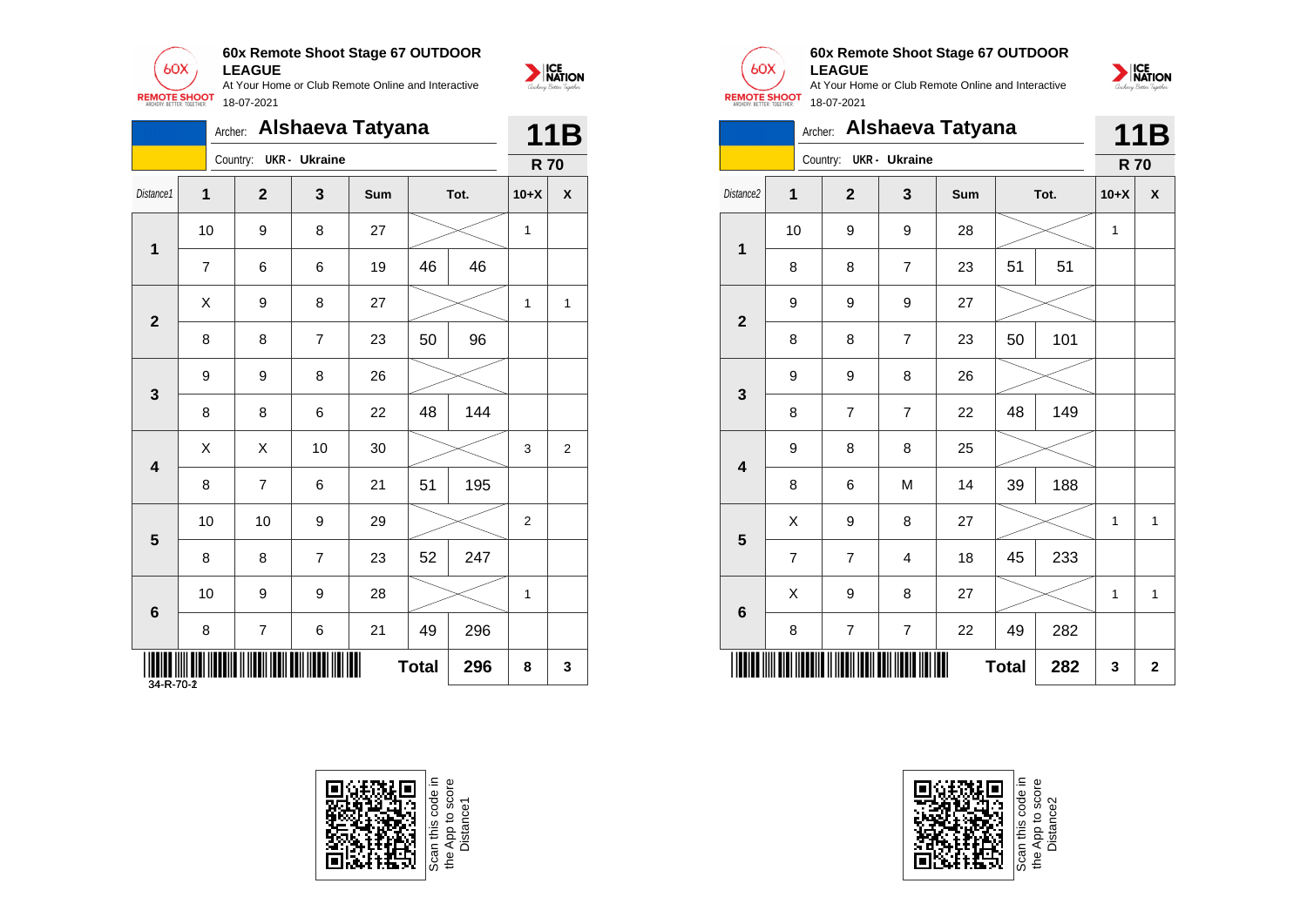

|                         |              |                  |                | Archer: Lyakhoven Igor |              |      |              | <b>11C</b>                |
|-------------------------|--------------|------------------|----------------|------------------------|--------------|------|--------------|---------------------------|
|                         |              | Country:         | UKR - Ukraine  |                        |              |      |              | <b>R70</b>                |
| Distance1               | 1            | $\mathbf{2}$     | $\mathbf{3}$   | Sum                    |              | Tot. | $10+X$       | $\boldsymbol{\mathsf{x}}$ |
|                         | 10           | 9                | 8              | 27                     |              |      | $\mathbf{1}$ |                           |
| $\mathbf{1}$            | 8            | 8                | $\overline{7}$ | 23                     | 50           | 50   |              |                           |
| $\overline{2}$          | $\mathsf{X}$ | $\boldsymbol{9}$ | 8              | 27                     |              |      | $\mathbf{1}$ | $\mathbf{1}$              |
|                         | 8            | 8                | $\overline{7}$ | 23                     | 50           | 100  |              |                           |
|                         | 9            | 8                | 8              | 25                     |              |      |              |                           |
| $\mathbf{3}$            | 8            | $\,6\,$          | 5              | 19                     | 44           | 144  |              |                           |
|                         | 10           | 9                | 9              | 28                     |              |      | $\mathbf{1}$ |                           |
| $\overline{\mathbf{4}}$ | 9            | 8                | 8              | 25                     | 53           | 197  |              |                           |
|                         | 9            | 8                | 8              | 25                     |              |      |              |                           |
| $5\phantom{1}$          | 8            | 8                | 6              | 22                     | 47           | 244  |              |                           |
|                         | 9            | 9                | 8              | 26                     |              |      |              |                           |
| $6\phantom{1}6$         | 8            | $\overline{7}$   | 6              | 21                     | 47           | 291  |              |                           |
| 35-R-70-2               |              |                  | <b>IIII</b>    |                        | <b>Total</b> | 291  | $\mathbf{3}$ | $\mathbf 1$               |





## **60x Remote Shoot Stage 67 OUTDOOR**

**LEAGUE** At Your Home or Club Remote Online and Interactive 18-07-2021



|                         |                         |                        |                | Archer: Lyakhoven Igor |              |      |                | <b>11C</b> |
|-------------------------|-------------------------|------------------------|----------------|------------------------|--------------|------|----------------|------------|
|                         |                         | Country: UKR - Ukraine |                |                        |              |      | <b>R70</b>     |            |
| Distance2               | $\overline{\mathbf{1}}$ | $\overline{2}$         | 3              | Sum                    |              | Tot. | $10+X$         | X          |
| 1                       | 10                      | 10                     | 10             | 30                     |              |      | 3              |            |
|                         | 9                       | 8                      | 5              | 22                     | 52           | 52   |                |            |
| $\overline{2}$          | 9                       | 9                      | 8              | 26                     |              |      |                |            |
|                         | 8                       | $\overline{7}$         | 5              | 20                     | 46           | 98   |                |            |
| 3                       | 9                       | 9                      | 9              | 27                     |              |      |                |            |
|                         | 8                       | 7                      | 5              | 20                     | 47           | 145  |                |            |
| $\overline{\mathbf{4}}$ | 10                      | 10                     | 9              | 29                     |              |      | $\overline{2}$ |            |
|                         | 9                       | 9                      | 9              | 27                     | 56           | 201  |                |            |
| 5                       | 10                      | 9                      | 8              | 27                     |              |      | 1              |            |
|                         | 8                       | $\overline{7}$         | $\overline{7}$ | 22                     | 49           | 250  |                |            |
| $6\phantom{1}$          | 10                      | 9                      | 8              | 27                     |              |      | 1              |            |
|                         | 8                       | 8                      | 7              | 23                     | 50           | 300  |                |            |
|                         |                         |                        |                |                        | <b>Total</b> | 300  | 7              | 0          |



Scan this code<br>the App to scor<br>Distance2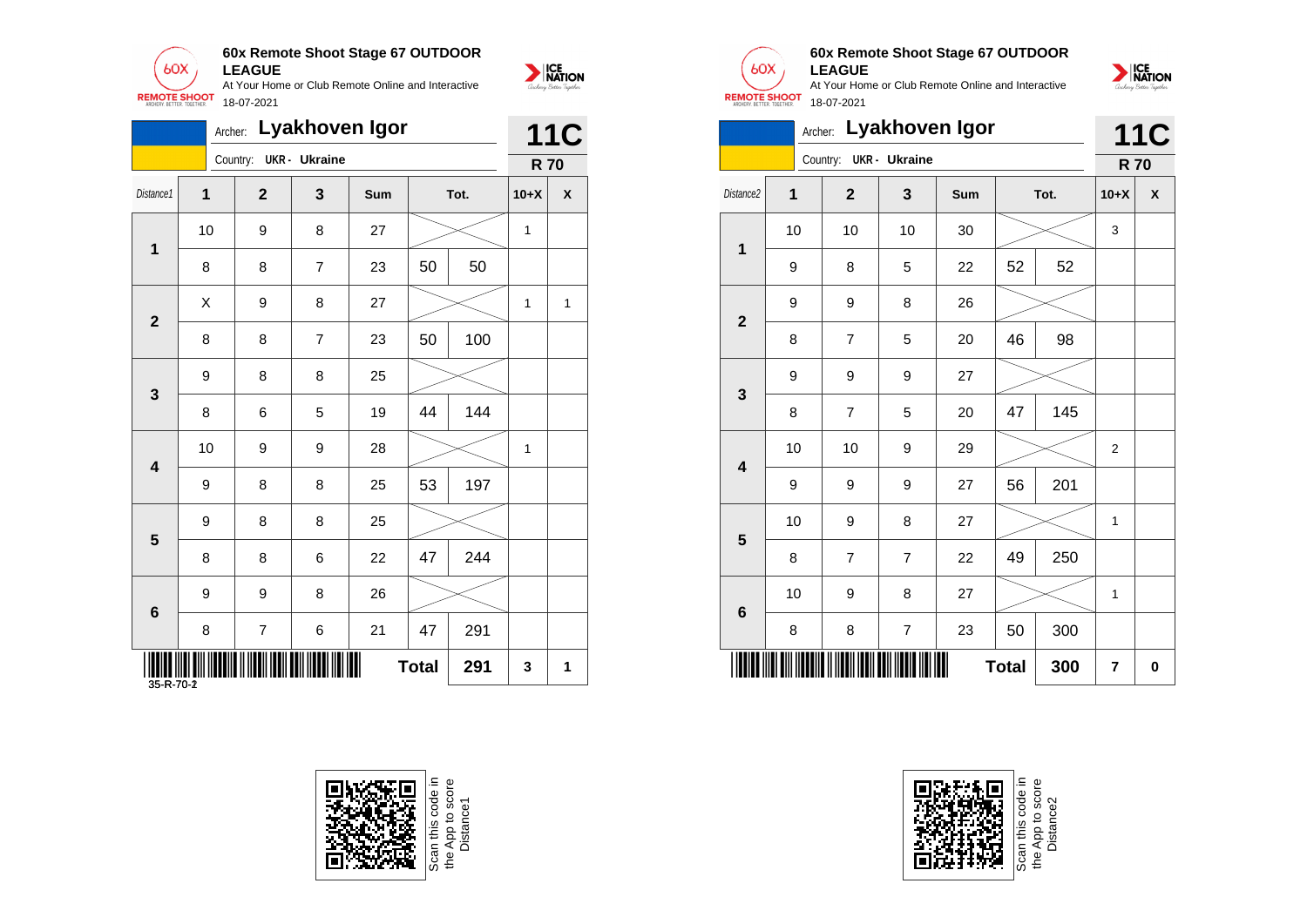

|                          | Archer:        |                        |                          | <b>Churkin Alexandr</b> |              |      |              | <b>11D</b>                |
|--------------------------|----------------|------------------------|--------------------------|-------------------------|--------------|------|--------------|---------------------------|
|                          |                | Country: UKR - Ukraine |                          |                         |              |      |              | <b>R70</b>                |
| Distance1                | 1              | $\overline{2}$         | $\mathbf{3}$             | Sum                     |              | Tot. | $10+X$       | $\boldsymbol{\mathsf{x}}$ |
| 1                        | 10             | 9                      | 8                        | 27                      |              |      | $\mathbf{1}$ |                           |
|                          | $\overline{7}$ | 5                      | 5                        | 17                      | 44           | 44   |              |                           |
|                          | 10             | 8                      | 8                        | 26                      |              |      | $\mathbf{1}$ |                           |
| $\overline{2}$           | $\overline{7}$ | $\overline{7}$         | 6                        | 20                      | 46           | 90   |              |                           |
|                          | 10             | $\overline{7}$         | $\overline{7}$           | 24                      |              |      | $\mathbf{1}$ |                           |
| $\mathbf{3}$             | $\overline{7}$ | 6                      | 6                        | 19                      | 43           | 133  |              |                           |
|                          | 9              | 9                      | 8                        | 26                      |              |      |              |                           |
| 4                        | $\overline{7}$ | $\overline{7}$         | 5                        | 19                      | 45           | 178  |              |                           |
|                          | 9              | 9                      | 9                        | 27                      |              |      |              |                           |
| $5\phantom{1}$           | 8              | 8                      | 4                        | 20                      | 47           | 225  |              |                           |
| $6\phantom{1}$           | 9              | 8                      | 8                        | 25                      |              |      |              |                           |
|                          | $\overline{7}$ | 6                      | 4                        | 17                      | 42           | 267  |              |                           |
| $\parallel$<br>39-R-70-2 |                |                        | <b>TIII IIIIIII IIII</b> |                         | <b>Total</b> | 267  | $\mathbf{3}$ | $\mathbf 0$               |







#### **60x Remote Shoot Stage 67 OUTDOOR LEAGUE**

At Your Home or Club Remote Online and Interactive 18-07-2021



|                         |                | Archer: |                |                        | <b>Churkin Alexandr</b> |              |      |            | <b>11D</b>   |
|-------------------------|----------------|---------|----------------|------------------------|-------------------------|--------------|------|------------|--------------|
|                         |                |         |                | Country: UKR - Ukraine |                         |              |      | <b>R70</b> |              |
| Distance2               | $\mathbf{1}$   |         | $\mathbf 2$    | 3                      | Sum                     |              | Tot. | $10+X$     | X            |
| 1                       | Χ              |         | 9              | 9                      | 28                      |              |      | 1          | $\mathbf{1}$ |
|                         | 9              |         | 8              | 8                      | 25                      | 53           | 53   |            |              |
| $\overline{\mathbf{2}}$ | 9              |         | 9              | 9                      | 27                      |              |      |            |              |
|                         | 8              |         | 8              | 6                      | 22                      | 49           | 102  |            |              |
| $\mathbf{3}$            | 10             |         | 9              | 9                      | 28                      |              |      | 1          |              |
|                         | 8              |         | 8              | 6                      | 22                      | 50           | 152  |            |              |
| $\overline{\mathbf{4}}$ | 10             |         | 9              | 8                      | 27                      |              |      | 1          |              |
|                         | 7              |         | 6              | 6                      | 19                      | 46           | 198  |            |              |
| $5\phantom{1}$          | Χ              |         | 10             | 10                     | 30                      |              |      | 3          | $\mathbf{1}$ |
|                         | 9              |         | 8              | $\overline{7}$         | 24                      | 54           | 252  |            |              |
| $\bf 6$                 | 10             |         | 8              | $\overline{7}$         | 25                      |              |      | 1          |              |
|                         | $\overline{7}$ |         | $\overline{7}$ | 6                      | 20                      | 45           | 297  |            |              |
|                         |                |         |                |                        |                         | <b>Total</b> | 297  | 7          | $\mathbf{2}$ |



Scan this code<br>the App to sco<br>Distance2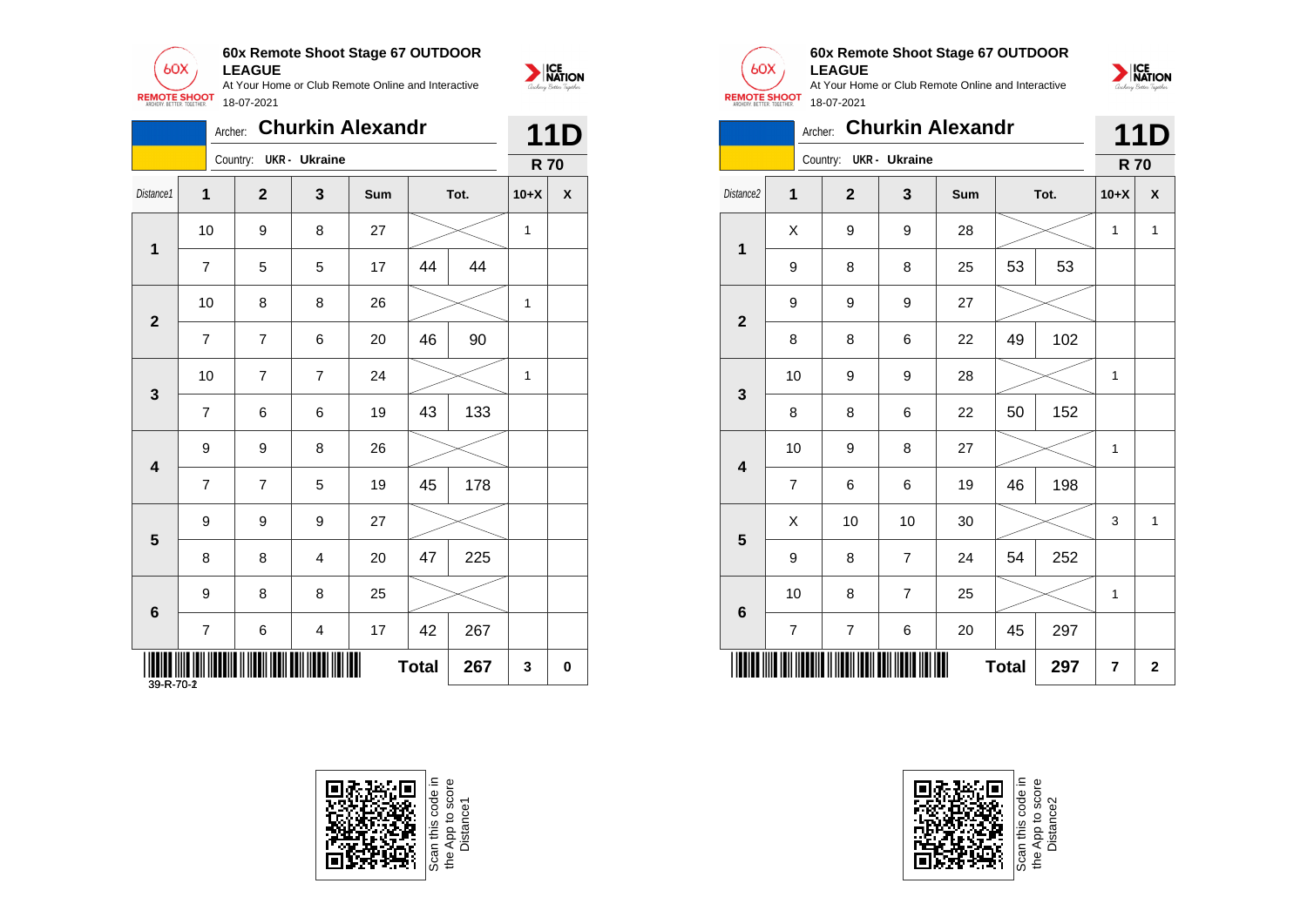

|                         | Archer:                  |                  | <b>El-MUtiri Badr</b> |     |    |      |                | <b>12A</b>      |
|-------------------------|--------------------------|------------------|-----------------------|-----|----|------|----------------|-----------------|
|                         |                          | Country:         | KUW - Kuwait          |     |    |      |                | C <sub>50</sub> |
| Distance1               | 1                        | $\overline{2}$   | $\mathbf{3}$          | Sum |    | Tot. | $10+X$         | $\pmb{\chi}$    |
|                         | 10                       | $\overline{7}$   | $\overline{7}$        | 24  |    |      | $\mathbf{1}$   |                 |
| $\mathbf{1}$            | $\overline{7}$           | $\overline{7}$   | M                     | 14  | 38 | 38   |                |                 |
| $\overline{2}$          | $\mathsf{X}$             | $\boldsymbol{9}$ | 8                     | 27  |    |      | $\mathbf{1}$   | $\mathbf{1}$    |
|                         | $\overline{7}$           | $\overline{7}$   | $\overline{7}$        | 21  | 48 | 86   |                |                 |
| $\mathbf{3}$            | 9                        | 8                | 8                     | 25  |    |      |                |                 |
|                         | 8                        | 8                | 6                     | 22  | 47 | 133  |                |                 |
|                         | $\sf X$                  | 10               | 10                    | 30  |    |      | 3              | $\mathbf{1}$    |
| $\overline{\mathbf{4}}$ | 8                        | 8                | 8                     | 24  | 54 | 187  |                |                 |
| $5\phantom{1}$          | $\mathsf{X}$             | 9                | 9                     | 28  |    |      | $\mathbf{1}$   | $\mathbf{1}$    |
|                         | 9                        | 8                | $\overline{7}$        | 24  | 52 | 239  |                |                 |
| 6                       | 10                       | $9\,$            | 8                     | 27  |    |      | $\mathbf{1}$   |                 |
|                         | 8                        | $\overline{7}$   | 6                     | 21  | 48 | 287  |                |                 |
| $12 - C - 50 - 2$       | W<br>287<br><b>Total</b> |                  |                       |     |    |      | $\overline{7}$ | 3               |







#### **60x Remote Shoot Stage 67 OUTDOOR LEAGUE**



|                         | <b>12A</b> |                       |                |     |              |      |                 |              |
|-------------------------|------------|-----------------------|----------------|-----|--------------|------|-----------------|--------------|
|                         |            | Country: KUW - Kuwait |                |     |              |      | C <sub>50</sub> |              |
| Distance <sub>2</sub>   | 1          | $\overline{2}$        | 3              | Sum |              | Tot. | $10+X$          | X            |
| 1                       | 10         | 10                    | 9              | 29  |              |      | $\overline{2}$  |              |
|                         | 9          | 9                     | $\overline{7}$ | 25  | 54           | 54   |                 |              |
| $\overline{2}$          | 10         | 9                     | 9              | 28  |              |      | 1               |              |
|                         | 8          | 8                     | 8              | 24  | 52           | 106  |                 |              |
| 3                       | 9          | 8                     | 8              | 25  |              |      |                 |              |
|                         | 8          | $\overline{7}$        | $\overline{7}$ | 22  | 47           | 153  |                 |              |
| $\overline{\mathbf{4}}$ | Χ          | 10                    | 9              | 29  |              |      | 2               | $\mathbf{1}$ |
|                         | 9          | 9                     | 8              | 26  | 55           | 208  |                 |              |
| 5                       | 10         | 10                    | 9              | 29  |              |      | $\overline{2}$  |              |
|                         | 9          | 9                     | 8              | 26  | 55           | 263  |                 |              |
| 6                       | 9          | 9                     | 8              | 26  |              |      |                 |              |
|                         | 8          | 8                     | 6              | 22  | 48           | 311  |                 |              |
|                         |            |                       |                |     | <b>Total</b> | 311  | 7               | 1            |



Scan this code<br>the App to sco<br>Distance2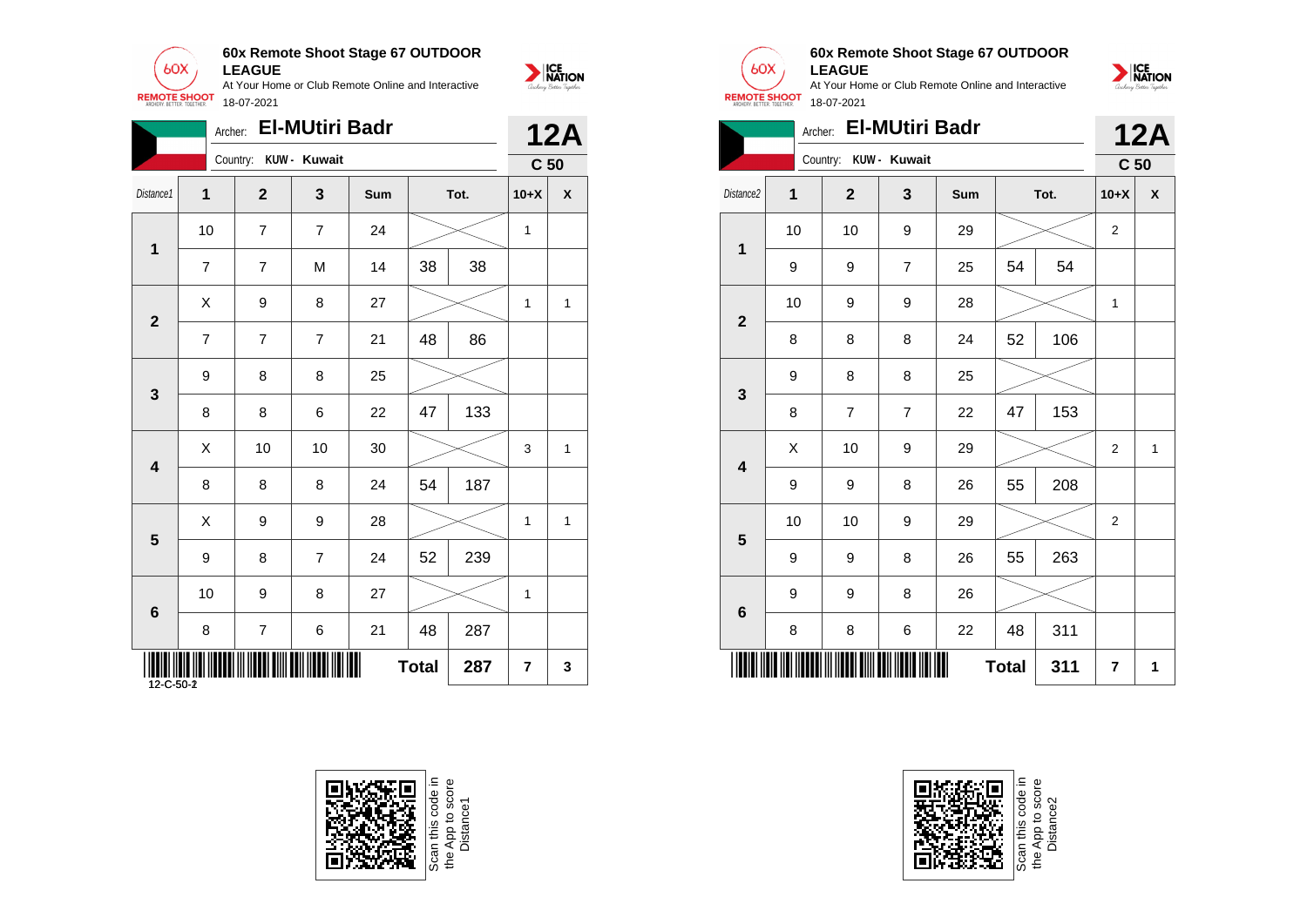

|                         | Archer:                        |                       | <b>Alshatti Ahmed</b> |       |              |      |                | <b>12B</b>       |                         |                  | Archer:          |                  | <b>Alshatti Ahmed</b> |              |      |  |
|-------------------------|--------------------------------|-----------------------|-----------------------|-------|--------------|------|----------------|------------------|-------------------------|------------------|------------------|------------------|-----------------------|--------------|------|--|
|                         |                                | Country: KUW - Kuwait |                       |       |              |      |                | C <sub>50</sub>  |                         |                  | Country:         | KUW - Kuwait     |                       |              |      |  |
| Distance1               | $\mathbf{1}$                   | $\mathbf{2}$          | $\mathbf{3}$          | Sum   |              | Tot. | $10+X$         | $\boldsymbol{x}$ | Distance2               | $\mathbf 1$      | $\mathbf{2}$     | $\mathbf{3}$     | Sum                   |              | Tot. |  |
|                         | $\mathsf{X}$                   | $\mathsf{X}$          | 9                     | 29    |              |      | $\overline{c}$ | $\overline{c}$   |                         | 10               | $\boldsymbol{9}$ | 9                | 28                    |              |      |  |
| $\mathbf{1}$            | 9                              | 9                     | 8                     | 26    | 55           | 55   |                |                  | $\mathbf 1$             | 8                | $\bf 8$          | 8                | 24                    | 52           | 52   |  |
|                         | $\mathsf X$                    | 9                     | $\boldsymbol{9}$      | 28    |              |      | $\mathbf{1}$   | $\mathbf{1}$     |                         | $\mathsf X$      | $\mathsf X$      | 10               | 30                    |              |      |  |
| $\mathbf{2}$            | 9                              | 9                     | 8                     | 26    | 54           | 109  |                |                  | $\mathbf{2}$            | 10               | 10               | 9                | 29                    | 59           | 111  |  |
|                         | $\mathsf X$                    | $\mathsf{X}$          | 10 <sup>1</sup>       | 30    |              |      | 3              | $\overline{a}$   |                         | 10               | 10               | 9                | 29                    |              |      |  |
| $\mathbf{3}$            | 9                              | 9                     | $\boldsymbol{9}$      | 27    | 57           | 166  |                |                  | $\mathbf{3}$            | $\boldsymbol{9}$ | $\boldsymbol{9}$ | $\boldsymbol{9}$ | 27                    | 56           | 167  |  |
|                         | $\mathsf{X}$                   | 10                    | 9                     | 29    |              |      | $\overline{2}$ | $\mathbf{1}$     |                         | $\mathsf X$      | 10               | 10               | 30                    |              |      |  |
| $\overline{\mathbf{4}}$ | $\boldsymbol{9}$               | 9                     | 9                     | 27    | 56           | 222  |                |                  | $\overline{\mathbf{4}}$ | $\boldsymbol{9}$ | $\boldsymbol{9}$ | 8                | 26                    | 56           | 223  |  |
| $5\phantom{1}$          | 10                             | 10                    | 10 <sup>1</sup>       | 30    |              |      | 3              |                  | $5\phantom{1}$          | 10               | 9                | 9                | 28                    |              |      |  |
|                         | $\boldsymbol{9}$               | 9                     | 8                     | 26    | 56           | 278  |                |                  |                         | 9                | $\bf 8$          | $\overline{7}$   | 24                    | 52           | 275  |  |
|                         | $\mathsf X$                    | 9                     | 9                     | 28    |              |      | $\mathbf{1}$   | $\mathbf{1}$     |                         | $\mathsf X$      | $\mathsf X$      | $\mathsf X$      | 30                    |              |      |  |
| $\boldsymbol{6}$        | 9                              | 9                     | 8                     | 26    | 54           | 332  |                |                  | $6\phantom{1}6$         | 9                | 9                | 9                | 27                    | 57           | 332  |  |
| 13-C-50-2               | <b>                       </b> |                       |                       | IIIII | <b>Total</b> | 332  | 12             | $\overline{7}$   |                         |                  |                  |                  |                       | <b>Total</b> | 332  |  |







#### **60x Remote Shoot Stage 67 OUTDOOR LEAGUE**



|                         |    | <b>12B</b>            |                |     |              |     |                 |                |
|-------------------------|----|-----------------------|----------------|-----|--------------|-----|-----------------|----------------|
|                         |    | Country: KUW - Kuwait |                |     |              |     | C <sub>50</sub> |                |
| Distance <sub>2</sub>   | 1  | $\overline{2}$        | 3              | Sum | Tot.         |     | $10+X$          | X              |
| 1                       | 10 | 9                     | 9              | 28  |              |     | 1               |                |
|                         | 8  | 8                     | 8              | 24  | 52           | 52  |                 |                |
| $\overline{2}$          | X  | X                     | 10             | 30  |              |     | 3               | $\overline{2}$ |
|                         | 10 | 10                    | 9              | 29  | 59           | 111 | $\overline{2}$  |                |
| 3                       | 10 | 10                    | 9              | 29  |              |     | $\overline{2}$  |                |
|                         | 9  | 9                     | 9              | 27  | 56           | 167 |                 |                |
| $\overline{\mathbf{4}}$ | X  | 10                    | 10             | 30  |              |     | 3               | $\mathbf{1}$   |
|                         | 9  | 9                     | 8              | 26  | 56           | 223 |                 |                |
| 5                       | 10 | 9                     | 9              | 28  |              |     | 1               |                |
|                         | 9  | 8                     | $\overline{7}$ | 24  | 52           | 275 |                 |                |
| 6                       | Χ  | Χ                     | Χ              | 30  |              |     | 3               | 3              |
|                         | 9  | 9                     | 9              | 27  | 57           | 332 |                 |                |
|                         |    |                       |                |     | <b>Total</b> | 332 | 15              | 6              |



Scan this code<br>the App to sco<br>Distance2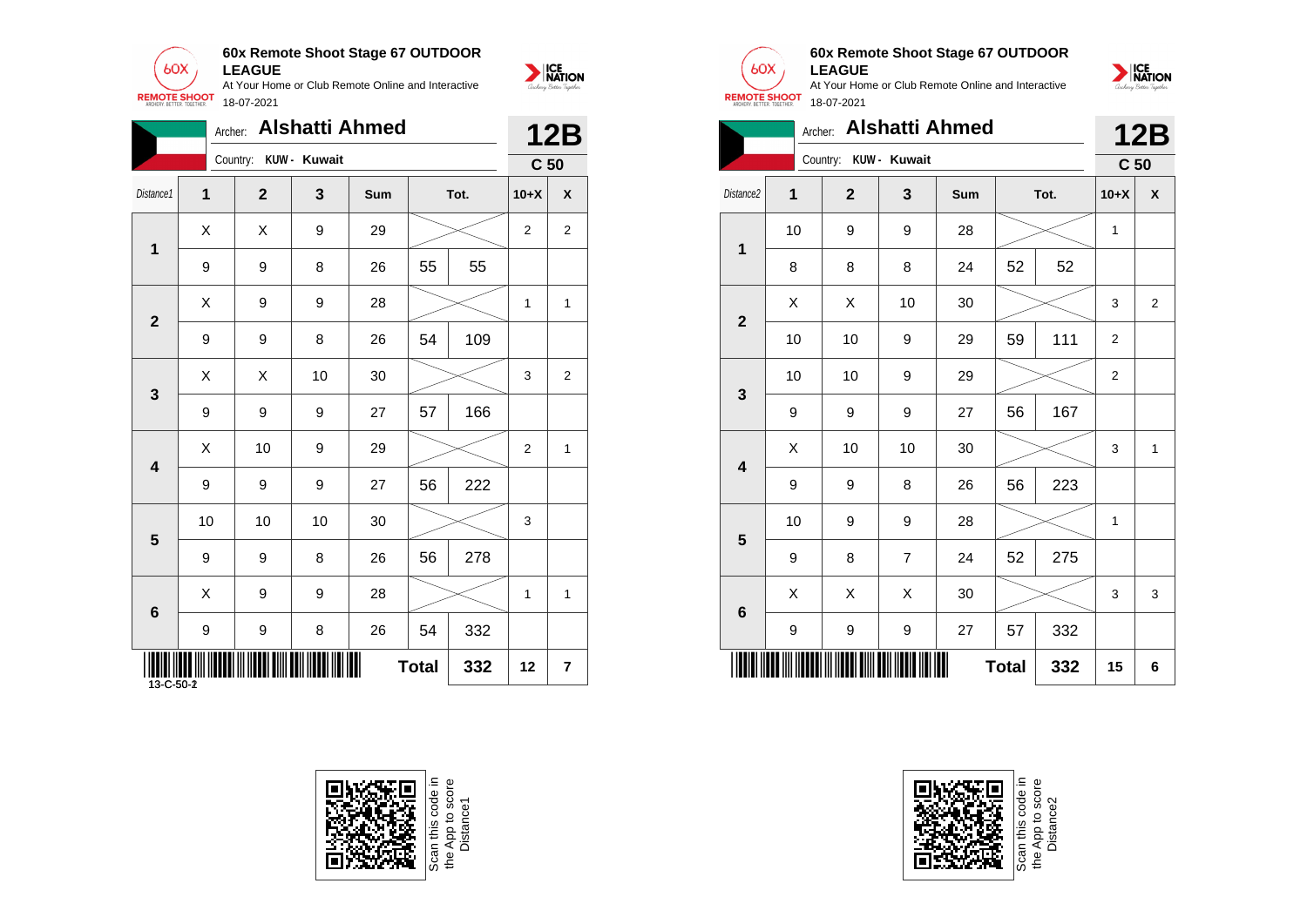



|                  | Archer:                   |                       |                | <b>Mal-Allah Abdullah</b> |              |      |                | <b>12C</b>                |
|------------------|---------------------------|-----------------------|----------------|---------------------------|--------------|------|----------------|---------------------------|
|                  |                           | Country: KUW - Kuwait |                |                           |              |      |                | C <sub>50</sub>           |
| Distance1        | 1                         | $\overline{2}$        | $\mathbf{3}$   | Sum                       |              | Tot. | $10+X$         | $\boldsymbol{\mathsf{x}}$ |
| $\mathbf 1$      | $\boldsymbol{\mathsf{X}}$ | X                     | X              | 30                        |              |      | 3              | 3                         |
|                  | 10                        | 10                    | 9              | 29                        | 59           | 59   | $\overline{2}$ |                           |
|                  | $\sf X$                   | $\mathsf{X}$          | 10             | 30                        |              |      | 3              | $\overline{c}$            |
| $\mathbf{2}$     | 10                        | 9                     | 8              | 27                        | 57           | 116  | $\mathbf{1}$   |                           |
|                  | $\sf X$                   | $\sf X$               | 10             | 30                        |              |      | 3              | $\overline{c}$            |
| $\mathbf{3}$     | 10                        | 10                    | 9              | 29                        | 59           | 175  | $\overline{2}$ |                           |
| $\boldsymbol{4}$ | $\sf X$                   | 10                    | 10             | 30                        |              |      | 3              | $\mathbf{1}$              |
|                  | 10                        | 10                    | 9              | 29                        | 59           | 234  | $\overline{2}$ |                           |
|                  | $\times$                  | 10                    | 9              | 29                        |              |      | $\overline{2}$ | $\mathbf{1}$              |
| $5\phantom{.0}$  | 9                         | 9                     | 8              | 26                        | 55           | 289  |                |                           |
| $6\phantom{a}$   | 10                        | 9                     | 9              | 28                        |              |      | $\overline{1}$ |                           |
|                  | 9                         | 8                     | $\overline{7}$ | 24                        | 52           | 341  |                |                           |
|                  |                           |                       |                |                           | <b>Total</b> | 341  | 22             | 9                         |







#### **60x Remote Shoot Stage 67 OUTDOOR LEAGUE**

At Your Home or Club Remote Online and Interactive 18-07-2021



|                         | <b>12C</b>       |              |                         |     |              |     |                 |                |
|-------------------------|------------------|--------------|-------------------------|-----|--------------|-----|-----------------|----------------|
|                         |                  | Country:     | KUW - Kuwait            |     |              |     | C <sub>50</sub> |                |
| Distance <sub>2</sub>   | 1                | $\mathbf{2}$ | $\overline{\mathbf{3}}$ | Sum | Tot.         |     | $10+X$          | X              |
| $\mathbf{1}$            | Χ                | Χ            | 10                      | 30  |              |     | 3               | 2              |
|                         | 10               | 9            | 8                       | 27  | 57           | 57  | 1               |                |
| $\mathbf{2}$            | X                | X            | 10                      | 30  |              |     | 3               | $\overline{2}$ |
|                         | $\boldsymbol{9}$ | 8            | 8                       | 25  | 55           | 112 |                 |                |
| 3                       | 10               | 10           | 9                       | 29  |              |     | 2               |                |
|                         | 9                | 9            | 8                       | 26  | 55           | 167 |                 |                |
| $\overline{\mathbf{4}}$ | X                | 10           | 10                      | 30  |              |     | 3               | 1              |
|                         | 10               | 9            | M                       | 19  | 49           | 216 | 1               |                |
| 5                       | 10               | 9            | 9                       | 28  |              |     | 1               |                |
|                         | 9                | 9            | 9                       | 27  | 55           | 271 |                 |                |
| $6\phantom{1}$          | X                | X            | X                       | 30  |              |     | 3               | 3              |
|                         | 10               | 9            | 9                       | 28  | 58<br>329    |     | 1               |                |
|                         |                  |              |                         |     | <b>Total</b> | 329 | 18              | 8              |



Scan this code<br>the App to scor<br>Distance2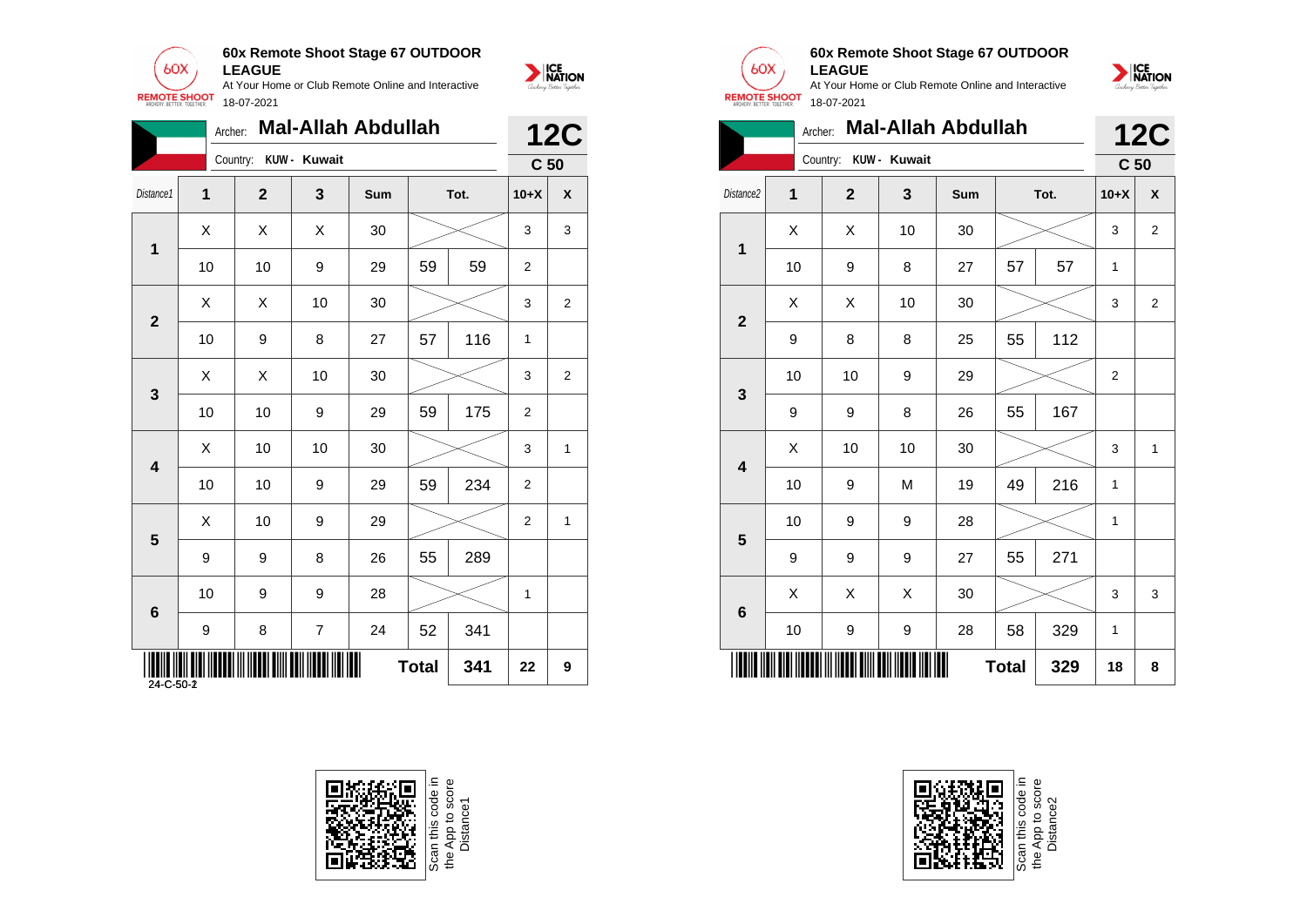

|                         | Archer:          |                           | <b>Al-Hajri Amer</b> |     |              |      |                | <b>12D</b>                |
|-------------------------|------------------|---------------------------|----------------------|-----|--------------|------|----------------|---------------------------|
|                         |                  | Country:                  | KUW - Kuwait         |     |              |      |                | C <sub>50</sub>           |
| Distance1               | $\mathbf 1$      | $\mathbf{2}$              | $\mathbf{3}$         | Sum |              | Tot. | $10+X$         | $\boldsymbol{\mathsf{x}}$ |
| $\mathbf{1}$            | 9                | 8                         | 8                    | 25  |              |      |                |                           |
|                         | $\, 8$           | $\overline{7}$            | 5                    | 20  | 45           | 45   |                |                           |
|                         | $\mathsf{X}$     | $\boldsymbol{\mathsf{X}}$ | 10                   | 30  |              |      | 3              | $\mathbf{2}$              |
| $\overline{2}$          | $\boldsymbol{9}$ | 9                         | 8                    | 26  | 56           | 101  |                |                           |
|                         | 10               | 10                        | 10                   | 30  |              |      | 3              |                           |
| $\mathbf{3}$            | $\boldsymbol{9}$ | 9                         | 9                    | 27  | 57           | 158  |                |                           |
|                         | $\mathsf{X}$     | 10                        | 8                    | 28  |              |      | $\overline{2}$ | $\mathbf{1}$              |
| $\overline{\mathbf{4}}$ | 8                | 8                         | $\overline{7}$       | 23  | 51           | 209  |                |                           |
| $5\phantom{1}$          | 9                | 9                         | 9                    | 27  |              |      |                |                           |
|                         | 9                | 8                         | 6                    | 23  | 50           | 259  |                |                           |
|                         | 9                | 9                         | 9                    | 27  |              |      |                |                           |
| $6\phantom{1}6$         | 8                | 8                         | $\overline{7}$       | 23  | 50           | 309  |                |                           |
| WW<br>25-C-50-2         |                  |                           |                      |     | <b>Total</b> | 309  | 8              | $\mathbf{3}$              |







#### **60x Remote Shoot Stage 67 OUTDOOR LEAGUE**



|                         | <b>Al-Hajri Amer</b><br>Archer:<br>Country: KUW - Kuwait |                |                |     |              |     |                 |              |  |  |  |  |  |
|-------------------------|----------------------------------------------------------|----------------|----------------|-----|--------------|-----|-----------------|--------------|--|--|--|--|--|
|                         |                                                          |                |                |     |              |     | C <sub>50</sub> |              |  |  |  |  |  |
| Distance2               | $\mathbf{1}$                                             | $\overline{2}$ | 3              | Sum | Tot.         |     | $10+X$          | X            |  |  |  |  |  |
| 1                       | 9                                                        | 9              | 9              | 27  |              |     |                 |              |  |  |  |  |  |
|                         | 8                                                        | 8              | 8              | 24  | 51           | 51  |                 |              |  |  |  |  |  |
| $\overline{\mathbf{2}}$ | 10                                                       | 10             | 9              | 29  |              |     | $\overline{2}$  |              |  |  |  |  |  |
|                         | $\boldsymbol{9}$                                         | 8              | $\overline{7}$ | 24  | 53           | 104 |                 |              |  |  |  |  |  |
| $\mathbf{3}$            | X                                                        | 9              | 8              | 27  |              |     | 1               | $\mathbf{1}$ |  |  |  |  |  |
|                         | 8                                                        | 8              | 6              | 22  | 49           | 153 |                 |              |  |  |  |  |  |
| $\overline{\mathbf{4}}$ | 10                                                       | 9              | 9              | 28  |              |     | 1               |              |  |  |  |  |  |
|                         | 9                                                        | 8              | M              | 17  | 45           | 198 |                 |              |  |  |  |  |  |
| $5\phantom{1}$          | 10                                                       | 10             | 9              | 29  |              |     | 2               |              |  |  |  |  |  |
|                         | 9                                                        | 9              | 9              | 27  | 56           | 254 |                 |              |  |  |  |  |  |
| 6                       | X                                                        | 9              | 9              | 28  |              |     | 1               | $\mathbf{1}$ |  |  |  |  |  |
|                         | 9                                                        | 8              | $\overline{7}$ | 24  | 52           | 306 |                 |              |  |  |  |  |  |
|                         |                                                          |                |                |     | <b>Total</b> | 306 | 7               | $\mathbf 2$  |  |  |  |  |  |

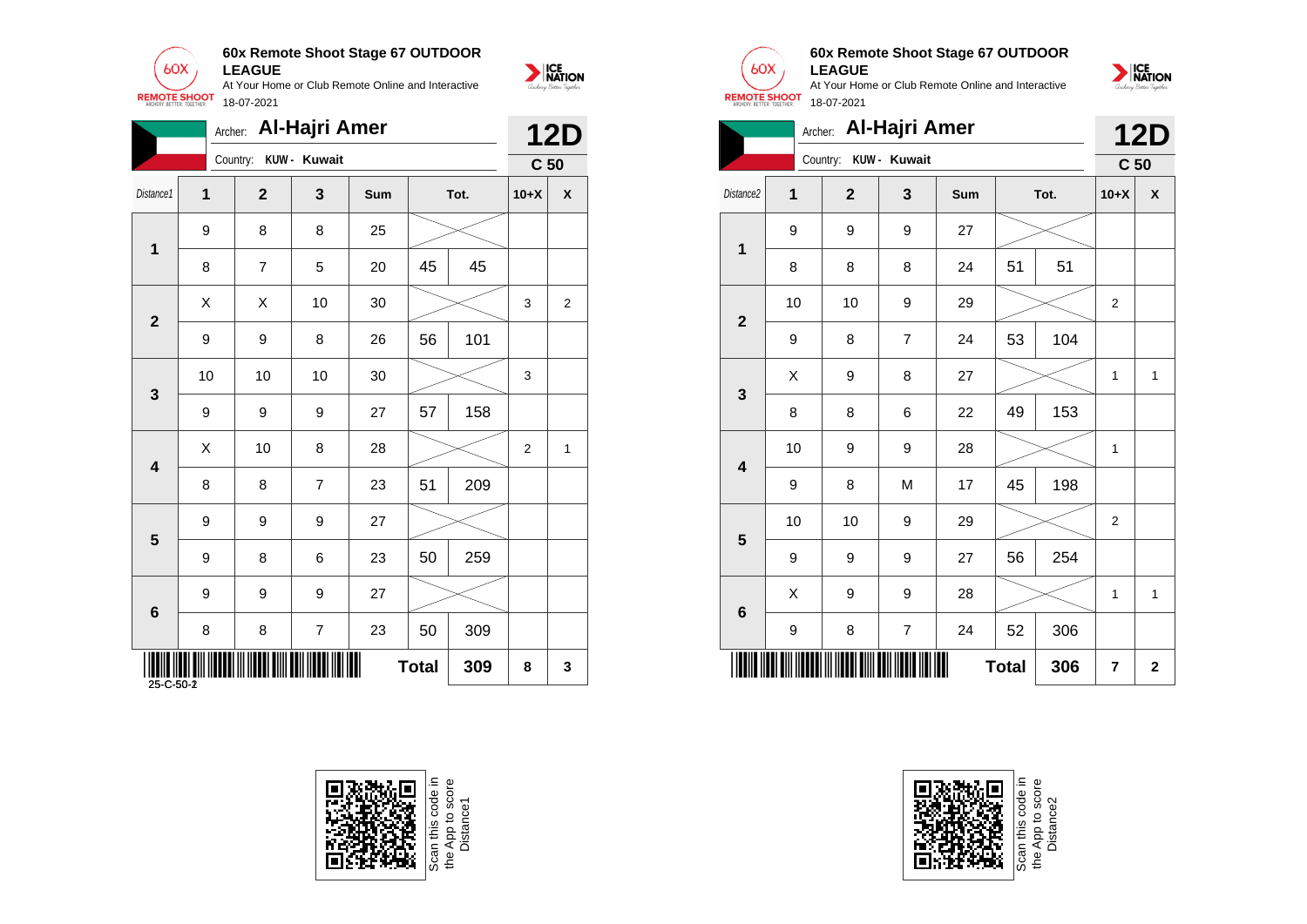**60x Remote Shoot Stage 67 OUTDOOR**  $60X$ **LEAGUE** At Your Home or Club Remote Online and Interactive

18-07-2021

**REMOTE SHOOT** 



| $\mathbb{C}^*$ |                  | Archer. Azmi Fauzi      |                |     |              |      |             | <b>13A</b>   |
|----------------|------------------|-------------------------|----------------|-----|--------------|------|-------------|--------------|
|                |                  | Country: MAS - Malaysia |                |     |              |      |             | <b>BBB</b>   |
| Distance1      | $\mathbf{1}$     | $\overline{2}$          | $\mathbf{3}$   | Sum |              | Tot. | $10+X$      | $\pmb{\chi}$ |
| $\mathbf 1$    | 8                | 8                       | $\overline{7}$ | 23  |              |      |             |              |
|                | $\overline{7}$   | 6                       | 5              | 18  | 41           | 41   |             |              |
|                | $\boldsymbol{9}$ | 9                       | 8              | 26  |              |      |             |              |
|                | 6                | 6                       | 5              | 17  | 43           | 84   |             |              |
|                | 8                | 8                       | 6              | 22  |              |      |             |              |
|                | 6                | 5                       | 4              | 15  | 37           | 121  |             |              |
|                | 9                | 9                       | 8              | 26  |              |      |             |              |
|                | 8                | 5                       | 4              | 17  | 43           | 164  |             |              |
|                | 9                | 9                       | 8              | 26  |              |      |             |              |
| $5\phantom{1}$ | $\overline{7}$   | $\overline{7}$          | 3              | 17  | 43           | 207  |             |              |
| $6\phantom{1}$ | 9                | 9                       | 8              | 26  |              |      |             |              |
|                | $\overline{7}$   | 5                       | 5              | 17  | 43           | 250  |             |              |
|                | 18-B-BB-2        |                         |                |     | <b>Total</b> | 250  | $\mathbf 0$ | $\mathbf 0$  |

18-B-BB-1





## **60x Remote Shoot Stage 67 OUTDOOR**

**LEAGUE** At Your Home or Club Remote Online and Interactive **REMOTE SHOOT** 18-07-2021



|                         | Archer:        | Azmi Fauzi              |                         |     | <b>13A</b>   |      |           |                    |
|-------------------------|----------------|-------------------------|-------------------------|-----|--------------|------|-----------|--------------------|
|                         |                | Country: MAS - Malaysia |                         |     |              |      | <b>BB</b> |                    |
| Distance2               | 1              | $\mathbf{2}$            | 3                       | Sum |              | Tot. | $10+X$    | $\pmb{\mathsf{X}}$ |
|                         | 10             | 9                       | $\overline{7}$          | 26  |              |      | 1         |                    |
| 1                       | $\overline{7}$ | 6                       | 5                       | 18  | 44           | 44   |           |                    |
| $\mathbf{2}$            | 9              | 9                       | 8                       | 26  |              |      |           |                    |
|                         | 5              | 4                       | $\overline{\mathbf{4}}$ | 13  | 39           | 83   |           |                    |
| 3                       | 9              | 9                       | 8                       | 26  |              |      |           |                    |
|                         | 8              | M                       | M                       | 8   | 34           | 117  |           |                    |
| $\overline{\mathbf{4}}$ | 9              | 9                       | 8                       | 26  |              |      |           |                    |
|                         | 8              | 7                       | 5                       | 20  | 46           | 163  |           |                    |
| 5                       | 9              | 8                       | 8                       | 25  |              |      |           |                    |
|                         | 8              | 7                       | $\overline{7}$          | 22  | 47           | 210  |           |                    |
| $6\phantom{1}$          | $\overline{7}$ | 6                       | 6                       | 19  |              |      |           |                    |
|                         | 5              | 4                       | $\overline{\mathbf{c}}$ | 11  | 240<br>30    |      |           |                    |
|                         |                |                         |                         |     | <b>Total</b> | 240  | 1         | $\bf{0}$           |



Scan this code in<br>the App to score<br>Distance2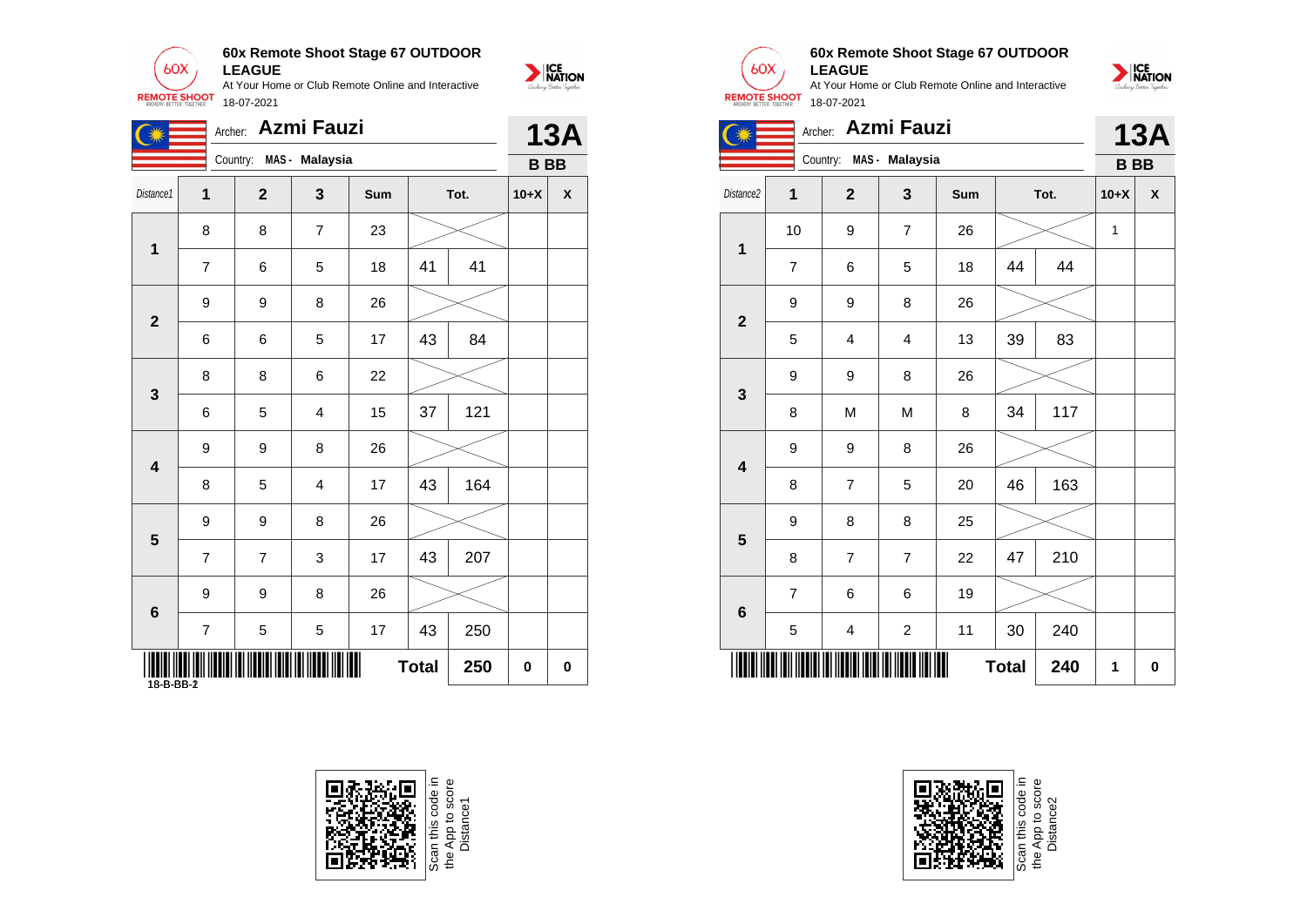

| <b>REMOTE SHOOT</b>               |         | 18-07-2021     |                |                               |    |      |                |     |  |
|-----------------------------------|---------|----------------|----------------|-------------------------------|----|------|----------------|-----|--|
|                                   | Archer: |                |                | <b>Hassan Mohd Saharuddin</b> |    |      |                | 13B |  |
|                                   |         | Country:       | MAS - Malaysia |                               |    |      | <b>BB</b>      |     |  |
| Distance1                         | 1       | $\mathbf{2}$   | 3              | Sum                           |    | Tot. | $10+X$         | X   |  |
|                                   | 9       | 9              | 9              | 27                            |    |      |                |     |  |
| 1                                 | 9       | 8              | 5              | 22                            | 49 | 49   |                |     |  |
| $\mathbf{2}$<br>$\mathbf{3}$<br>4 | X       | 9              | 8              | 27                            |    |      | 1              | 1   |  |
|                                   | 8       | $\overline{7}$ | 6              | 21                            | 48 | 97   |                |     |  |
|                                   | 9       | 9              | 8              | 26                            |    |      |                |     |  |
|                                   | 8       | $\overline{7}$ | $\overline{7}$ | 22                            | 48 | 145  |                |     |  |
|                                   | X       | 10             | 9              | 29                            |    |      | $\overline{2}$ | 1   |  |
|                                   | 8       | 8              | 7              | 23                            | 52 | 197  |                |     |  |
|                                   |         |                |                |                               |    |      |                |     |  |



NATION

#### **60x Remote Shoot Stage 67 OUTDOOR LEAGUE**

At Your Home or Club Remote Online and Interactive 18-07-2021



|                |                           | Archer: Hassan Mohd Saharuddin |                  |     |              |      |                | <b>13B</b>                |                       |                           |                |                         | Archer: Hassan Mohd Saharuddin |              |      | 13B          |              |
|----------------|---------------------------|--------------------------------|------------------|-----|--------------|------|----------------|---------------------------|-----------------------|---------------------------|----------------|-------------------------|--------------------------------|--------------|------|--------------|--------------|
|                |                           | Country: MAS - Malaysia        |                  |     |              |      |                | <b>BBB</b>                |                       |                           |                | Country: MAS - Malaysia |                                |              |      | <b>BBB</b>   |              |
| istance1       | 1                         | $\overline{2}$                 | $\mathbf{3}$     | Sum |              | Tot. | $10+X$         | $\boldsymbol{\mathsf{x}}$ | Distance <sub>2</sub> | $\mathbf 1$               | $\overline{2}$ | 3                       | Sum                            |              | Tot. | $10+X$       | $\mathbf{x}$ |
|                | 9                         | 9                              | 9                | 27  |              |      |                |                           |                       | 10                        | 9              | 9                       | 28                             |              |      | $\mathbf{1}$ |              |
| $\mathbf{1}$   | 9                         | 8                              | 5                | 22  | 49           | 49   |                |                           | 1                     | 8                         | 8              | $\overline{7}$          | 23                             | 51           | 51   |              |              |
|                | $\boldsymbol{\mathsf{X}}$ | 9                              | 8                | 27  |              |      | $\mathbf{1}$   | $\overline{1}$            |                       | 9                         | 9              | 8                       | 26                             |              |      |              |              |
| $\mathbf{2}$   | 8                         | $\overline{7}$                 | 6                | 21  | 48           | 97   |                |                           | $\mathbf{2}$          | $\overline{7}$            | $\overline{7}$ | 6                       | 20                             | 46           | 97   |              |              |
|                | 9                         | 9                              | 8                | 26  |              |      |                |                           |                       | 10                        | 9              | 9                       | 28                             |              |      | $\mathbf{1}$ |              |
| $\mathbf{3}$   | 8                         | $\overline{7}$                 | $\overline{7}$   | 22  | 48           | 145  |                |                           | $\mathbf{3}$          | 8                         | 8              | 8                       | 24                             | 52           | 149  |              |              |
|                | $\boldsymbol{\mathsf{X}}$ | 10                             | $\boldsymbol{9}$ | 29  |              |      | $\overline{2}$ | $\overline{1}$            |                       | 9                         | 9              | 9                       | 27                             |              |      |              |              |
| 4              | 8                         | 8                              | $\overline{7}$   | 23  | 52           | 197  |                |                           | 4                     | 8                         | 8              | $\overline{7}$          | 23                             | 50           | 199  |              |              |
|                | $\mathsf X$               | 9                              | 8                | 27  |              |      | $\mathbf{1}$   | $\overline{1}$            |                       | $\boldsymbol{\mathsf{X}}$ | 9              | 9                       | 28                             |              |      | $\mathbf{1}$ |              |
| $5\phantom{1}$ | 8                         | $\overline{7}$                 | 4                | 19  | 46           | 243  |                |                           | $5\phantom{1}$        | 9                         | 9              | 8                       | 26                             | 54           | 253  |              |              |
|                | 9                         | 9                              | 8                | 26  |              |      |                |                           |                       | 9                         | 9              | 9                       | 27                             |              |      |              |              |
| $6\phantom{1}$ | 8                         | $\overline{7}$                 | 4                | 19  | 45           | 288  |                |                           | 6                     | 8                         | $\overline{7}$ | $\overline{7}$          | 22                             | 49           | 302  |              |              |
| 19-B-BB-2      |                           |                                | <b>     </b>     |     | <b>Total</b> | 288  | 4              | 3                         |                       |                           |                |                         |                                | <b>Total</b> | 302  | $\mathbf{3}$ | $\mathbf 1$  |





Scan this code in<br>the App to score<br>Distance2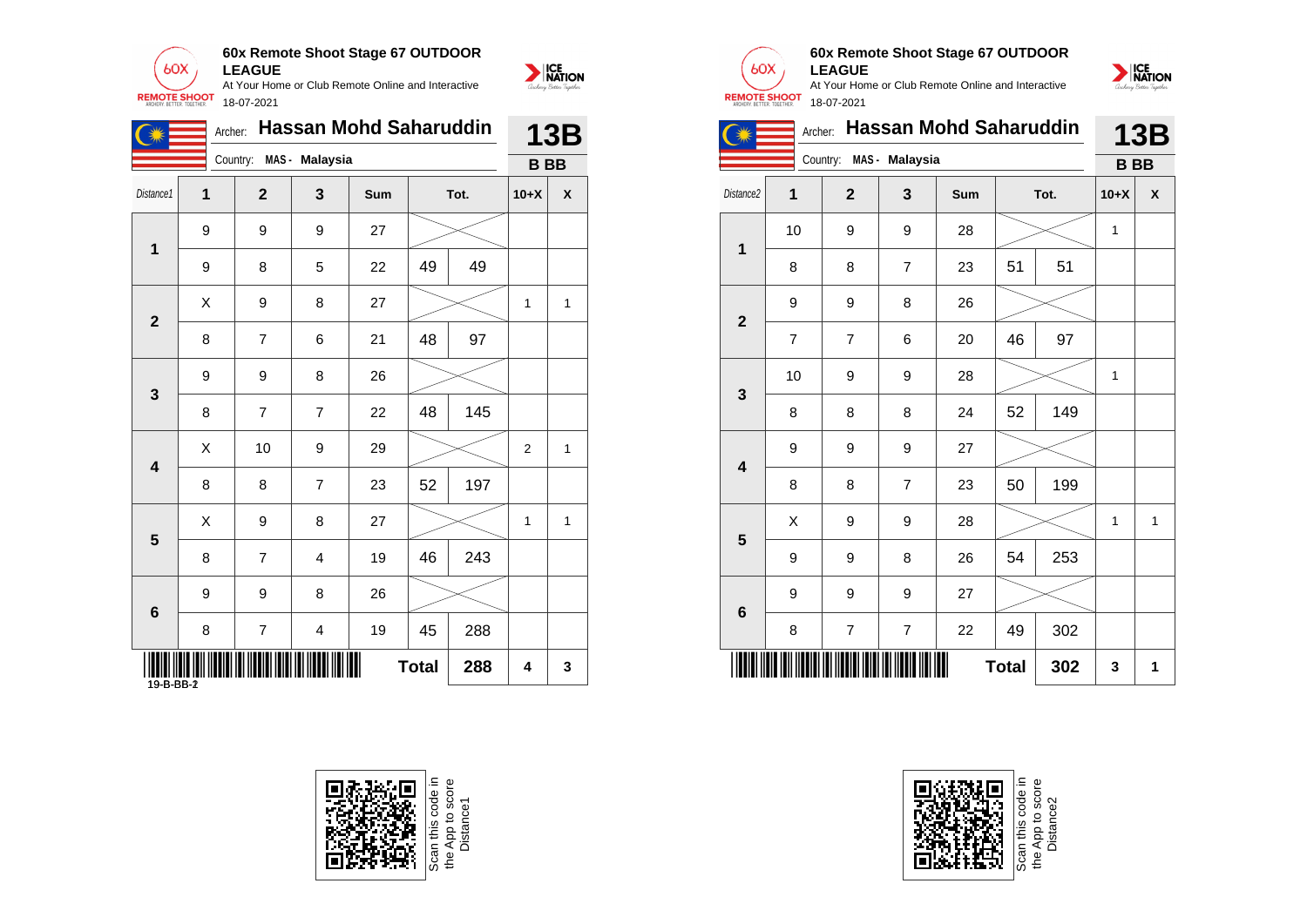

|                           | <b>Gogel Joachim</b><br>Archer:<br>Country: GER - Germany |                  |                  |     |              |      |                | <b>14A</b>       |                |                  | Archer:                |                  | <b>Gogel Joachim</b> |              |      | 14 <sub>l</sub> |                           |
|---------------------------|-----------------------------------------------------------|------------------|------------------|-----|--------------|------|----------------|------------------|----------------|------------------|------------------------|------------------|----------------------|--------------|------|-----------------|---------------------------|
|                           |                                                           |                  |                  |     |              |      |                | C <sub>50</sub>  |                |                  | Country: GER - Germany |                  |                      |              |      | C <sub>50</sub> |                           |
| Distance1                 | 1                                                         | $\overline{2}$   | $\mathbf{3}$     | Sum |              | Tot. | $10+X$         | $\boldsymbol{x}$ | Distance2      | $\mathbf{1}$     | $\mathbf{2}$           | $\mathbf{3}$     | Sum                  |              | Tot. | $10+X$          | $\boldsymbol{\mathsf{x}}$ |
| $\mathbf{1}$              | $\boldsymbol{\mathsf{X}}$                                 | $\boldsymbol{9}$ | $\boldsymbol{9}$ | 28  |              |      | $\mathbf{1}$   | $\mathbf{1}$     | 1              | 10               | 9                      | $\boldsymbol{9}$ | 28                   |              |      | $\mathbf{1}$    |                           |
|                           | 9                                                         | 9                | $\overline{7}$   | 25  | 53           | 53   |                |                  |                | $\boldsymbol{9}$ | 8                      | $\overline{7}$   | 24                   | 52           | 52   |                 |                           |
| $\mathbf{2}$              | 9                                                         | 9                | $\boldsymbol{9}$ | 27  |              |      |                |                  | $\mathbf{2}$   | X                | 9                      | $\boldsymbol{9}$ | 28                   |              |      | $\mathbf{1}$    | -1                        |
|                           | 9                                                         | 8                | 8                | 25  | 52           | 105  |                |                  |                | $\boldsymbol{9}$ | 9                      | 8                | 26                   | 54           | 106  |                 |                           |
| $\mathbf{3}$              | 10                                                        | 10               | 10               | 30  |              |      | 3              |                  | $\mathbf{3}$   | $\mathsf X$      | 10                     | $\boldsymbol{9}$ | 29                   |              |      | $\overline{2}$  | -1                        |
|                           | 10                                                        | $\boldsymbol{9}$ | $\boldsymbol{9}$ | 28  | 58           | 163  | $\mathbf{1}$   |                  |                | $\boldsymbol{9}$ | 9                      | $\overline{7}$   | 25                   | 54           | 160  |                 |                           |
|                           | 10                                                        | 9                | $\boldsymbol{9}$ | 28  |              |      | $\mathbf{1}$   |                  |                | 10               | 9                      | $\boldsymbol{9}$ | 28                   |              |      | $\mathbf{1}$    |                           |
| 4                         | 9                                                         | 8                | $\overline{7}$   | 24  | 52           | 215  |                |                  | 4              | $\boldsymbol{9}$ | 8                      | 8                | 25                   | 53           | 213  |                 |                           |
|                           | 10                                                        | 9                | 9                | 28  |              |      | $\mathbf{1}$   |                  | $5\phantom{1}$ | 10               | 9                      | 9                | 28                   |              |      | $\mathbf{1}$    |                           |
| $5\phantom{1}$            | 9                                                         | 8                | $\overline{7}$   | 24  | 52           | 267  |                |                  |                | $\boldsymbol{9}$ | 9                      | 8                | 26                   | 54           | 267  |                 |                           |
|                           | 10                                                        | 10               | $\boldsymbol{9}$ | 29  |              |      | $\overline{2}$ |                  |                | X                | 9                      | $\boldsymbol{9}$ | 28                   |              |      | $\mathbf{1}$    | -1                        |
| 6                         | 8                                                         | 8                | 8                | 24  | 53           | 320  |                |                  | $6\phantom{1}$ | $\boldsymbol{9}$ | 8                      | 8                | 25                   | 53           | 320  |                 |                           |
| IIII<br>$15 - C - 50 - 2$ |                                                           |                  |                  | ∭   | <b>Total</b> | 320  | 9              | $\mathbf{1}$     |                |                  |                        |                  |                      | <b>Total</b> | 320  | $\overline{7}$  | 3                         |



Scan this code in<br>the App to score<br>Distance1



NATION

# **60x Remote Shoot Stage 67 OUTDOOR**

**LEAGUE** At Your Home or Club Remote Online and Interactive 18-07-2021



|                         | Archer: |                |                        | <b>Gogel Joachim</b> |              |      |                 | <b>14A</b>   |
|-------------------------|---------|----------------|------------------------|----------------------|--------------|------|-----------------|--------------|
|                         |         |                | Country: GER - Germany |                      |              |      | C <sub>50</sub> |              |
| Distance <sub>2</sub>   | 1       | $\overline{2}$ | 3                      | Sum                  |              | Tot. | $10+X$          | X            |
| 1                       | 10      | 9              | 9                      | 28                   |              |      | 1               |              |
|                         | 9       | 8              | $\overline{7}$         | 24                   | 52           | 52   |                 |              |
| $\overline{2}$          | Χ       | 9              | 9                      | 28                   |              |      | 1               | $\mathbf{1}$ |
|                         | 9       | 9              | 8                      | 26                   | 54           | 106  |                 |              |
| 3                       | X       | 10             | 9                      | 29                   |              |      | 2               | 1            |
|                         | 9       | 9              | $\overline{7}$         | 25                   | 54           | 160  |                 |              |
| $\overline{\mathbf{4}}$ | 10      | 9              | 9                      | 28                   |              |      | 1               |              |
|                         | 9       | 8              | 8                      | 25                   | 53           | 213  |                 |              |
| 5                       | 10      | 9              | 9                      | 28                   |              |      | 1               |              |
|                         | 9       | 9              | 8                      | 26                   | 54           | 267  |                 |              |
| 6                       | Χ       | 9              | 9                      | 28                   |              |      | 1               | 1            |
|                         | 9       | 8              | 8                      | 25                   | 53           | 320  |                 |              |
|                         |         |                |                        |                      | <b>Total</b> | 320  | 7               | 3            |



Scan this code<br>the App to sco<br>Distance2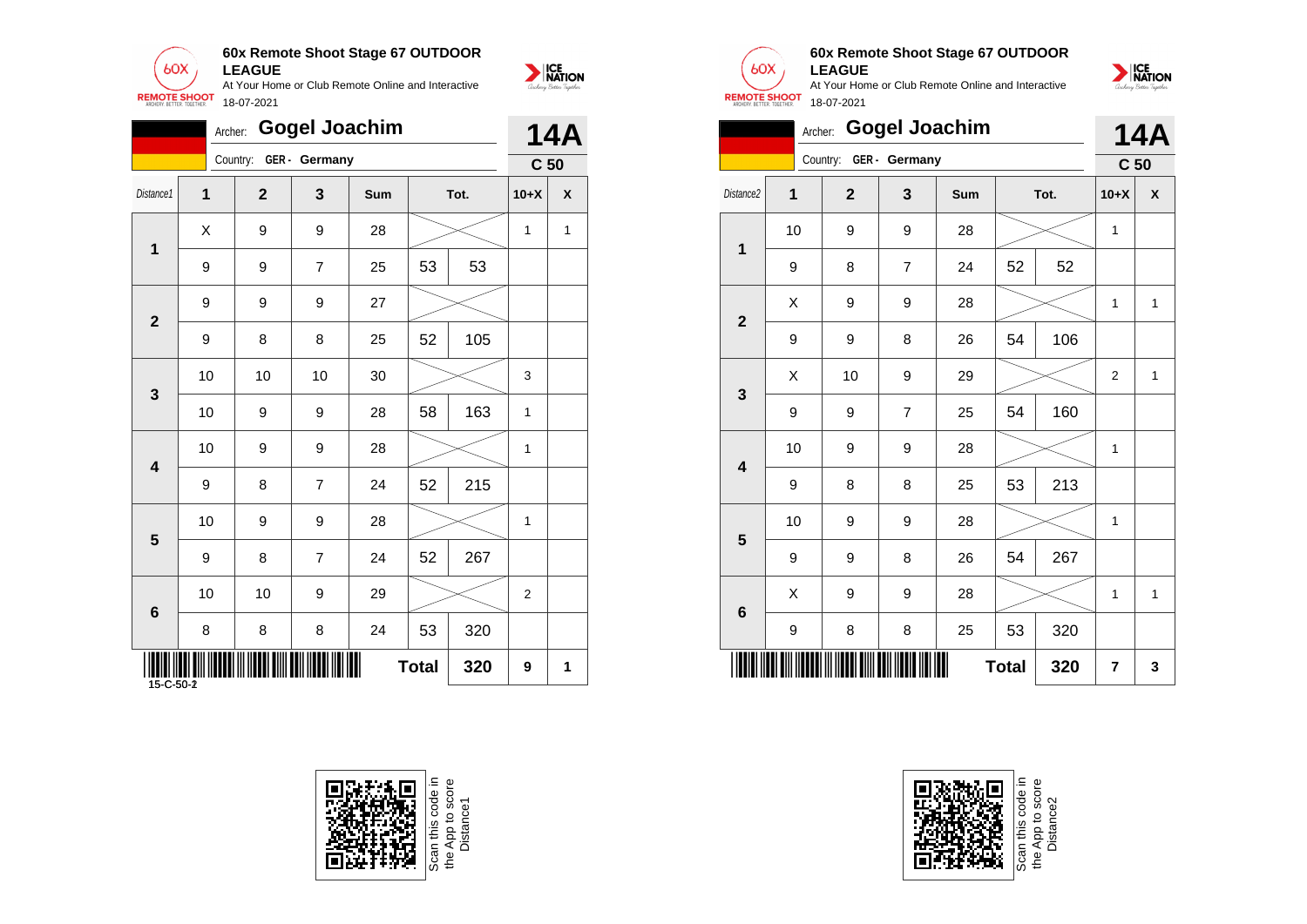**60x Remote Shoot Stage 67 OUTDOOR**  $60X$ **LEAGUE**



At Your Home or Club Remote Online and Interactive **REMOTE SHOOT** 18-07-2021

|                         |                           | Archer: Gogel Jane    |             |     |              |      |              | <b>14B</b>      |
|-------------------------|---------------------------|-----------------------|-------------|-----|--------------|------|--------------|-----------------|
|                         |                           | Country: BRA - Brazil |             |     |              |      |              | C <sub>50</sub> |
| Distance1               | $\mathbf{1}$              | $\overline{2}$        | 3           | Sum |              | Tot. | $10+X$       | $\pmb{\chi}$    |
|                         | $\boldsymbol{\mathsf{X}}$ | 10                    | 10          | 30  |              |      | 3            | $\mathbf{1}$    |
| 1                       | 10                        | 9                     | 9           | 28  | 58           | 58   | $\mathbf{1}$ |                 |
|                         | 10                        | 10                    | $10$        | 30  |              |      | 3            |                 |
| $\mathbf{2}$            | 9                         | 9                     | 9           | 27  | 57           | 115  |              |                 |
|                         | $\boldsymbol{\mathsf{X}}$ | 10                    | 10          | 30  |              |      | 3            | 1               |
| $\mathbf{3}$            | 9                         | 9                     | 9           | 27  | 57           | 172  |              |                 |
|                         | $\boldsymbol{\mathsf{X}}$ | $\mathsf X$           | $\mathsf X$ | 30  |              |      | 3            | 3               |
| 4                       | $\boldsymbol{\mathsf{X}}$ | 9                     | 9           | 28  | 58           | 230  | $\mathbf{1}$ | $\mathbf{1}$    |
|                         | $\boldsymbol{\mathsf{X}}$ | 10                    | 10          | 30  |              |      | 3            | $\mathbf{1}$    |
| $\overline{\mathbf{5}}$ | 9                         | 9                     | 9           | 27  | 57           | 287  |              |                 |
|                         | $\boldsymbol{\mathsf{X}}$ | 10                    | 9           | 29  |              |      | 2            | $\mathbf{1}$    |
| 6                       | 9                         | 9                     | 9           | 27  | 56           | 343  |              |                 |
|                         |                           |                       | ▓▓          |     | <b>Total</b> | 343  | 19           | 8               |





## **60x Remote Shoot Stage 67 OUTDOOR**

**LEAGUE** At Your Home or Club Remote Online and Interactive 18-07-2021



**14B**



| Distance2               |      | Country: BRA - Brazil |              |        |    |      | C <sub>50</sub> |                         |  |
|-------------------------|------|-----------------------|--------------|--------|----|------|-----------------|-------------------------|--|
|                         | 1    | $\mathbf{2}$          | $\mathbf{3}$ | Sum    |    | Tot. | $10+X$          | $\pmb{\mathsf{x}}$      |  |
| $\mathbf 1$             | 10   | 10                    | 10           | $30\,$ |    |      | 3               |                         |  |
|                         | 9    | 9                     | 9            | 27     | 57 | 57   |                 |                         |  |
| $\mathbf{2}$            | Χ    | 10                    | 10           | $30\,$ |    |      | 3               | 1                       |  |
|                         | $10$ | 9                     | 9            | 28     | 58 | 115  | 1               |                         |  |
| $\mathbf{3}$            | $10$ | 9                     | 9            | 28     |    |      | $\mathbf{1}$    |                         |  |
|                         | 9    | 9                     | 8            | 26     | 54 | 169  |                 |                         |  |
| $\overline{\mathbf{4}}$ | Χ    | X                     | 10           | $30\,$ |    |      | 3               | $\overline{\mathbf{c}}$ |  |
|                         | 9    | 9                     | 9            | 27     | 57 | 226  |                 |                         |  |
| $5\phantom{1}$          | Χ    | $10$                  | 10           | $30\,$ |    |      | 3               | $\mathbf{1}$            |  |
|                         | 9    | 9                     | 8            | 26     | 56 | 282  |                 |                         |  |
| $6\phantom{a}$          | Χ    | 10                    | 9            | 29     |    |      | 2               | $\mathbf{1}$            |  |
|                         |      |                       |              |        |    |      |                 |                         |  |



Scan this code in<br>the App to score<br>Distance2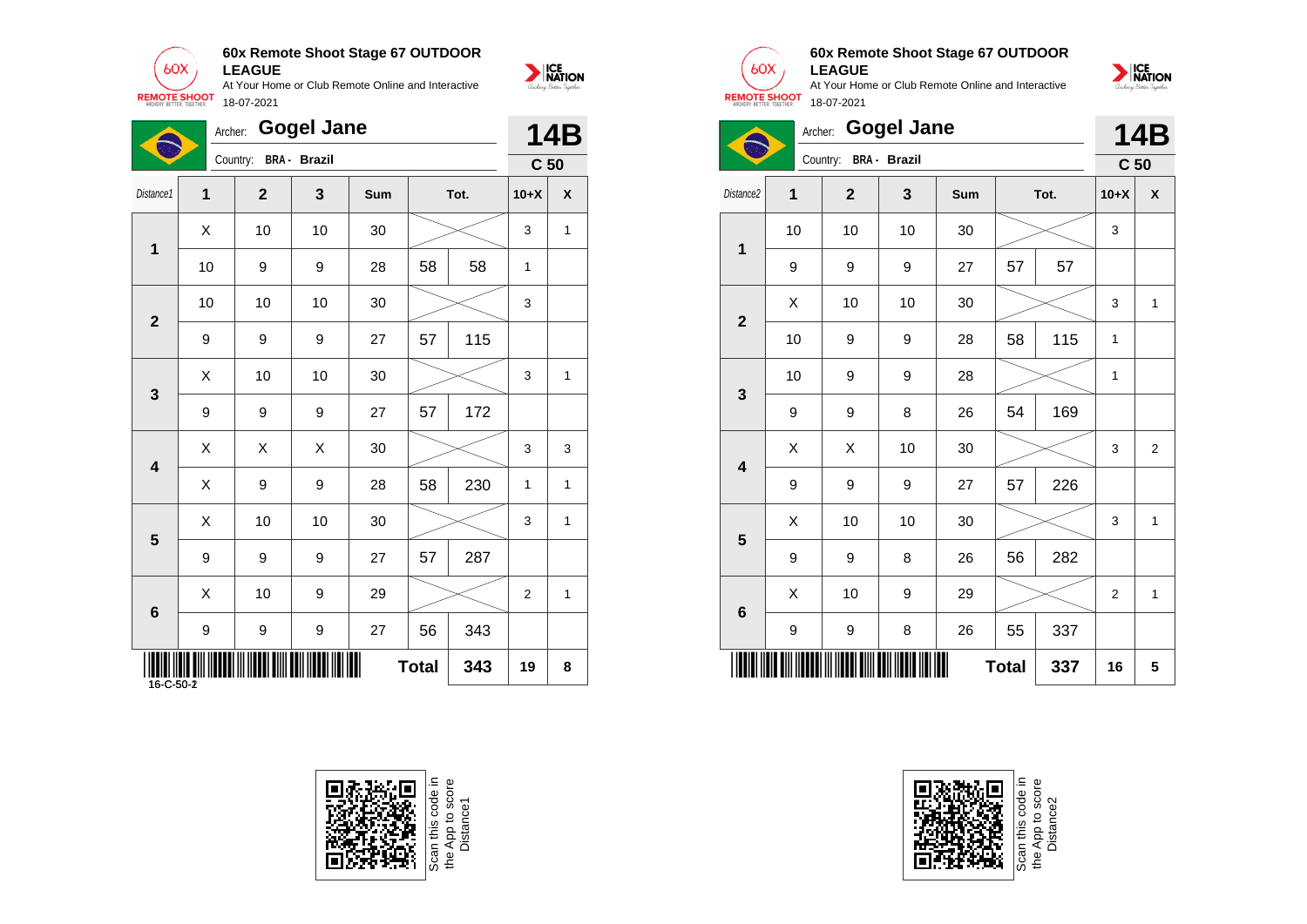

|                  | Archer:        |                |                | Al-Harbi Abdullah |              |      |              | <b>15A</b>                |
|------------------|----------------|----------------|----------------|-------------------|--------------|------|--------------|---------------------------|
|                  |                | Country:       | KUW - Kuwait   |                   |              |      |              | <b>R</b> 60               |
| Distance1        | 1              | $\mathbf{2}$   | $\mathbf{3}$   | Sum               |              | Tot. | $10+X$       | $\boldsymbol{\mathsf{x}}$ |
| $\mathbf 1$      | 10             | 9              | 9              | 28                |              |      | $\mathbf{1}$ |                           |
|                  | 8              | 8              | $\overline{7}$ | 23                | 51           | 51   |              |                           |
| $\mathbf{2}$     | 10             | 9              | 8              | 27                |              |      | $\mathbf{1}$ |                           |
|                  | 8              | $\overline{7}$ | $\overline{7}$ | 22                | 49           | 100  |              |                           |
| $\mathbf{3}$     | 10             | 8              | 8              | 26                |              |      | $\mathbf{1}$ |                           |
|                  | 8              | $\overline{7}$ | $\overline{7}$ | 22                | 48           | 148  |              |                           |
| $\boldsymbol{4}$ | 9              | 9              | 8              | 26                |              |      |              |                           |
|                  | 8              | 8              | 8              | 24                | 50           | 198  |              |                           |
|                  | X              | 9              | 9              | 28                |              |      | $\mathbf 1$  | $\mathbf{1}$              |
| $5\phantom{.0}$  | 8              | 8              | 6              | 22                | 50           | 248  |              |                           |
| $6\phantom{a}$   | 9              | 9              | 8              | 26                |              |      |              |                           |
|                  | $\overline{7}$ | 5              | 4              | 16                | 42           | 290  |              |                           |
|                  |                |                |                |                   | <b>Total</b> | 290  | 4            | $\mathbf 1$               |



Scan this code in<br>the App to score<br>Distance1



NATION

#### **60x Remote Shoot Stage 67 OUTDOOR LEAGUE**

At Your Home or Club Remote Online and Interactive 18-07-2021



|                         | Archer:        |                         |                | Al-Harbi Abdullah |              |      |             | <b>15A</b> |
|-------------------------|----------------|-------------------------|----------------|-------------------|--------------|------|-------------|------------|
|                         |                | Country: KUW - Kuwait   |                |                   |              |      | R 60        |            |
| Distance <sub>2</sub>   | 1              | $\overline{\mathbf{2}}$ | $\mathbf{3}$   | Sum               |              | Tot. | $10+X$      | X          |
| $\mathbf 1$             | 9              | 8                       | $\overline{7}$ | 24                |              |      |             |            |
|                         | $\overline{7}$ | 6                       | 6              | 19                | 43           | 43   |             |            |
| $\overline{2}$          | 9              | 9                       | 9              | 27                |              |      |             |            |
|                         | 8              | 8                       | 6              | 22                | 49           | 92   |             |            |
| $\mathbf{3}$            | 10             | 9                       | 9              | 28                |              |      | 1           |            |
|                         | 8              | $\overline{7}$          | 6              | 21                | 49           | 141  |             |            |
| $\overline{\mathbf{4}}$ | 9              | 9                       | 8              | 26                |              |      |             |            |
|                         | $\overline{7}$ | 5                       | $\overline{4}$ | 16                | 42           | 183  |             |            |
| $5\phantom{.0}$         | X              | 9                       | 8              | 27                |              |      | 1           | 1          |
|                         | 8              | 8                       | $\overline{7}$ | 23                | 50           | 233  |             |            |
| 6                       | 8              | 8                       | $\overline{7}$ | 23                |              |      |             |            |
|                         | $\overline{7}$ | 6                       | 6              | 19                | 42           | 275  |             |            |
|                         |                |                         |                |                   | <b>Total</b> | 275  | $\mathbf 2$ | 1          |



Scan this code<br>the App to sco<br>Distance2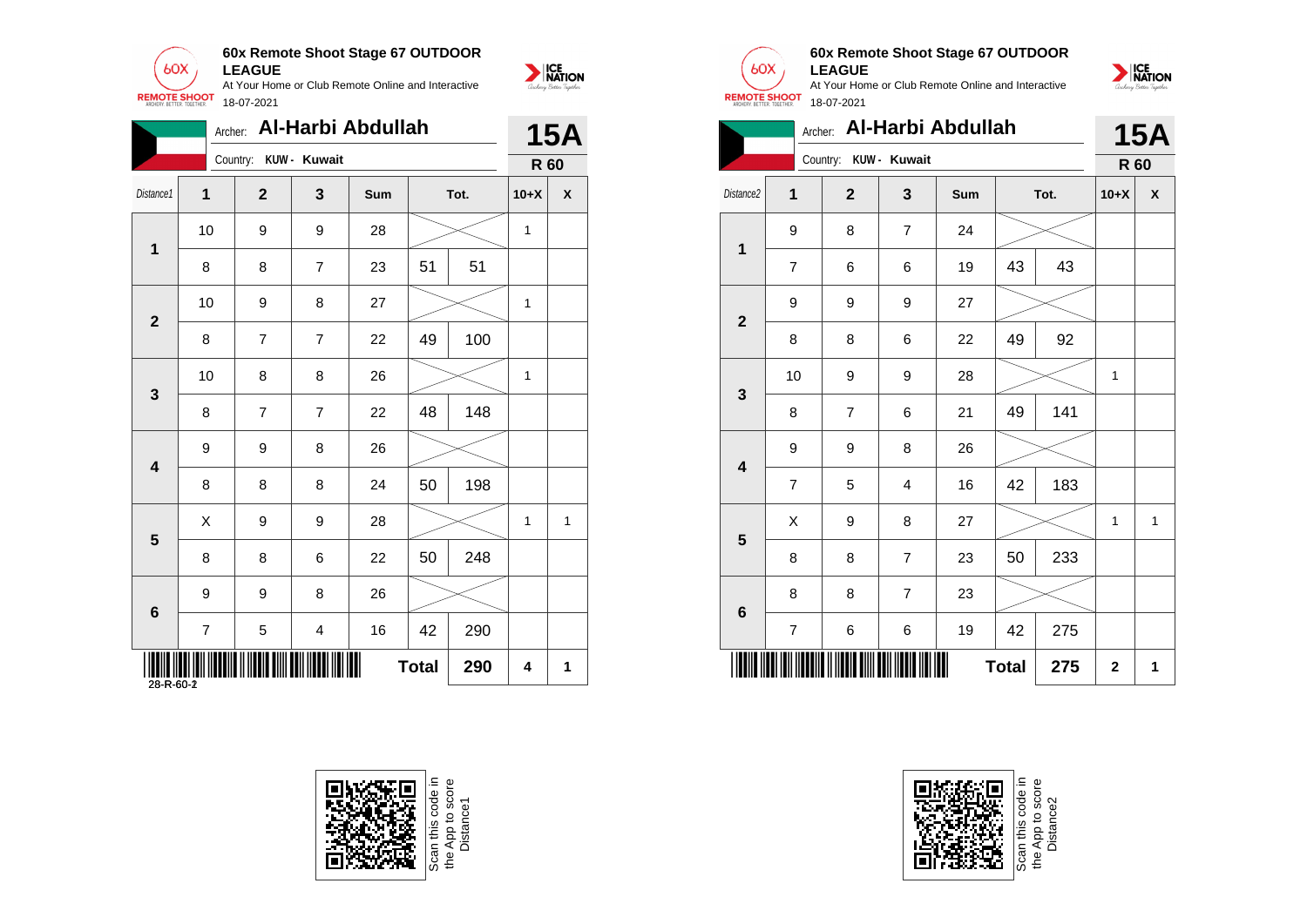

|                   |                |                  | Archer: Al-Mutairi Mutlaq |                |              |      |              | <b>15B</b>                |
|-------------------|----------------|------------------|---------------------------|----------------|--------------|------|--------------|---------------------------|
|                   |                |                  | Country: KUW - Kuwait     |                |              |      |              | <b>R</b> 60               |
| Distance1         | $\mathbf{1}$   | $\overline{2}$   | 3                         | Sum            |              | Tot. | $10+X$       | $\boldsymbol{\mathsf{X}}$ |
|                   | 9              | 8                | $\overline{7}$            | 24             |              |      |              |                           |
| 1                 | $\overline{7}$ | 6                | 4                         | 17             | 41           | 41   |              |                           |
|                   | 8              | 8                | 8                         | 24             |              |      |              |                           |
| $\overline{2}$    | 8              | $\overline{7}$   | 5                         | 20             | 44           | 85   |              |                           |
|                   | 9              | $\boldsymbol{9}$ | 8                         | 26             |              |      |              |                           |
| $\mathbf{3}$      | $\overline{7}$ | 6                | 5                         | 18             | 44           | 129  |              |                           |
|                   | 8              | 5                | 4                         | 17             |              |      |              |                           |
| 4                 | $\overline{c}$ | $\overline{2}$   | M                         | $\overline{4}$ | 21           | 150  |              |                           |
|                   | 9              | 9                | $\overline{7}$            | 25             |              |      |              |                           |
| ${\bf 5}$         | $\overline{7}$ | $\overline{7}$   | 6                         | 20             | 45           | 195  |              |                           |
|                   | 10             | $\overline{7}$   | 5                         | 22             |              |      | $\mathbf{1}$ |                           |
| $6\phantom{1}$    | 4              | $\mathbf{3}$     | $\mathbf{1}$              | 8              | 30           | 225  |              |                           |
| IIII<br>29-R-60-2 |                |                  | WW                        |                | <b>Total</b> | 225  | 1            | 0                         |



Scan this code in<br>the App to score<br>Distance1



NATION

#### **60x Remote Shoot Stage 67 OUTDOOR LEAGUE**

At Your Home or Club Remote Online and Interactive **REMOTE SHOOT** 18-07-2021



|                         |                | Archer: Al-Mutairi Mutlaq |                |     |              |      |        | <b>15B</b> |
|-------------------------|----------------|---------------------------|----------------|-----|--------------|------|--------|------------|
|                         |                | Country: KUW - Kuwait     |                |     |              |      | R 60   |            |
| Distance2               | 1              | $\mathbf{2}$              | 3              | Sum |              | Tot. | $10+X$ | X          |
| 1                       | $\overline{7}$ | 6                         | 5              | 18  |              |      |        |            |
|                         | 4              | 3                         | $\overline{c}$ | 9   | 27           | 27   |        |            |
| $\mathbf 2$             | 10             | 8                         | 8              | 26  |              |      | 1      |            |
|                         | 5              | $\overline{4}$            | $\overline{4}$ | 13  | 39           | 66   |        |            |
| 3                       | 6              | 6                         | 6              | 18  |              |      |        |            |
|                         | 6              | 6                         | 5              | 17  | 35           | 101  |        |            |
| $\overline{\mathbf{4}}$ | 9              | 9                         | 8              | 26  |              |      |        |            |
|                         | 8              | 5                         | 4              | 17  | 43           | 144  |        |            |
| 5                       | 10             | 9                         | 9              | 28  |              |      | 1      |            |
|                         | 9              | 8                         | 8              | 25  | 53           | 197  |        |            |
| 6                       | 10             | 9                         | $\overline{7}$ | 26  |              |      | 1      |            |
|                         | 7              | 6                         | 6              | 19  | 45           | 242  |        |            |
|                         |                |                           |                |     | <b>Total</b> | 242  | 3      | $\bf{0}$   |



Scan this code<br>the App to scor<br>Distance2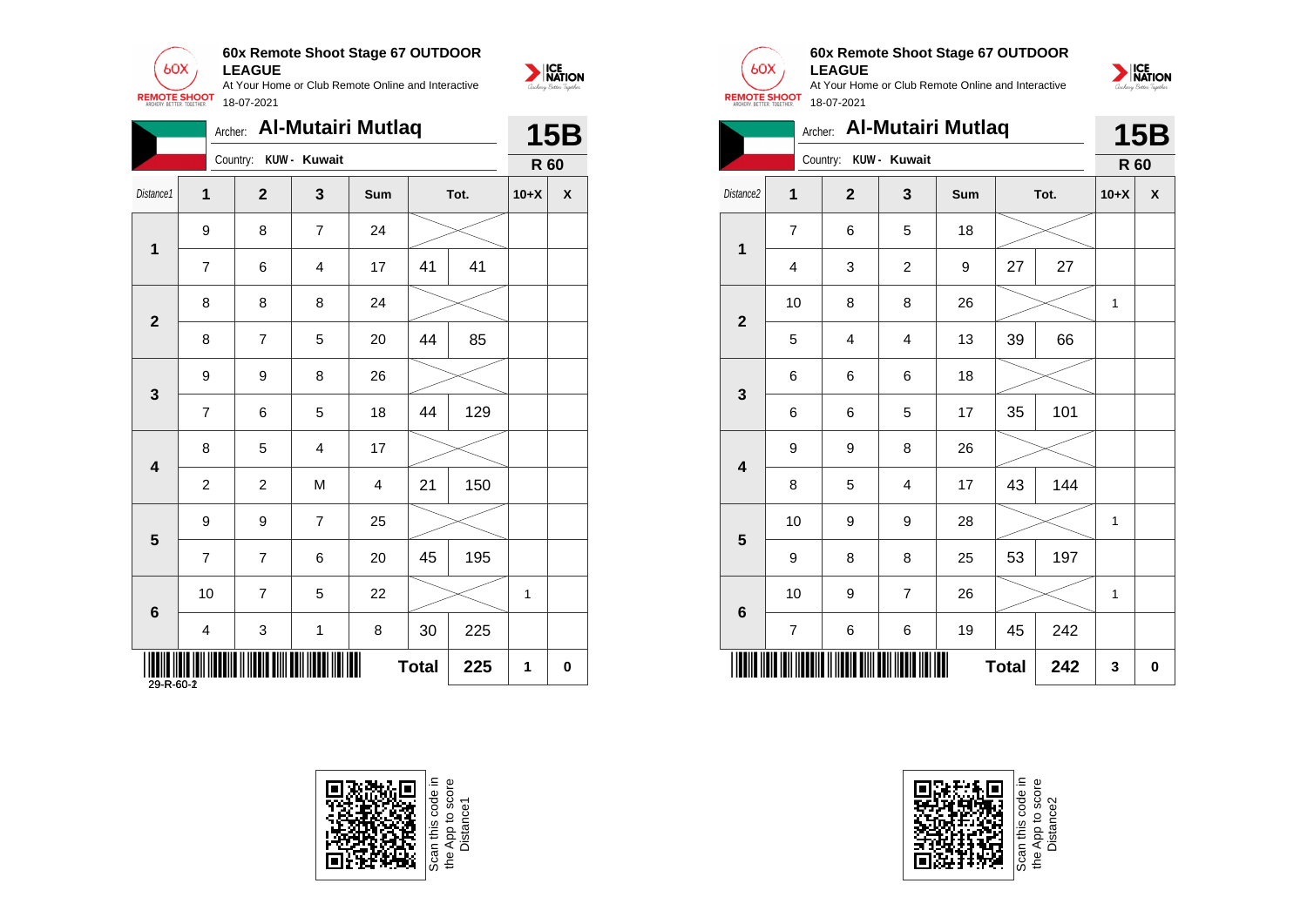

|                |                | Archer:               | <b>Rabia Ramez</b> |             |              |      |                  | <b>16A</b>                |                         |   | Archer: Rabia Ramez   |              |     |              |
|----------------|----------------|-----------------------|--------------------|-------------|--------------|------|------------------|---------------------------|-------------------------|---|-----------------------|--------------|-----|--------------|
|                |                | Country: KUW - Kuwait |                    |             |              |      |                  | <b>R</b> 60               |                         |   | Country: KUW - Kuwait |              |     |              |
| Distance1      | $\mathbf{1}$   | $\overline{2}$        | $\mathbf{3}$       | Sum         |              | Tot. | $10+X$           | $\boldsymbol{\mathsf{x}}$ | Distance2               | 1 | $\mathbf{2}$          | $\mathbf{3}$ | Sum |              |
|                | X              | 10                    | $\boldsymbol{9}$   | 29          |              |      | $\overline{a}$   | $\mathbf{1}$              |                         |   |                       |              |     |              |
| $\mathbf{1}$   | $\pmb{\times}$ | 10                    | 8                  | 28          | 57           | 57   | $\overline{c}$   | $\mathbf{1}$              | $\mathbf{1}$            |   |                       |              |     |              |
|                | $\mathsf X$    | 10                    | 10                 | 30          |              |      | 3                | $\mathbf{1}$              |                         |   |                       |              |     |              |
| $\mathbf{2}$   | 9              | 8                     | $\overline{7}$     | 24          | 54           | 111  |                  |                           | $\overline{2}$          |   |                       |              |     |              |
|                | $\mathsf{X}$   | $10$                  |                    | 20          |              |      | $\overline{a}$   | $\mathbf{1}$              |                         |   |                       |              |     |              |
| $\mathbf{3}$   |                |                       |                    | $\mathbf 0$ | 20           | 131  |                  |                           | $\mathbf{3}$            |   |                       |              |     |              |
|                |                |                       |                    | $\pmb{0}$   |              |      |                  |                           |                         |   |                       |              |     |              |
| 4              |                |                       |                    | $\mathbf 0$ | $\pmb{0}$    | 131  |                  |                           | $\overline{\mathbf{4}}$ |   |                       |              |     |              |
| $5\phantom{1}$ |                |                       |                    | $\mathbf 0$ |              |      |                  |                           | $5\phantom{1}$          |   |                       |              |     |              |
|                |                |                       |                    | $\mathbf 0$ | $\mathbf 0$  | 131  |                  |                           |                         |   |                       |              |     |              |
|                |                |                       |                    | $\pmb{0}$   |              |      |                  |                           |                         |   |                       |              |     |              |
| $\bf 6$        |                |                       |                    | $\mathbf 0$ | $\mathbf 0$  | 131  |                  |                           | $6\phantom{1}6$         |   |                       |              |     |              |
|                |                |                       | <b>TIIIIIIIII</b>  |             | <b>Total</b> | 131  | $\boldsymbol{9}$ | 4                         |                         |   |                       |              |     | <b>Total</b> |







#### **60x Remote Shoot Stage 67 OUTDOOR LEAGUE**





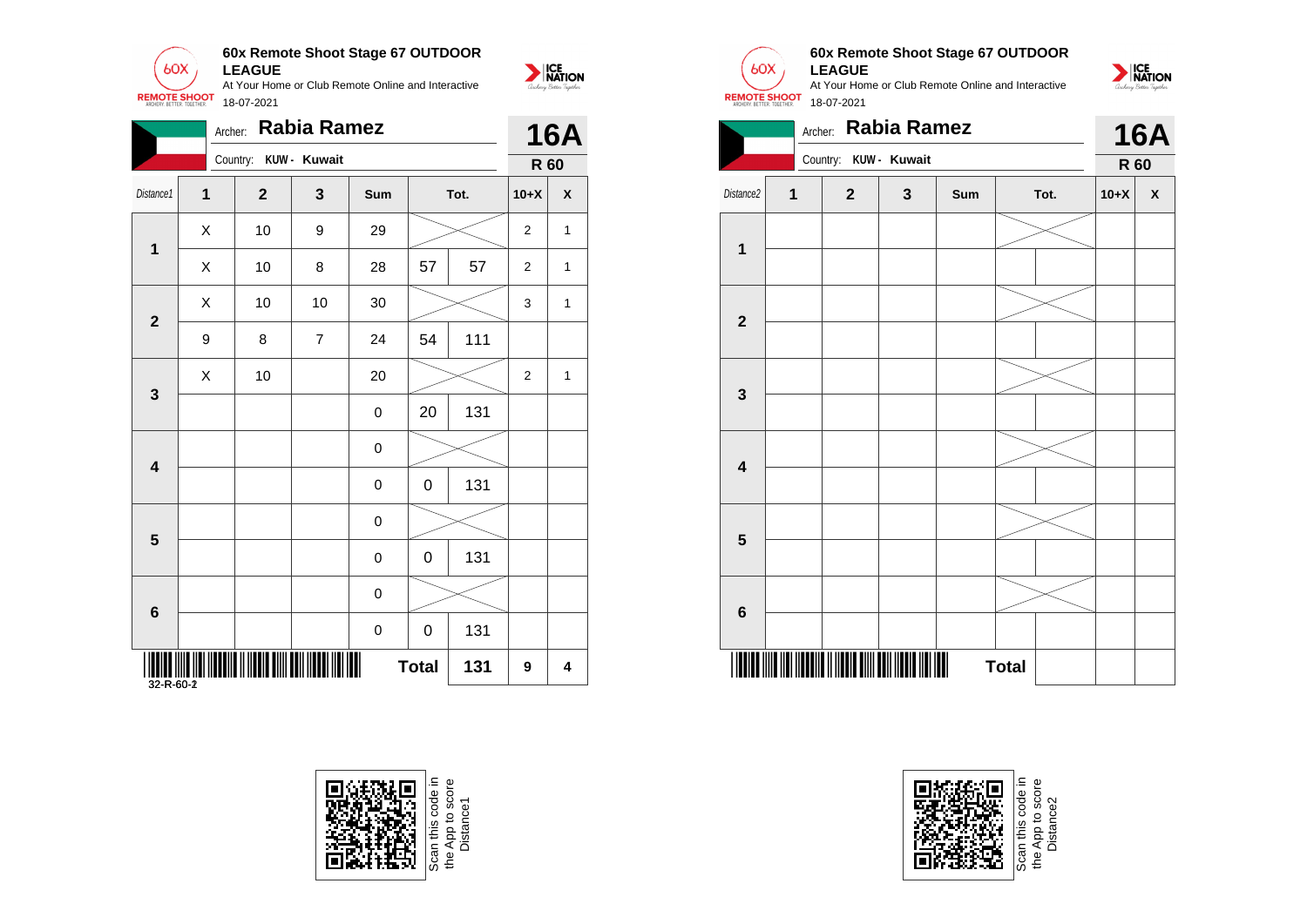

|                           |   | Archer:               | <b>Saeed Ahmed</b> |     |              |        | <b>16B</b>   |                         | Archer:               | <b>Saeed Ahmed</b>    |     |              |
|---------------------------|---|-----------------------|--------------------|-----|--------------|--------|--------------|-------------------------|-----------------------|-----------------------|-----|--------------|
|                           |   | Country: KUW - Kuwait |                    |     |              |        | <b>R</b> 60  |                         |                       | Country: KUW - Kuwait |     |              |
| Distance1                 | 1 | $\overline{2}$        | $\mathbf{3}$       | Sum | Tot.         | $10+X$ | $\pmb{\chi}$ | Distance2               | $\boldsymbol{2}$<br>1 | $\mathbf{3}$          | Sum |              |
| $\mathbf 1$               |   |                       |                    |     |              |        |              | $\mathbf 1$             |                       |                       |     |              |
| $\overline{2}$            |   |                       |                    |     |              |        |              | $\overline{2}$          |                       |                       |     |              |
| $\mathbf{3}$              |   |                       |                    |     |              |        |              | $\mathbf{3}$            |                       |                       |     |              |
| 4                         |   |                       |                    |     |              |        |              | $\overline{\mathbf{4}}$ |                       |                       |     |              |
| $5\phantom{1}$            |   |                       |                    |     |              |        |              | $5\phantom{1}$          |                       |                       |     |              |
| $6\phantom{1}6$           |   |                       |                    |     |              |        |              | $6\phantom{1}6$         |                       |                       |     |              |
| ITTIT IIITTI<br>33-R-60-2 |   |                       |                    |     | <b>Total</b> |        |              |                         |                       |                       |     | <b>Total</b> |





#### **60x Remote Shoot Stage 67 OUTDOOR LEAGUE**

NATION

At Your Home or Club Remote Online and Interactive 18-07-2021





Distance2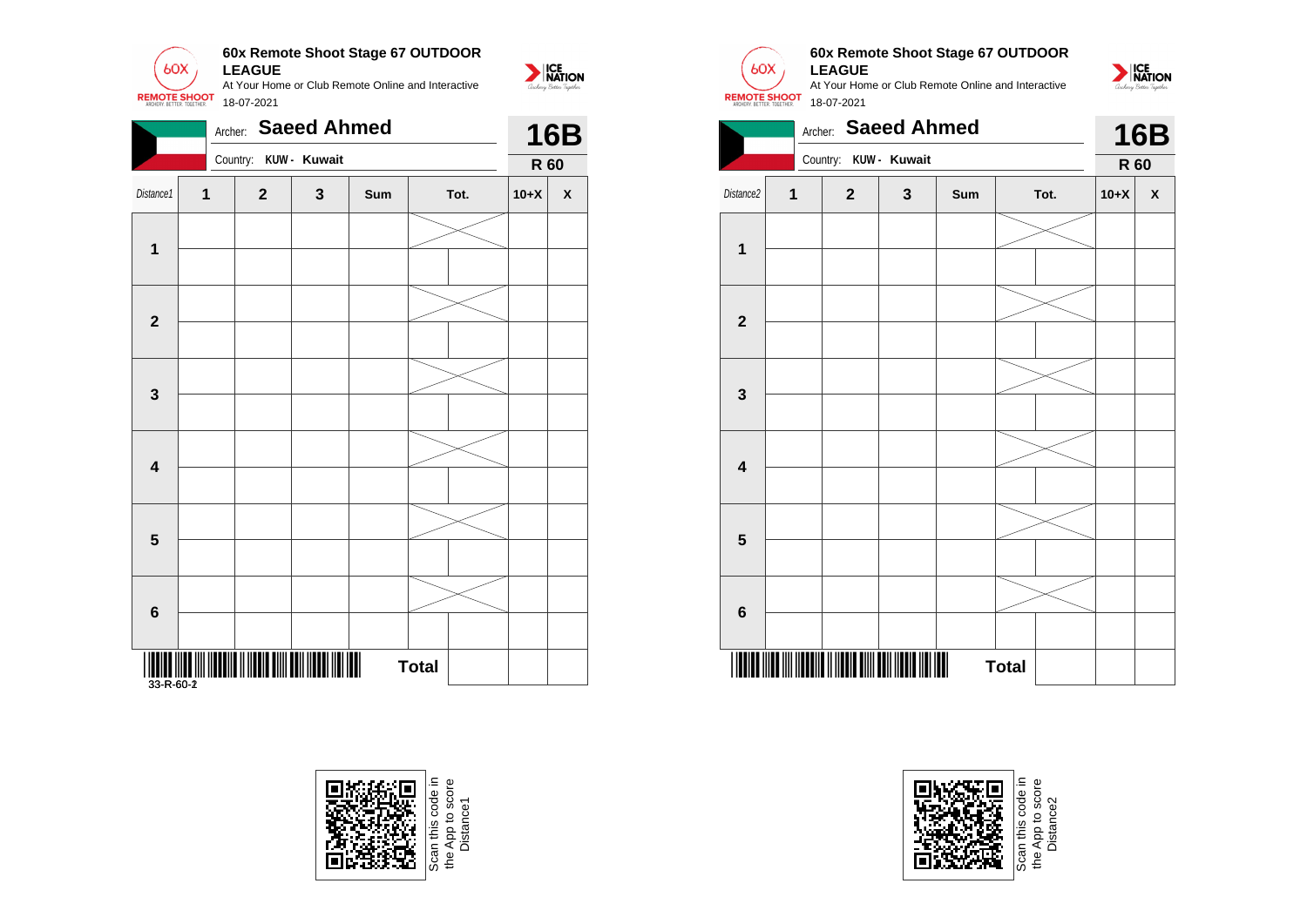

|                         |              |                  |                | Archer: Al Rashidy Faisal |              |      |                | <b>17A</b>   |
|-------------------------|--------------|------------------|----------------|---------------------------|--------------|------|----------------|--------------|
|                         |              | Country:         | KUW - Kuwait   |                           |              |      |                | <b>R</b> 60  |
| Distance1               | 1            | $\mathbf{2}$     | $\mathbf{3}$   | Sum                       |              | Tot. | $10+X$         | $\pmb{\chi}$ |
| $\mathbf{1}$            | $\mathsf{X}$ | 9                | 9              | 28                        |              |      | $\mathbf{1}$   | $\mathbf{1}$ |
|                         | 8            | 8                | $\overline{7}$ | 23                        | 51           | 51   |                |              |
| $\overline{2}$          | 9            | $\boldsymbol{9}$ | 8              | 26                        |              |      |                |              |
|                         | 8            | $\overline{7}$   | 6              | 21                        | 47           | 98   |                |              |
| $\mathbf{3}$            | $\mathsf{X}$ | 10               | 9              | 29                        |              |      | $\overline{2}$ | $\mathbf{1}$ |
|                         | 9            | 8                | 8              | 25                        | 54           | 152  |                |              |
|                         | $\mathsf{X}$ | 10               | 9              | 29                        |              |      | $\overline{2}$ | $\mathbf{1}$ |
| $\overline{\mathbf{4}}$ | 9            | 9                | 8              | 26                        | 55           | 207  |                |              |
| $5\phantom{1}$          | 10           | 10               | 9              | 29                        |              |      | $\overline{2}$ |              |
|                         | 9            | $9\,$            | 6              | 24                        | 53           | 260  |                |              |
| $6\phantom{1}6$         | $\mathsf{X}$ | 9                | 9              | 28                        |              |      | $\mathbf{1}$   | $\mathbf{1}$ |
|                         | 9            | 8                | 8              | 25                        | 53           | 313  |                |              |
| 30-R-60-2               |              |                  | WIT            |                           | <b>Total</b> | 313  | 8              | 4            |





#### **60x Remote Shoot Stage 67 OUTDOOR LEAGUE**



|                         |       |                |                | Archer: Al Rashidy Faisal |              |      |                | <b>17A</b>   |
|-------------------------|-------|----------------|----------------|---------------------------|--------------|------|----------------|--------------|
|                         |       | Country:       | KUW - Kuwait   |                           |              |      | R 60           |              |
| Distance <sub>2</sub>   | 1     | $\overline{2}$ | 3              | Sum                       |              | Tot. | $10+X$         | X            |
| 1                       | Χ     | 10             | 9              | 29                        |              |      | $\overline{2}$ | $\mathbf{1}$ |
|                         | 8     | 8              | 8              | 24                        | 53           | 53   |                |              |
|                         | 10    | 10             | 9              | 29                        |              |      | $\overline{c}$ |              |
| $\mathbf 2$             | 8     | $\overline{7}$ | $\overline{7}$ | 22                        | 51           | 104  |                |              |
|                         | X     | 9              | 9              | 28                        |              |      | 1              | $\mathbf{1}$ |
| 3                       | 9     | 8              | $\overline{7}$ | 24                        | 52           | 156  |                |              |
| $\overline{\mathbf{4}}$ | 10    | 9              | 9              | 28                        |              |      | 1              |              |
|                         | 8     | $\overline{7}$ | $\overline{7}$ | 22                        | 50           | 206  |                |              |
|                         | 10    | 9              | 9              | 28                        |              |      | 1              |              |
| 5                       | 8     | 8              | 8              | 24                        | 52           | 258  |                |              |
|                         | 9     | 8              | 8              | 25                        |              |      |                |              |
| $6\phantom{1}6$         | $\,6$ | 6              | 6              | 18                        | 43           | 301  |                |              |
|                         |       |                |                |                           | <b>Total</b> | 301  | 7              | $\mathbf 2$  |

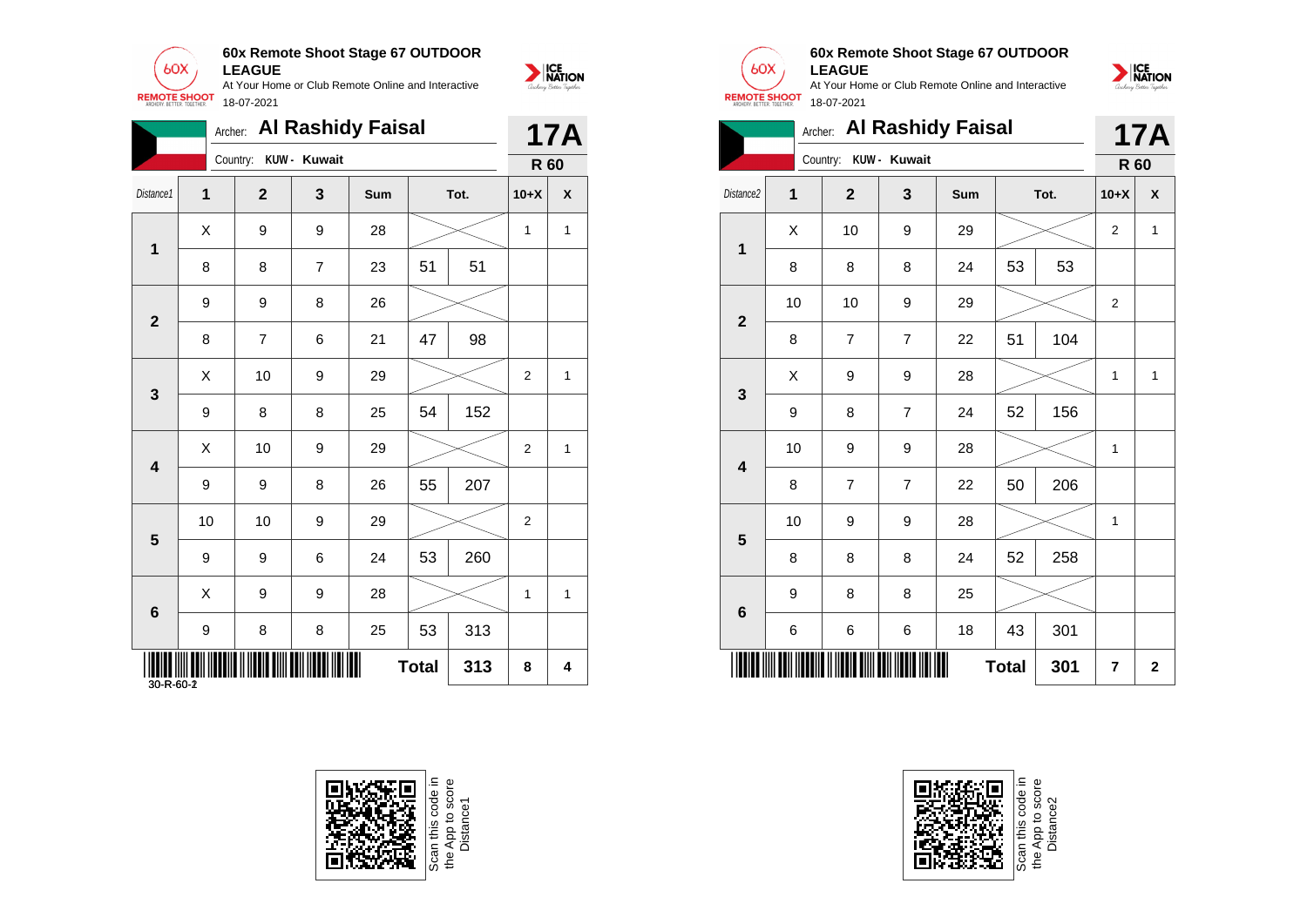

|                       |                |                | Archer: Al-Otaibi Saqr |                |                |                |              | <b>17B</b>         |                         |                  | Archer: Al-Otaibi Saqr |                       |                |              |      |  |
|-----------------------|----------------|----------------|------------------------|----------------|----------------|----------------|--------------|--------------------|-------------------------|------------------|------------------------|-----------------------|----------------|--------------|------|--|
|                       |                |                | Country: KUW - Kuwait  |                |                |                |              | <b>R</b> 60        |                         |                  | Country: KUW - Kuwait  |                       |                |              |      |  |
| Distance <sub>1</sub> | $\mathbf{1}$   | $\mathbf{2}$   | $\mathbf{3}$           | Sum            |                | Tot.           | $10+X$       | $\pmb{\mathsf{x}}$ | Distance <sub>2</sub>   | $\mathbf 1$      | $\mathbf{2}$           | $\mathbf{3}$          | Sum            |              | Tot. |  |
|                       | 3              | $\overline{2}$ | $\overline{2}$         | $\overline{7}$ |                |                |              |                    |                         | 10               | 9                      | 8                     | 27             |              |      |  |
| $\mathbf 1$           | M              | M              | M                      | $\mathsf 0$    | $\overline{7}$ | $\overline{7}$ |              |                    | $\mathbf 1$             | $\bf 8$          | $\overline{7}$         | $\mathbf{3}$          | 18             | 45           | 45   |  |
|                       | 8              | 8              | $\overline{7}$         | 23             |                |                |              |                    |                         | 9                | 8                      | $\overline{7}$        | 24             |              |      |  |
| $\boldsymbol{2}$      | $\overline{7}$ | 6              | M                      | 13             | 36             | 43             |              |                    | $\overline{\mathbf{2}}$ | 6                | 4                      | ${\sf M}$             | 10             | 34           | 79   |  |
|                       | 10             | $\overline{7}$ | $\,6$                  | 23             |                |                | $\mathbf{1}$ |                    |                         | $\boldsymbol{9}$ | 8                      | $\overline{7}$        | 24             |              |      |  |
| $\mathbf{3}$          | 6              | 5              | $5\phantom{.0}$        | 16             | 39             | 82             |              |                    | $\mathbf{3}$            | 4                | $\overline{a}$         | M                     | 6              | 30           | 109  |  |
|                       | 8              | 8              | $\overline{7}$         | 23             |                |                |              |                    |                         | $\bf 8$          | $\overline{7}$         | $\sqrt{5}$            | 20             |              |      |  |
| 4                     | $\overline{7}$ | 3              | $\overline{2}$         | 12             | 35             | 117            |              |                    | $\overline{\mathbf{4}}$ | $\sqrt{5}$       | $\overline{a}$         | $\mathbf{1}$          | 8              | 28           | 137  |  |
|                       | 8              | 6              | $\,6\,$                | 20             |                |                |              |                    |                         | 6                | 6                      | $\sqrt{5}$            | 17             |              |      |  |
| $5\phantom{1}$        | 6              | 6              | 5                      | 17             | 37             | 154            |              |                    | 5                       | 3                | $\mathbf{1}$           | M                     | $\overline{4}$ | 21           | 158  |  |
|                       | 8              | $\overline{7}$ | $\,6\,$                | 21             |                |                |              |                    |                         | $\boldsymbol{9}$ | 8                      | 8                     | 25             |              |      |  |
| $6\phantom{1}$        | $\overline{4}$ | 4              | M                      | 8              | 29             | 183            |              |                    | $6\phantom{1}6$         | 6                | 5                      | $\sqrt{5}$            | 16             | 41           | 199  |  |
| 31-R-60-2             |                |                | IIII                   |                | <b>Total</b>   | 183            | $\mathbf 1$  | $\mathbf 0$        |                         |                  |                        | <b>THE TELEVISION</b> |                | <b>Total</b> | 199  |  |



Scan this code in<br>the App to score<br>Distance1



NATION

#### **60x Remote Shoot Stage 67 OUTDOOR LEAGUE**



|                         |                |                         | Archer: Al-Otaibi Saqr |     |              |      |        | <b>17B</b> |
|-------------------------|----------------|-------------------------|------------------------|-----|--------------|------|--------|------------|
|                         |                | Country: KUW - Kuwait   |                        |     |              |      | R 60   |            |
| Distance2               | $\overline{1}$ | $\overline{\mathbf{2}}$ | 3                      | Sum |              | Tot. | $10+X$ | X          |
| $\mathbf 1$             | 10             | 9                       | 8                      | 27  |              |      | 1      |            |
|                         | 8              | $\overline{7}$          | 3                      | 18  | 45           | 45   |        |            |
| $\overline{2}$          | 9              | 8                       | 7                      | 24  |              |      |        |            |
|                         | 6              | 4                       | M                      | 10  | 34           | 79   |        |            |
| $\overline{\mathbf{3}}$ | 9              | 8                       | $\overline{7}$         | 24  |              |      |        |            |
|                         | 4              | $\overline{2}$          | M                      | 6   | 30           | 109  |        |            |
| $\overline{\mathbf{4}}$ | 8              | $\overline{7}$          | 5                      | 20  |              |      |        |            |
|                         | 5              | $\overline{c}$          | $\mathbf 1$            | 8   | 28           | 137  |        |            |
| 5                       | 6              | 6                       | 5                      | 17  |              |      |        |            |
|                         | 3              | 1                       | M                      | 4   | 21           | 158  |        |            |
| 6                       | 9              | 8                       | 8                      | 25  |              |      |        |            |
|                         | 6              | 5                       | 5                      | 16  | 41           | 199  |        |            |
|                         |                |                         |                        |     | <b>Total</b> | 199  | 1      | $\pmb{0}$  |



Scan this code<br>the App to sco<br>Distance2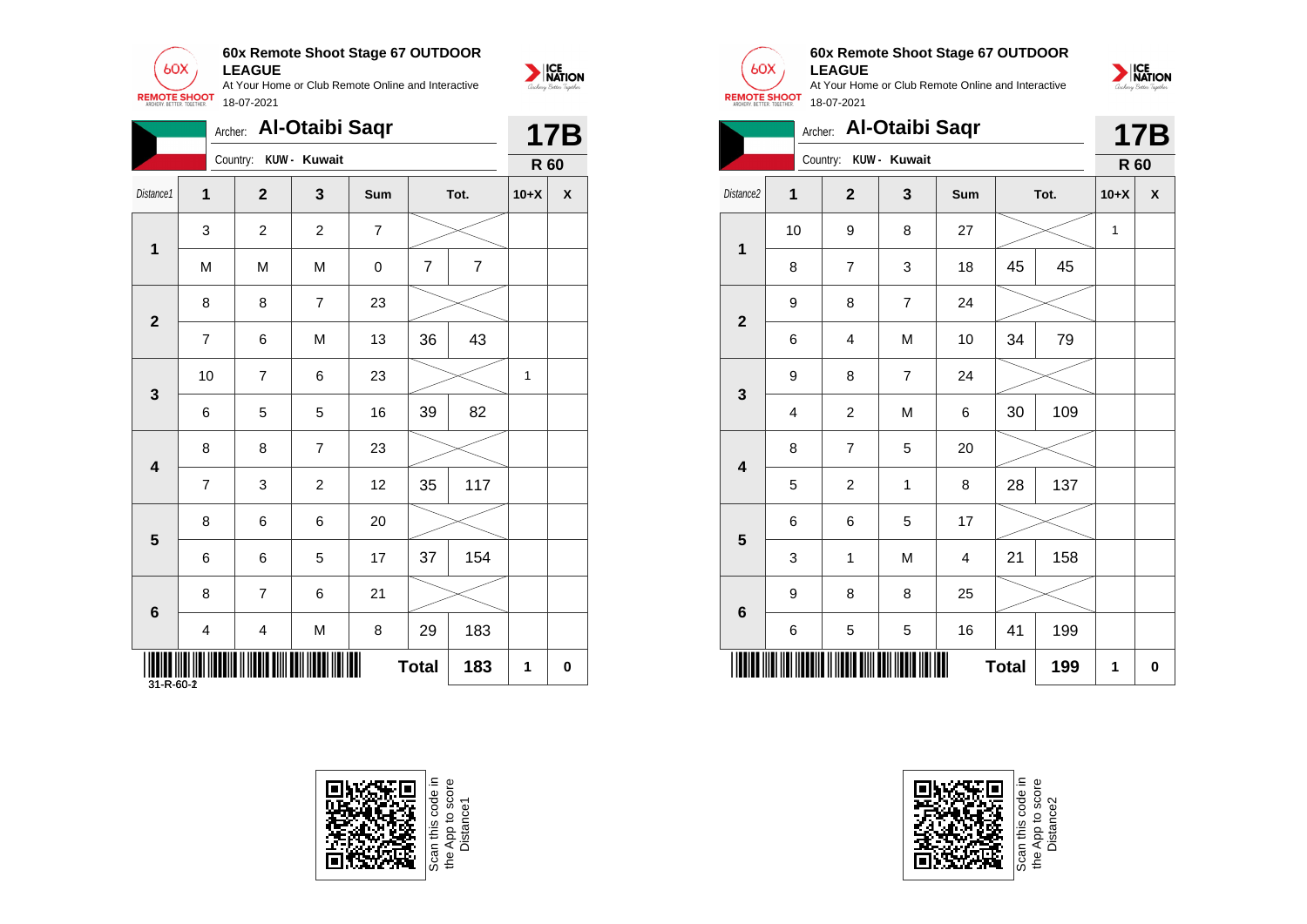

|                         | Archer:      |                       | <b>Taha Abdullah</b> |     |              |      |              | <b>18A</b>                |
|-------------------------|--------------|-----------------------|----------------------|-----|--------------|------|--------------|---------------------------|
|                         |              | Country: KUW - Kuwait |                      |     |              |      | <b>R</b> 60  |                           |
| Distance1               | $\mathbf{1}$ | $\overline{2}$        | $\mathbf{3}$         | Sum |              | Tot. | $10+X$       | $\boldsymbol{\mathsf{X}}$ |
|                         | 9            | 9                     | 9                    | 27  |              |      |              |                           |
| $\mathbf{1}$            | 9            | 9                     | 9                    | 27  | 54           | 54   |              |                           |
|                         | 10           | 10                    | 9                    | 29  |              |      | 2            |                           |
| $\overline{2}$          | 9            | 9                     | 6                    | 24  | 53           | 107  |              |                           |
|                         | 10           | 9                     | 9                    | 28  |              |      | $\mathbf{1}$ |                           |
| $\mathbf{3}$            | 8            | $\overline{7}$        | 6                    | 21  | 49           | 156  |              |                           |
|                         | 9            | 9                     | 9                    | 27  |              |      |              |                           |
| $\overline{\mathbf{4}}$ | 9            | 9                     | 9                    | 27  | 54           | 210  |              |                           |
|                         | 9            | 9                     | 8                    | 26  |              |      |              |                           |
| $\overline{\mathbf{5}}$ | 8            | $\overline{7}$        | 6                    | 21  | 47           | 257  |              |                           |
|                         | 9            | 9                     | 9                    | 27  |              |      |              |                           |
| $6\phantom{1}6$         | 9            | 8                     | 8                    | 25  | 52           | 309  |              |                           |
| IIIII<br>26-R-60-2      |              |                       | IIIII                |     | <b>Total</b> | 309  | $\mathbf 3$  | $\mathbf 0$               |





 $60X$ **REMOTE SHOOT** 

**SERVICE**<br>**NATION** 

#### **60x Remote Shoot Stage 67 OUTDOOR LEAGUE**

At Your Home or Club Remote Online and Interactive 18-07-2021



|                         | Archer: |                       | <b>Taha Abdullah</b> |     |              |      |                         | <b>18A</b>   |
|-------------------------|---------|-----------------------|----------------------|-----|--------------|------|-------------------------|--------------|
|                         |         | Country: KUW - Kuwait |                      |     |              |      | R 60                    |              |
| Distance <sub>2</sub>   | 1       | $\overline{2}$        | 3                    | Sum |              | Tot. | $10+X$                  | X            |
| 1                       | 9       | 8                     | 8                    | 25  |              |      |                         |              |
|                         | 8       | 8                     | $\overline{7}$       | 23  | 48           | 48   |                         |              |
| $\overline{\mathbf{2}}$ | X       | 10                    | 10                   | 30  |              |      | 3                       | $\mathbf{1}$ |
|                         | 9       | 9                     | 8                    | 26  | 56           | 104  |                         |              |
| 3                       | X       | 10                    | 10                   | 30  |              |      | 3                       | $\mathbf{1}$ |
|                         | 9       | 8                     | 8                    | 25  | 55           | 159  |                         |              |
| $\overline{\mathbf{4}}$ | Χ       | 10                    | 9                    | 29  |              |      | $\overline{\mathbf{c}}$ | $\mathbf{1}$ |
|                         | 9       | 9                     | 6                    | 24  | 53           | 212  |                         |              |
| 5                       | 10      | 9                     | 9                    | 28  |              |      | 1                       |              |
|                         | 9       | 8                     | $\overline{7}$       | 24  | 52           | 264  |                         |              |
| 6                       | 9       | 9                     | 8                    | 26  |              |      |                         |              |
|                         | 8       | 8                     | $\overline{7}$       | 23  | 49           | 313  |                         |              |
|                         |         |                       |                      |     | <b>Total</b> | 313  | 9                       | 3            |



Scan this code in<br>the App to score<br>Distance2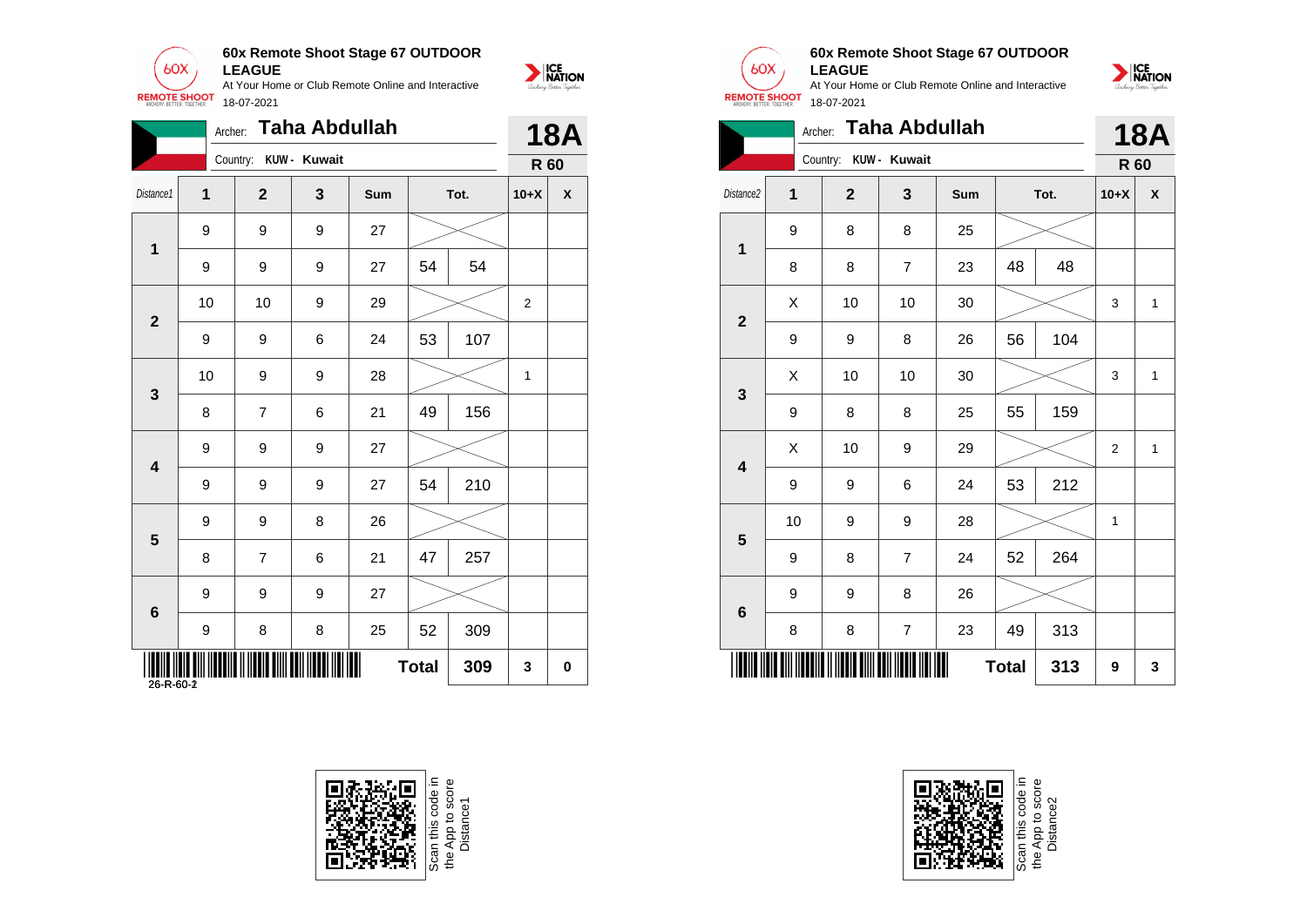

|                                    |                  |                       |                | Archer: Al-Otaibi Hatem |              |      |              | <b>18B</b>   |
|------------------------------------|------------------|-----------------------|----------------|-------------------------|--------------|------|--------------|--------------|
|                                    |                  | Country: KUW - Kuwait |                |                         |              |      |              | <b>R</b> 60  |
| Distance1                          | $\mathbf{1}$     | $\mathbf{2}$          | $\mathbf{3}$   | Sum                     |              | Tot. | $10+X$       | $\mathbf{x}$ |
|                                    | 6                | 4                     | 4              | 14                      |              |      |              |              |
| $\mathbf 1$                        | M                | ${\sf M}$             | ${\sf M}$      | $\mathsf{O}\xspace$     | 14           | 14   |              |              |
|                                    | 5                | 5                     | 4              | 14                      |              |      |              |              |
| $\overline{2}$                     | $\mathbf{3}$     | ${\sf M}$             | M              | 3                       | 17           | 31   |              |              |
|                                    | $\overline{7}$   | $\overline{7}$        | 6              | 20                      |              |      |              |              |
| $\mathbf{3}$                       | 5                | M                     | M              | 5                       | 25           | 56   |              |              |
|                                    | 10               | 9                     | $\overline{7}$ | 26                      |              |      | $\mathbf{1}$ |              |
| $\boldsymbol{4}$                   | 6                | 3                     | M              | 9                       | 35           | 91   |              |              |
| $\overline{\mathbf{5}}$            | $\boldsymbol{9}$ | $\overline{7}$        | $\overline{7}$ | 23                      |              |      |              |              |
|                                    | $\overline{2}$   | M                     | M              | $\overline{a}$          | 25           | 116  |              |              |
| 6                                  | 10               | $\overline{4}$        | $\overline{4}$ | 18                      |              |      | $\mathbf{1}$ |              |
|                                    | $\mathbf{3}$     | ${\sf M}$             | M              | 3                       | 21           | 137  |              |              |
| <b>THE TELEVISION</b><br>27-R-60-2 |                  |                       |                |                         | <b>Total</b> | 137  | $\mathbf{2}$ | $\mathbf 0$  |







**SERVICE**<br>**NATION** 

#### **60x Remote Shoot Stage 67 OUTDOOR LEAGUE**



|                         | Archer:        |                       |                         | <b>Al-Otaibi Hatem</b> |              |      |              | <b>18B</b>                |
|-------------------------|----------------|-----------------------|-------------------------|------------------------|--------------|------|--------------|---------------------------|
|                         |                | Country: KUW - Kuwait |                         |                        |              |      | R 60         |                           |
| Distance <sub>2</sub>   | 1              | $\overline{2}$        | $\mathbf{3}$            | Sum                    |              | Tot. | $10+X$       | $\boldsymbol{\mathsf{x}}$ |
| 1                       | 9              | $\overline{7}$        | $\overline{7}$          | 23                     |              |      |              |                           |
|                         | 4              | 4                     | 3                       | 11                     | 34           | 34   |              |                           |
| $\mathbf{2}$            | 8              | 8                     | 8                       | 24                     |              |      |              |                           |
|                         | 6              | 5                     | 1                       | 12                     | 36           | 70   |              |                           |
| 3                       | 9              | 8                     | $\overline{\mathbf{4}}$ | 21                     |              |      |              |                           |
|                         | $\overline{c}$ | M                     | M                       | $\overline{c}$         | 23           | 93   |              |                           |
| $\overline{\mathbf{4}}$ | Χ              | $\boldsymbol{9}$      | 8                       | 27                     |              |      | $\mathbf{1}$ | $\mathbf{1}$              |
|                         | $\overline{7}$ | 6                     | 5                       | 18                     | 45           | 138  |              |                           |
| 5                       | Χ              | $\boldsymbol{9}$      | 8                       | 27                     |              |      | $\mathbf{1}$ | $\mathbf{1}$              |
|                         | 7              | 6                     | 3                       | 16                     | 43           | 181  |              |                           |
| $\bf 6$                 | $\overline{7}$ | 6                     | $\overline{\mathbf{4}}$ | 17                     |              |      |              |                           |
|                         | 3              | 3                     | M                       | 6                      | 23           | 204  |              |                           |
|                         |                |                       |                         |                        | <b>Total</b> | 204  | $\mathbf 2$  | $\mathbf 2$               |



Scan this code<br>the App to sco<br>Distance2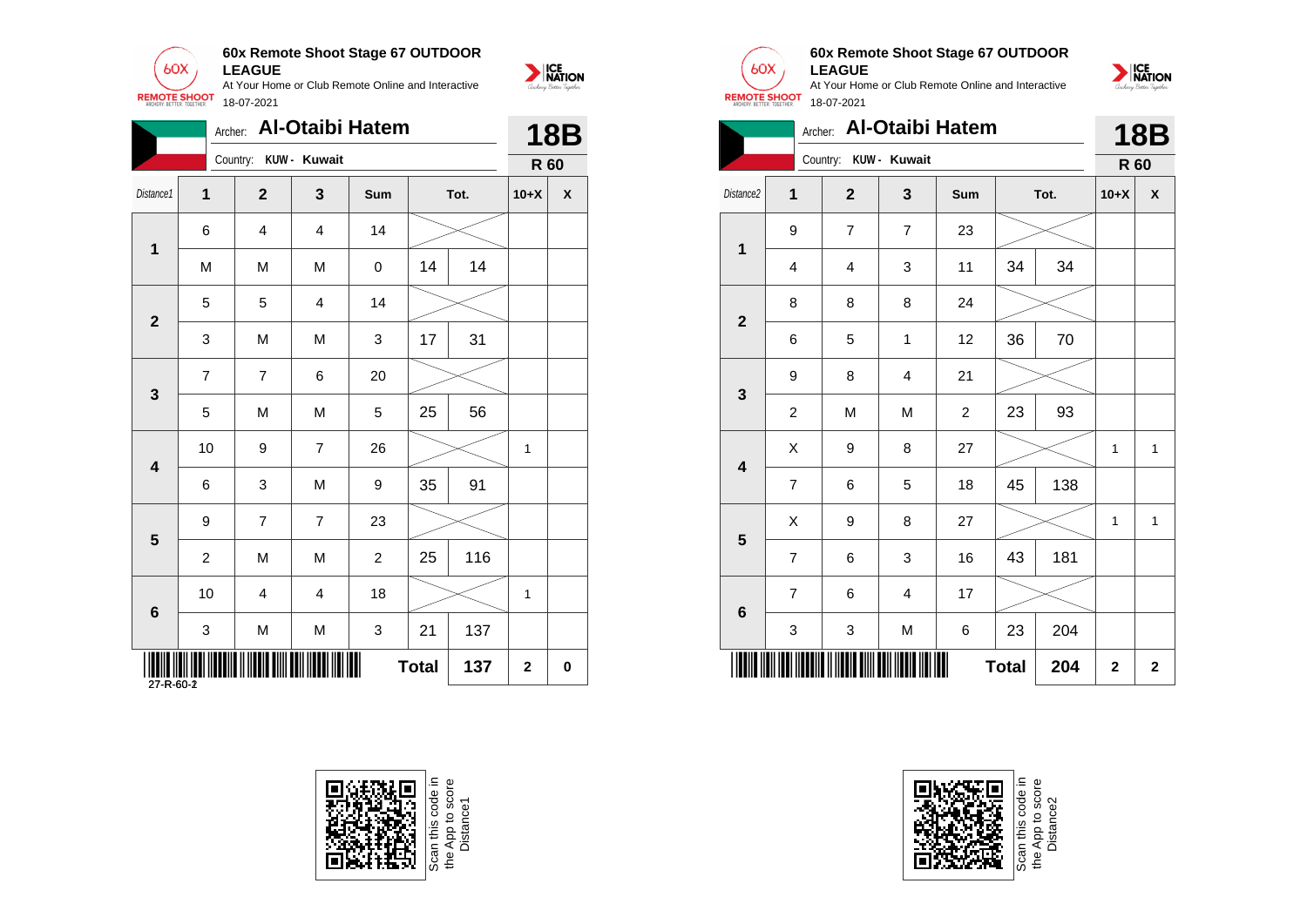

|                         |                | Archer: Wee Pepito Henry   |                |     |              |      |              | <b>19A</b>   |                         |                | Archer:                    |                         | <b>Wee Pepito Henry</b> |              |      | 19/          |                           |
|-------------------------|----------------|----------------------------|----------------|-----|--------------|------|--------------|--------------|-------------------------|----------------|----------------------------|-------------------------|-------------------------|--------------|------|--------------|---------------------------|
|                         |                | Country: PHI - Philippines |                |     |              |      |              | <b>R</b> 30  |                         |                | Country: PHI - Philippines |                         |                         |              |      |              | R 30                      |
| Distance1               | $\mathbf{1}$   | 2 <sup>1</sup>             | $\mathbf{3}$   | Sum |              | Tot. | $10+X$       | $\pmb{\chi}$ | Distance2               | $\mathbf{1}$   | $\overline{2}$             | $\mathbf{3}$            | Sum                     |              | Tot. | $10+X$       | $\boldsymbol{\mathsf{x}}$ |
|                         | 9              | 9                          | 8              | 26  |              |      |              |              |                         | 9              | 8                          | $\overline{7}$          | 24                      |              |      |              |                           |
| $\mathbf 1$             | 6              | 5                          | 3              | 14  | 40           | 40   |              |              | $\mathbf 1$             | $\overline{7}$ | $\,6$                      | 5                       | 18                      | 42           | 42   |              |                           |
|                         | 8              | 6                          | 6              | 20  |              |      |              |              |                         | 10             | $\boldsymbol{9}$           | $\boldsymbol{9}$        | 28                      |              |      | $\mathbf{1}$ |                           |
| $\overline{2}$          | 5              | 3                          | M              | 8   | 28           | 68   |              |              | $\mathbf{2}$            | 9              | $\overline{4}$             | $\overline{\mathbf{4}}$ | 17                      | 45           | 87   |              |                           |
|                         | $\overline{7}$ | 5                          | 3              | 15  |              |      |              |              |                         | 9              | $\bf 8$                    | $\overline{7}$          | 24                      |              |      |              |                           |
| $\mathbf{3}$            | $\overline{2}$ | $\overline{2}$             | 5              | 9   | 24           | 92   |              |              | $\mathbf{3}$            | 6              | 5                          | $\overline{2}$          | 13                      | 37           | 124  |              |                           |
|                         | $\mathsf{X}$   | 8                          | $\overline{7}$ | 25  |              |      | $\mathbf{1}$ | $\mathbf{1}$ |                         | 9              | 8                          | $\overline{7}$          | 24                      |              |      |              |                           |
| $\overline{\mathbf{4}}$ | 5              | 4                          | $\overline{2}$ | 11  | 36           | 128  |              |              | $\overline{\mathbf{4}}$ | 6              | $\sqrt{5}$                 | $\sqrt{3}$              | 14                      | 38           | 162  |              |                           |
|                         | $\overline{7}$ | $\overline{7}$             | $\overline{7}$ | 21  |              |      |              |              |                         | 9              | $\boldsymbol{9}$           | $9\,$                   | 27                      |              |      |              |                           |
| $5\phantom{1}$          | $\overline{7}$ | 6                          | M              | 13  | 34           | 162  |              |              | 5                       | $\overline{7}$ | $\,6$                      | $\,6\,$                 | 19                      | 46           | 208  |              |                           |
|                         | 9              | 8                          | $\overline{7}$ | 24  |              |      |              |              |                         | 8              | 8                          | 8                       | 24                      |              |      |              |                           |
| $\bf 6$                 | $\overline{7}$ | 6                          | 6              | 19  | 43           | 205  |              |              | $6\phantom{1}6$         | 6              | 6                          | 4                       | 16                      | 40           | 248  |              |                           |
| $6 - R - 30 - 2$        |                |                            | IIII           |     | <b>Total</b> | 205  | 1            | $\mathbf{1}$ |                         |                |                            | <b>HILL</b>             |                         | <b>Total</b> | 248  | $\mathbf{1}$ | 0                         |







#### **60x Remote Shoot Stage 67 OUTDOOR LEAGUE**



|                         | Archer:        |                            |                | <b>Wee Pepito Henry</b> |              |      |        | <b>19A</b> |
|-------------------------|----------------|----------------------------|----------------|-------------------------|--------------|------|--------|------------|
|                         |                | Country: PHI - Philippines |                |                         |              |      | R 30   |            |
| Distance <sub>2</sub>   | 1              | $\mathbf{2}$               | 3              | <b>Sum</b>              |              | Tot. | $10+X$ | X          |
| 1                       | 9              | 8                          | $\overline{7}$ | 24                      |              |      |        |            |
|                         | $\overline{7}$ | 6                          | 5              | 18                      | 42           | 42   |        |            |
| $\overline{\mathbf{2}}$ | 10             | 9                          | 9              | 28                      |              |      | 1      |            |
|                         | 9              | 4                          | $\overline{4}$ | 17                      | 45           | 87   |        |            |
| 3                       | 9              | 8                          | $\overline{7}$ | 24                      |              |      |        |            |
|                         | 6              | 5                          | $\overline{c}$ | 13                      | 37           | 124  |        |            |
| $\overline{\mathbf{4}}$ | 9              | 8                          | $\overline{7}$ | 24                      |              |      |        |            |
|                         | 6              | 5                          | 3              | 14                      | 38           | 162  |        |            |
| 5                       | 9              | 9                          | 9              | 27                      |              |      |        |            |
|                         | $\overline{7}$ | 6                          | 6              | 19                      | 46           | 208  |        |            |
| $6\phantom{1}6$         | 8              | 8                          | 8              | 24                      |              |      |        |            |
|                         | 6              | 6                          | 4              | 16                      | 40           | 248  |        |            |
|                         |                |                            |                |                         | <b>Total</b> | 248  | 1      | 0          |

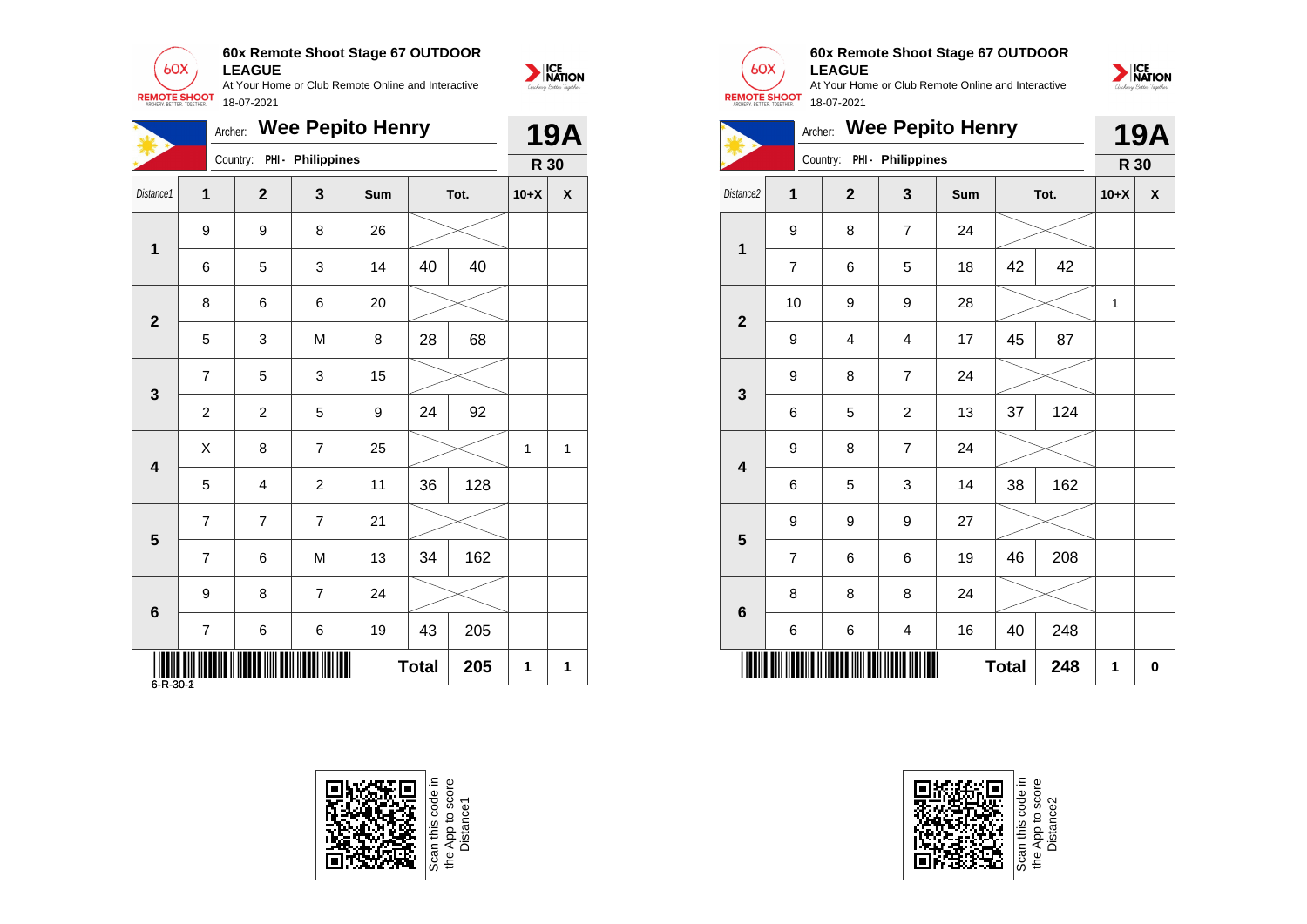

At Your Home or Club Remote Online and Interactive 18-07-2021 Archer: **Wee Mark Henry** Country: **PHI - Philippines**



| 美                | ruviui.        |                |                            |     |              |      |                | 19D            |                         |                  | <b><i><u>TILLE</u></i></b><br>- - |                  | 7   |              |      | I J L           |
|------------------|----------------|----------------|----------------------------|-----|--------------|------|----------------|----------------|-------------------------|------------------|-----------------------------------|------------------|-----|--------------|------|-----------------|
|                  |                |                | Country: PHI - Philippines |     |              |      | <b>B</b> 30    |                |                         |                  | Country: PHI - Philippines        |                  |     |              |      | <b>B</b> 30     |
| Distance1        | 1              | $\mathbf{2}$   | $\mathbf{3}$               | Sum |              | Tot. | $10+X$         | $\pmb{\chi}$   | Distance2               | 1                | $\overline{2}$                    | $\mathbf{3}$     | Sum |              | Tot. | $10+X$          |
|                  | 10             | 10             | $\boldsymbol{9}$           | 29  |              |      | $\overline{2}$ |                |                         | 10               | 9                                 | $\boldsymbol{9}$ | 28  |              |      | $\mathbf{1}$    |
| 1                | 8              | 8              | $\overline{7}$             | 23  | 52           | 52   |                |                | 1                       | $\boldsymbol{9}$ | 9                                 | 8                | 26  | 54           | 54   |                 |
| $\mathbf{2}$     | 10             | 10             | 10                         | 30  |              |      | 3              |                | $\overline{\mathbf{2}}$ | $\mathsf{X}$     | 9                                 | $\boldsymbol{9}$ | 28  |              |      | $\mathbf{1}$    |
|                  | 9              | 8              | $\overline{7}$             | 24  | 54           | 106  |                |                |                         | 8                | $\overline{7}$                    | 6                | 21  | 49           | 103  |                 |
| $\mathbf{3}$     | $\mathsf{X}$   | 9              | 9                          | 28  |              |      | $\mathbf{1}$   | $\overline{1}$ | $\mathbf{3}$            | $\mathsf{X}$     | 9                                 | $\boldsymbol{9}$ | 28  |              |      | $\mathbf{1}$    |
|                  | 9              | 8              | 8                          | 25  | 53           | 159  |                |                |                         | 8                | 6                                 | 5                | 19  | 47           | 150  |                 |
|                  | 10             | 8              | 8                          | 26  |              |      | $\mathbf{1}$   |                |                         | $\boldsymbol{9}$ | 9                                 | 8                | 26  |              |      |                 |
| 4                | $\overline{7}$ | $\overline{7}$ | 6                          | 20  | 46           | 205  |                |                | $\overline{\mathbf{4}}$ | $\overline{7}$   | 6                                 | 8                | 21  | 47           | 197  |                 |
| $5\phantom{1}$   | 9              | 9              | 8                          | 26  |              |      |                |                | 5                       | 10               | 8                                 | $\overline{7}$   | 25  |              |      | $\mathbf{1}$    |
|                  | $\overline{7}$ | $\overline{7}$ | $\,6\,$                    | 20  | 46           | 251  |                |                |                         | $\overline{7}$   | $\overline{7}$                    | $\,6$            | 20  | 45           | 242  |                 |
| $\bf 6$          | 10             | 10             | $\boldsymbol{9}$           | 29  |              |      | $\overline{2}$ |                | $6\phantom{1}$          | $10$             | 9                                 | 8                | 27  |              |      | $\mathbf{1}$    |
|                  | 9              | 8              | M                          | 17  | 46           | 297  |                |                |                         | 8                | $\overline{7}$                    | $\overline{7}$   | 22  | 49           | 291  |                 |
| $9 - B - 30 - 2$ |                |                |                            |     | <b>Total</b> | 297  | 9              | 1              |                         |                  |                                   | <b>THE REAL</b>  |     | <b>Total</b> | 291  | $5\phantom{.0}$ |







#### **60x Remote Shoot Stage 67 OUTDOOR LEAGUE**



|                         | Archer:        |                |                   | <b>Wee Mark Henry</b> |              |      |             | <b>19B</b>   |
|-------------------------|----------------|----------------|-------------------|-----------------------|--------------|------|-------------|--------------|
|                         |                | Country:       | PHI - Philippines |                       |              |      | <b>B</b> 30 |              |
| Distance <sub>2</sub>   | $\mathbf{1}$   | $\overline{2}$ | 3                 | Sum                   |              | Tot. | $10+X$      | X            |
| 1                       | 10             | 9              | 9                 | 28                    |              |      | 1           |              |
|                         | 9              | 9              | 8                 | 26                    | 54           | 54   |             |              |
| $\overline{2}$          | X              | 9              | 9                 | 28                    |              |      | 1           | $\mathbf{1}$ |
|                         | 8              | $\overline{7}$ | 6                 | 21                    | 49           | 103  |             |              |
| 3                       | X              | 9              | 9                 | 28                    |              |      | 1           | $\mathbf{1}$ |
|                         | 8              | 6              | 5                 | 19                    | 47           | 150  |             |              |
| $\overline{\mathbf{4}}$ | 9              | 9              | 8                 | 26                    |              |      |             |              |
|                         | $\overline{7}$ | 6              | 8                 | 21                    | 47           | 197  |             |              |
| 5                       | 10             | 8              | $\overline{7}$    | 25                    |              |      | 1           |              |
|                         | $\overline{7}$ | $\overline{7}$ | 6                 | 20                    | 45           | 242  |             |              |
| $6\phantom{1}6$         | 10             | 9              | 8                 | 27                    |              |      | 1           |              |
|                         | 8              | $\overline{7}$ | $\overline{7}$    | 22                    | 49           | 291  |             |              |
|                         |                |                |                   |                       | <b>Total</b> | 291  | 5           | $\mathbf{2}$ |



Scan this code<br>the App to scor<br>Distance2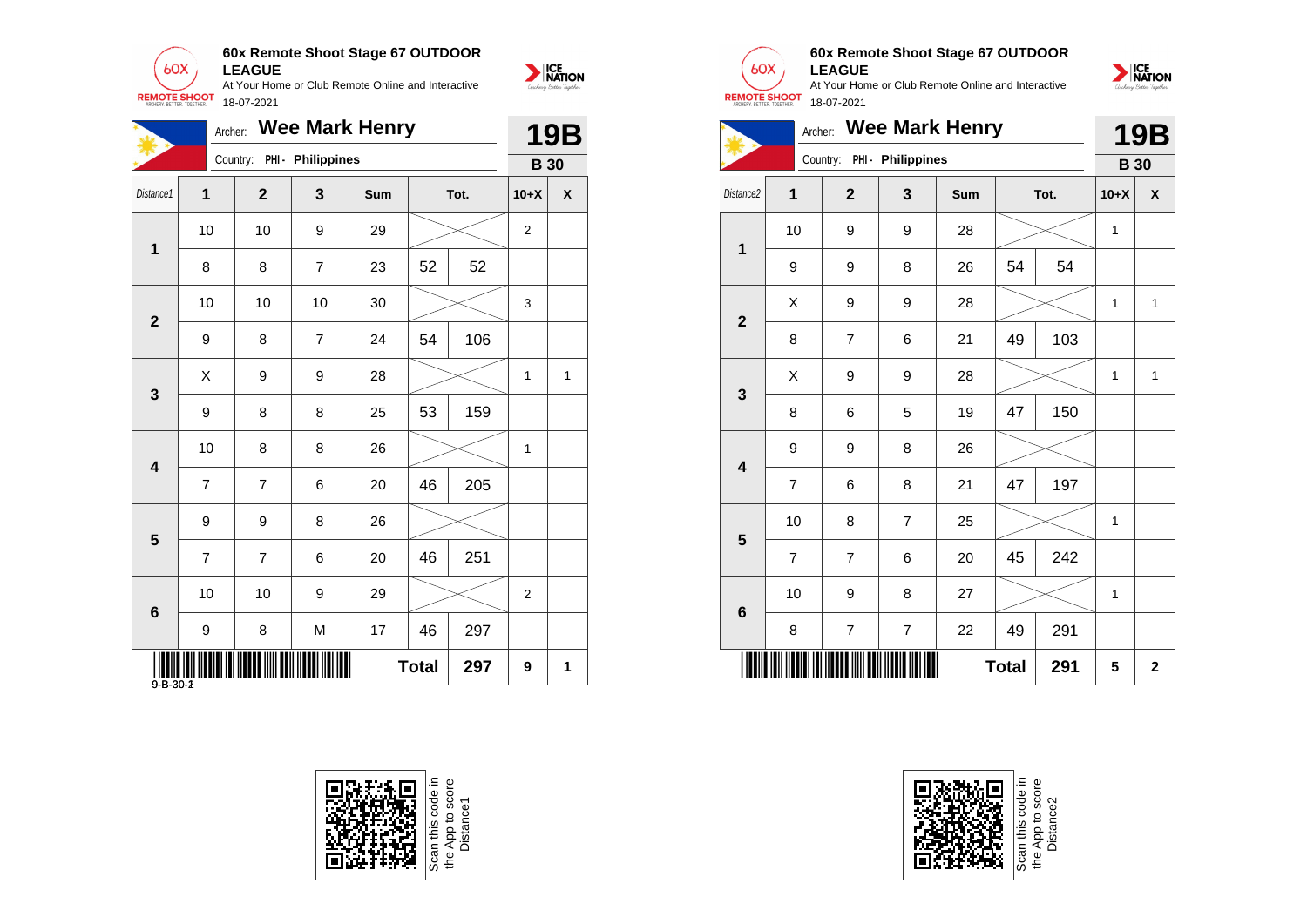

**60x Remote Shoot Stage 67 OUTDOOR LEAGUE**

At Your Home or Club Remote Online and Interactive 18-07-2021

|                 | Archer:      |                         |                | Mohd Nasri Bin Kusaini Mohd Nasri |              |      |                | 1A                        |
|-----------------|--------------|-------------------------|----------------|-----------------------------------|--------------|------|----------------|---------------------------|
|                 |              | Country: MAS - Malaysia |                |                                   |              |      |                | <b>BST</b>                |
| Distance1       | $\mathbf 1$  | $\overline{2}$          | $\mathbf{3}$   | Sum                               |              | Tot. | $10+X$         | $\boldsymbol{\mathsf{X}}$ |
|                 | $\mathsf{X}$ | $\mathsf{X}$            | 9              | 29                                |              |      | $\overline{c}$ | $\overline{a}$            |
| $\mathbf 1$     | 9            | 8                       | 8              | 25                                | 54           | 54   |                |                           |
| $\mathbf{2}$    | X            | 10                      | 9              | 29                                |              |      | $\overline{2}$ | $\mathbf{1}$              |
|                 | 9            | 9                       | 8              | 26                                | 55           | 109  |                |                           |
| $\mathbf{3}$    | X            | $\pmb{\times}$          | 10             | 30                                |              |      | 3              | $\overline{a}$            |
|                 | 9            | 8                       | $\overline{7}$ | 24                                | 54           | 163  |                |                           |
| 4               | X            | $\mathsf{X}$            | X              | 30                                |              |      | 3              | 3                         |
|                 | 9            | 9                       | 9              | 27                                | 57           | 220  |                |                           |
| $5\phantom{.0}$ | X            | 9                       | 9              | 28                                |              |      | $\mathbf{1}$   | 1                         |
|                 | 9            | 8                       | $\overline{7}$ | 24                                | 52           | 272  |                |                           |
| $6\phantom{1}$  | 10           | 10                      | 8              | 28                                |              |      | $\overline{2}$ |                           |
|                 | 8            | 8                       | $\overline{7}$ | 23                                | 51           | 323  |                |                           |
| $2-B-ST-2$      |              |                         | III III        |                                   | <b>Total</b> | 323  | 13             | $\bf{9}$                  |





 $60X$ 

NATION



At Your Home or Club Remote Online and Interactive **REMOTE SHOOT** 18-07-2021



|                         | <b>1A</b>               |              |                |     |              |      |                |                |
|-------------------------|-------------------------|--------------|----------------|-----|--------------|------|----------------|----------------|
|                         |                         | Country:     | MAS - Malaysia |     |              |      | <b>BST</b>     |                |
| Distance <sub>2</sub>   | $\overline{\mathbf{1}}$ | $\mathbf{2}$ | 3              | Sum |              | Tot. | $10+X$         | X              |
| 1                       | X                       | X            | X              | 30  |              |      | 3              | 3              |
|                         | 10                      | 9            | 9              | 28  | 58           | 58   | $\mathbf{1}$   |                |
| $\overline{2}$          | X                       | X            | 9              | 29  |              |      | $\overline{2}$ | $\mathbf{2}$   |
|                         | 9                       | 9            | 9              | 27  | 56           | 114  |                |                |
| 3                       | X                       | 10           | 9              | 29  |              |      | $\overline{2}$ | $\mathbf{1}$   |
|                         | 9                       | 9            | 9              | 27  | 56           | 170  |                |                |
| $\overline{\mathbf{4}}$ | X                       | 10           | 9              | 29  |              |      | $\overline{2}$ | $\mathbf{1}$   |
|                         | 9                       | 9            | 8              | 26  | 55           | 225  |                |                |
| 5                       | X                       | X            | 9              | 29  |              |      | $\overline{2}$ | $\overline{2}$ |
|                         | 9                       | 9            | 9              | 27  | 56           | 281  |                |                |
| $6\phantom{1}$          | X                       | Χ            | Χ              | 30  |              |      | 3              | 3              |
|                         | 10                      | 9            | 9              | 28  | 58           | 339  | 1              |                |
|                         |                         |              |                |     | <b>Total</b> | 339  | 16             | 12             |



Scan this code<br>the App to scor<br>Distance2

the App to score<br>Distance1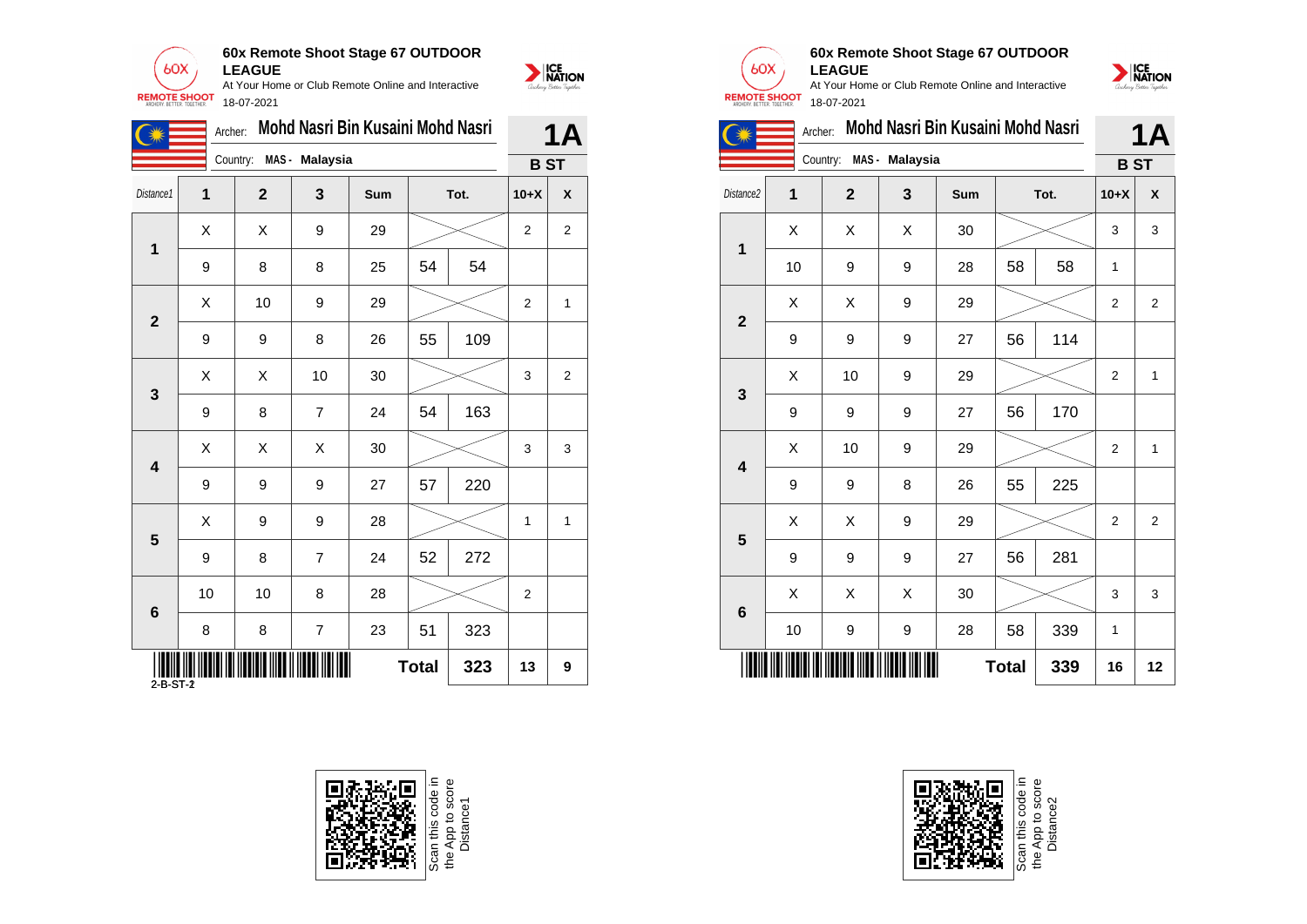

| <u>NK</u><br>ZIN *      | Archer: Irvine Russ<br>$\ast$<br>Country: AUS - Australia |                |                |     |              |      |                | 2A                        |
|-------------------------|-----------------------------------------------------------|----------------|----------------|-----|--------------|------|----------------|---------------------------|
| ☀                       |                                                           |                |                |     |              |      |                | C ST                      |
| Distance1               | 1                                                         | $\overline{2}$ | 3              | Sum |              | Tot. | $10+X$         | $\boldsymbol{\mathsf{X}}$ |
|                         | 9                                                         | 9              | 9              | 27  |              |      |                |                           |
| 1                       | 8                                                         | $\overline{7}$ | 6              | 21  | 48           | 48   |                |                           |
| $\overline{2}$          | 9                                                         | 9              | 9              | 27  |              |      |                |                           |
|                         | 8                                                         | 8              | $\overline{7}$ | 23  | 50           | 98   |                |                           |
|                         | $\boldsymbol{\mathsf{X}}$                                 | X              | X              | 30  |              |      | 3              | 3                         |
| $\mathbf{3}$            | $\boldsymbol{\mathsf{X}}$                                 | 9              | 9              | 28  | 58           | 156  | $\mathbf{1}$   | $\mathbf{1}$              |
|                         | 9                                                         | 9              | 8              | 26  |              |      |                |                           |
| 4                       | 8                                                         | $\overline{7}$ | $\overline{7}$ | 22  | 48           | 204  |                |                           |
|                         | 9                                                         | 9              | 9              | 27  |              |      |                |                           |
| $\overline{\mathbf{5}}$ | 8                                                         | 8              | $\overline{7}$ | 23  | 50           | 254  |                |                           |
| 6                       | $\boldsymbol{\mathsf{X}}$                                 | 10             | 10             | 30  |              |      | 3              | $\mathbf{1}$              |
|                         | 9                                                         | 9              | $\overline{7}$ | 25  | 55           | 309  |                |                           |
| 21-C-ST-2               | 'IIII                                                     |                |                |     | <b>Total</b> | 309  | $\overline{7}$ | 5                         |







### **60x Remote Shoot Stage 67 OUTDOOR**





| $\overline{\mathbf{1}}$ | $10$ | 10               | 9                        | 29 |              |     | $\sqrt{2}$ |              |
|-------------------------|------|------------------|--------------------------|----|--------------|-----|------------|--------------|
|                         | 9    | 8                | 8                        | 25 | 54           | 54  |            |              |
| $\overline{2}$          | 10   | 9                | 9                        | 28 |              |     | 1          |              |
|                         | 9    | 8                | 6                        | 23 | 51           | 105 |            |              |
| $\mathbf{3}$            | Χ    | 10               | 9                        | 29 |              |     | $\sqrt{2}$ | $\mathbf{1}$ |
|                         | 8    | 6                | 5                        | 19 | 48           | 153 |            |              |
| $\overline{\mathbf{4}}$ | 9    | 8                | 6                        | 23 |              |     |            |              |
|                         | 6    | 5                | ${\sf M}$                | 11 | 34           | 187 |            |              |
| $5\phantom{1}$          | 8    | $\boldsymbol{7}$ | $\overline{\mathcal{I}}$ | 22 |              |     |            |              |
|                         | 6    | 6                | ${\sf M}$                | 12 | 34           | 221 |            |              |
| $\bf 6$                 | Χ    | 9                | 9                        | 28 |              |     | 1          | $\mathbf{1}$ |
|                         | 8    | 8                | 8                        | 24 | 52           | 273 |            |              |
|                         |      |                  |                          |    | <b>Total</b> | 273 | 6          | $\mathbf 2$  |



Scan this code in<br>the App to score<br>Distance2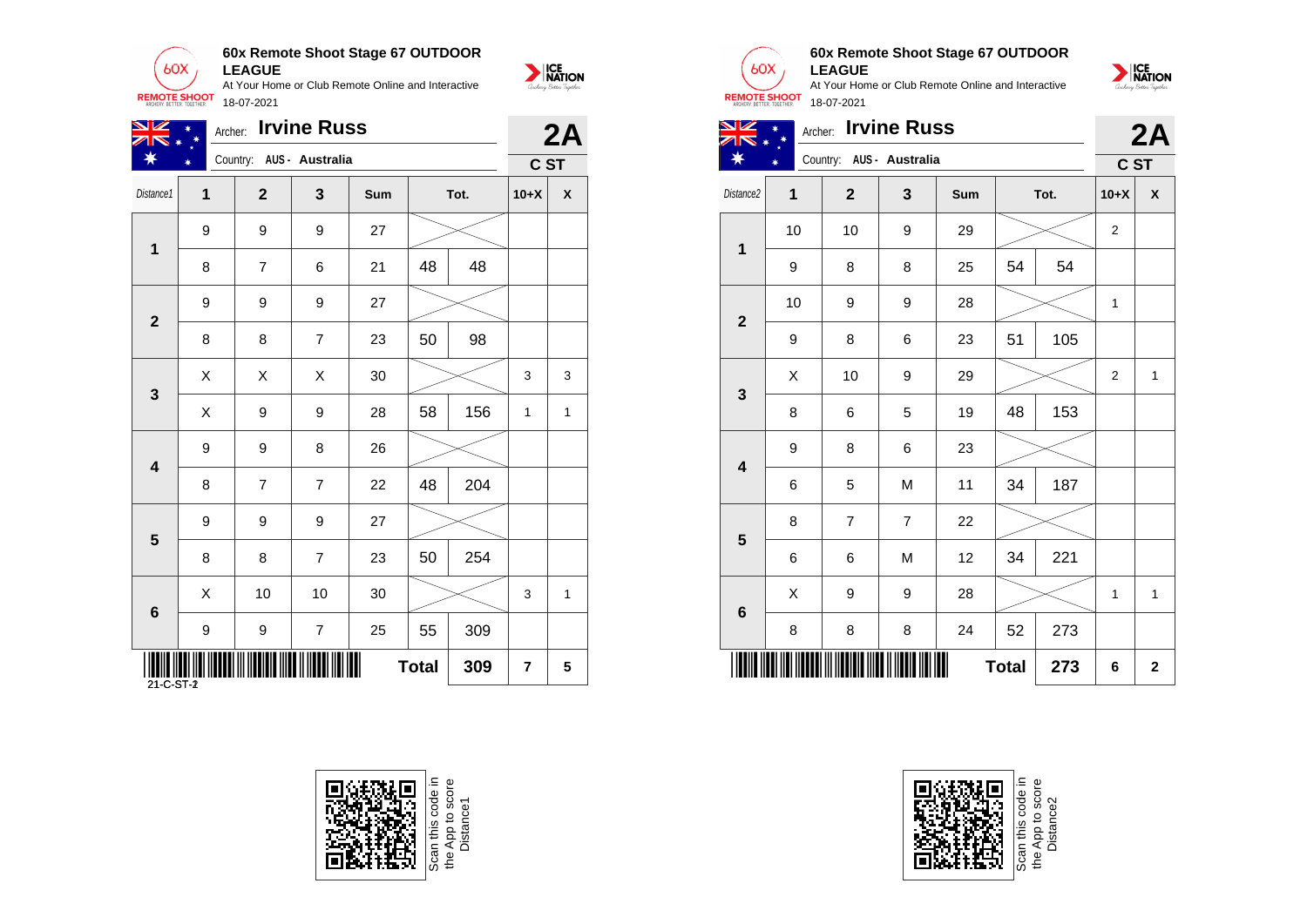

| $\psi$                  | Archer:                   |                |                       | <b>Grovesnor Dwayne</b> |              |      |              | 3A                        | $\vert \psi \vert$ |                | Archer:          |                       | <b>Grovesnor Dwayne</b> |              |      |              | 3/ |
|-------------------------|---------------------------|----------------|-----------------------|-------------------------|--------------|------|--------------|---------------------------|--------------------|----------------|------------------|-----------------------|-------------------------|--------------|------|--------------|----|
|                         |                           | Country:       | <b>BAR</b> - Barbados |                         |              |      |              | <b>R</b> 30               |                    |                | Country:         | <b>BAR</b> - Barbados |                         |              |      | R 30         |    |
| Distance1               | 1                         | $\overline{2}$ | 3                     | <b>Sum</b>              |              | Tot. | $10+X$       | $\boldsymbol{\mathsf{X}}$ | Distance2          | $\mathbf 1$    | $\boldsymbol{2}$ | $\mathbf{3}$          | <b>Sum</b>              |              | Tot. | $10+X$       |    |
|                         | $\boldsymbol{\mathsf{X}}$ | 6              | M                     | 16                      |              |      | $\mathbf{1}$ | $\mathbf{1}$              |                    | 10             | $\boldsymbol{9}$ | $\boldsymbol{9}$      | 28                      |              |      | $\mathbf{1}$ |    |
| $\mathbf 1$             | 8                         | $\overline{7}$ | 6                     | 21                      | 37           | 37   |              |                           | $\mathbf 1$        | 6              | $\overline{7}$   | $\overline{7}$        | 20                      | 48           | 48   |              |    |
|                         | 10                        | 8              | 6                     | 24                      |              |      | $\mathbf{1}$ |                           |                    | $\mathsf X$    | $\boldsymbol{9}$ | $\, 8$                | 27                      |              |      | $\mathbf{1}$ |    |
| $\overline{2}$          | 8                         | $\overline{7}$ | 6                     | 21                      | 45           | 82   |              |                           | $\overline{2}$     | 8              | 8                | $\overline{7}$        | 23                      | 50           | 98   |              |    |
|                         | 9                         | 8              | $\overline{7}$        | 24                      |              |      |              |                           |                    | 9              | $\boldsymbol{9}$ | $\bf 8$               | 26                      |              |      |              |    |
| $\mathbf{3}$            | 6                         | M              | M                     | 6                       | 30           | 112  |              |                           | $\mathbf{3}$       | 6              | 5                | $\sqrt{5}$            | 16                      | 42           | 140  |              |    |
|                         | 9                         | 8              | $\overline{7}$        | 24                      |              |      |              |                           |                    | 9              | 8                | 8                     | 25                      |              |      |              |    |
| 4                       | 9                         | 8              | 6                     | 23                      | 47           | 159  |              |                           | 4                  | 8              | $\bf 8$          | 6                     | 22                      | 47           | 187  |              |    |
|                         | 9                         | 6              | 6                     | 21                      |              |      |              |                           |                    | 9              | $\bf 8$          | 8                     | 25                      |              |      |              |    |
| $\overline{\mathbf{5}}$ | 8                         | 8              | ${\sf M}$             | 16                      | 37           | 196  |              |                           | 5                  | 8              | $\overline{7}$   | 6                     | 21                      | 46           | 233  |              |    |
|                         | 9                         | 9              | 8                     | 26                      |              |      |              |                           |                    | 9              | 8                | 8                     | 25                      |              |      |              |    |
| $6\phantom{1}$          | $\overline{7}$            | $\overline{7}$ | M                     | 14                      | 40           | 236  |              |                           | $6\phantom{1}6$    | $\overline{7}$ | $\overline{7}$   | $\sqrt{5}$            | 19                      | 44           | 277  |              |    |
| IIII<br>101-R-30-2      |                           |                |                       |                         | <b>Total</b> | 236  | $\mathbf 2$  | $\mathbf{1}$              |                    |                |                  | <b>THE REAL</b>       |                         | <b>Total</b> | 277  | $\mathbf 2$  |    |





At Your Home or Club Remote Online and Interactive

**60x Remote Shoot Stage 67 OUTDOOR**

**LEAGUE**

 $60X$ 

**REMOTE SHOOT** 



| <b>REMOTE SHOOT</b><br>18-07-2021 |                |                         |                |                         |              |      |             |    |  |  |  |  |
|-----------------------------------|----------------|-------------------------|----------------|-------------------------|--------------|------|-------------|----|--|--|--|--|
|                                   |                | Archer:                 |                | <b>Grovesnor Dwayne</b> |              |      |             | 3A |  |  |  |  |
|                                   |                | Country: BAR - Barbados |                |                         |              |      | R 30        |    |  |  |  |  |
| Distance2                         | 1              | $\overline{2}$          | 3              | Sum                     |              | Tot. | $10+X$      | X  |  |  |  |  |
| $\mathbf{1}$                      | 10             | 9                       | 9              | 28                      |              |      | 1           |    |  |  |  |  |
|                                   | 6              | $\overline{7}$          | $\overline{7}$ | 20                      | 48           | 48   |             |    |  |  |  |  |
| $\overline{2}$                    | Χ              | 9                       | 8              | 27                      |              |      | 1           | 1  |  |  |  |  |
|                                   | 8              | 8                       | $\overline{7}$ | 23                      | 50           | 98   |             |    |  |  |  |  |
| 3                                 | 9              | 9                       | 8              | 26                      |              |      |             |    |  |  |  |  |
|                                   | 6              | 5                       | 5              | 16                      | 42           | 140  |             |    |  |  |  |  |
| $\overline{\mathbf{4}}$           | 9              | 8                       | 8              | 25                      |              |      |             |    |  |  |  |  |
|                                   | 8              | 8                       | 6              | 22                      | 47           | 187  |             |    |  |  |  |  |
| 5                                 | 9              | 8                       | 8              | 25                      |              |      |             |    |  |  |  |  |
|                                   | 8              | $\overline{7}$          | 6              | 21                      | 46           | 233  |             |    |  |  |  |  |
| 6                                 | 9              | 8                       | 8              | 25                      |              |      |             |    |  |  |  |  |
|                                   | $\overline{7}$ | $\overline{7}$          | 5              | 19                      | 44           | 277  |             |    |  |  |  |  |
|                                   |                |                         |                |                         | <b>Total</b> | 277  | $\mathbf 2$ | 1  |  |  |  |  |



Scan this code<br>the App to sco<br>Distance2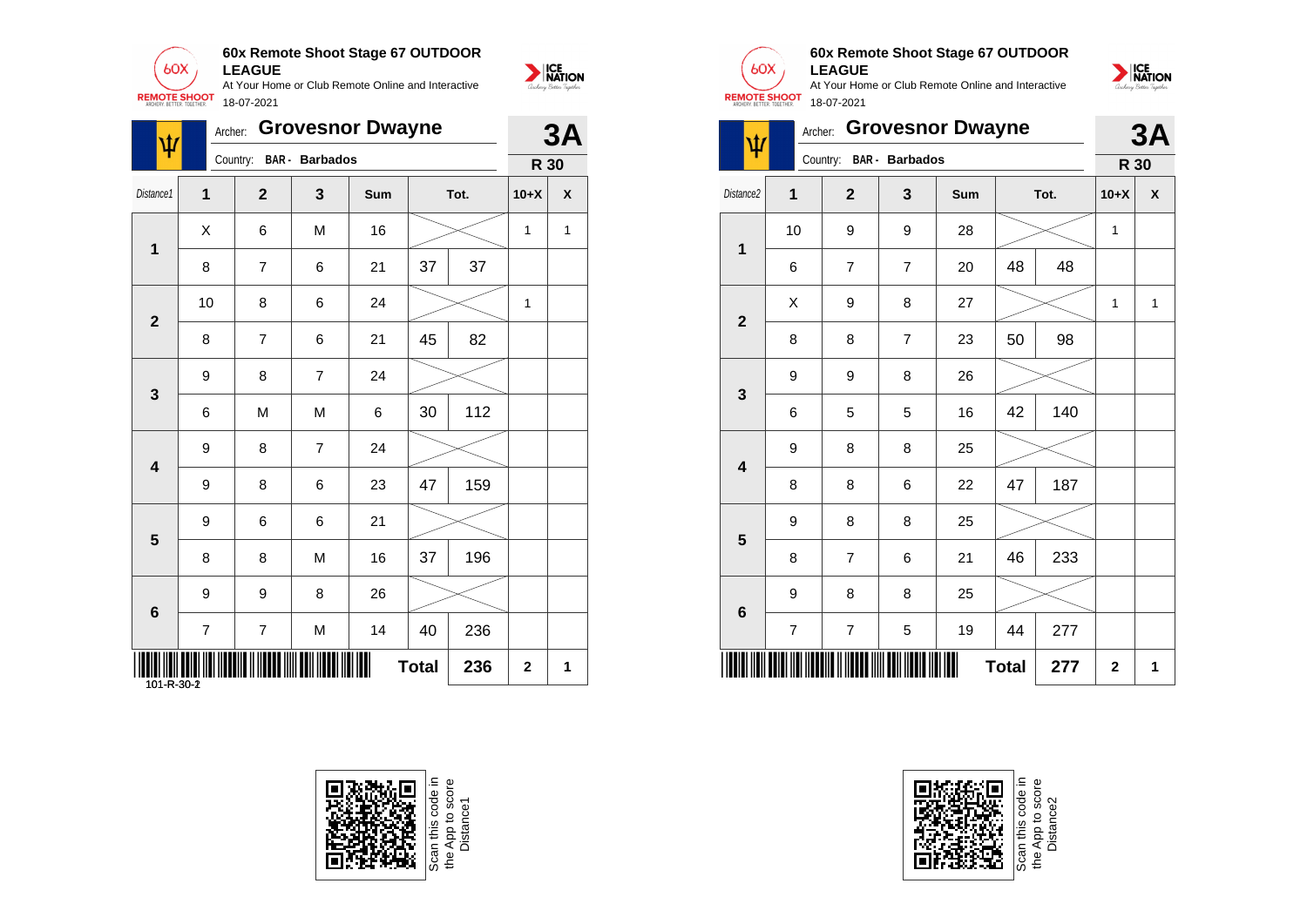

| $\overline{\Psi}$       |   | Archer:        |                       | <b>Herbert Anthony</b> |              |        | 3B           | $\vert \psi \vert$ |   | Archer: Herbert Anthony |                       |     |              |
|-------------------------|---|----------------|-----------------------|------------------------|--------------|--------|--------------|--------------------|---|-------------------------|-----------------------|-----|--------------|
|                         |   | Country:       | <b>BAR</b> - Barbados |                        |              |        | R 30         |                    |   | Country:                | <b>BAR</b> - Barbados |     |              |
| Distance1               | 1 | $\overline{2}$ | $\mathbf{3}$          | Sum                    | Tot.         | $10+X$ | $\pmb{\chi}$ | Distance2          | 1 | $\boldsymbol{2}$        | $\mathbf{3}$          | Sum |              |
| $\mathbf 1$             |   |                |                       |                        |              |        |              | 1                  |   |                         |                       |     |              |
| $\overline{2}$          |   |                |                       |                        |              |        |              | $\overline{2}$     |   |                         |                       |     |              |
| $\mathbf{3}$            |   |                |                       |                        |              |        |              | $\mathbf{3}$       |   |                         |                       |     |              |
| $\overline{\mathbf{4}}$ |   |                |                       |                        |              |        |              | 4                  |   |                         |                       |     |              |
| $5\phantom{1}$          |   |                |                       |                        |              |        |              | 5                  |   |                         |                       |     |              |
| $\bf 6$                 |   |                |                       |                        |              |        |              | 6                  |   |                         |                       |     |              |
|                         |   |                |                       |                        | <b>Total</b> |        |              |                    |   |                         |                       |     | <b>Total</b> |



e App to score<br>Distance1



NATION

#### **60x Remote Shoot Stage 67 OUTDOOR LEAGUE**

At Your Home or Club Remote Online and Interactive 18-07-2021



|                         | Archer: |                | <b>Herbert Anthony</b>  |                |              |      |        | 3B |
|-------------------------|---------|----------------|-------------------------|----------------|--------------|------|--------|----|
|                         |         |                | Country: BAR - Barbados |                |              |      | R 30   |    |
| Distance2               | 1       | $\overline{2}$ | $\mathbf{3}$            | Sum            |              | Tot. | $10+X$ | X  |
|                         |         |                |                         |                |              |      |        |    |
| $\mathbf{1}$            |         |                |                         |                |              |      |        |    |
|                         |         |                |                         |                |              |      |        |    |
| $\overline{2}$          |         |                |                         |                |              |      |        |    |
|                         |         |                |                         |                |              |      |        |    |
| $\mathbf{3}$            |         |                |                         |                |              |      |        |    |
|                         |         |                |                         |                |              |      |        |    |
|                         |         |                |                         |                |              |      |        |    |
| $\overline{\mathbf{4}}$ |         |                |                         |                |              |      |        |    |
|                         |         |                |                         |                |              |      |        |    |
| 5                       |         |                |                         |                |              |      |        |    |
|                         |         |                |                         |                |              |      |        |    |
| $6\phantom{1}$          |         |                |                         |                |              |      |        |    |
|                         |         |                |                         |                |              |      |        |    |
|                         |         |                |                         | $\blacksquare$ | <b>Total</b> |      |        |    |



App to sco<br>Distance2 Distance2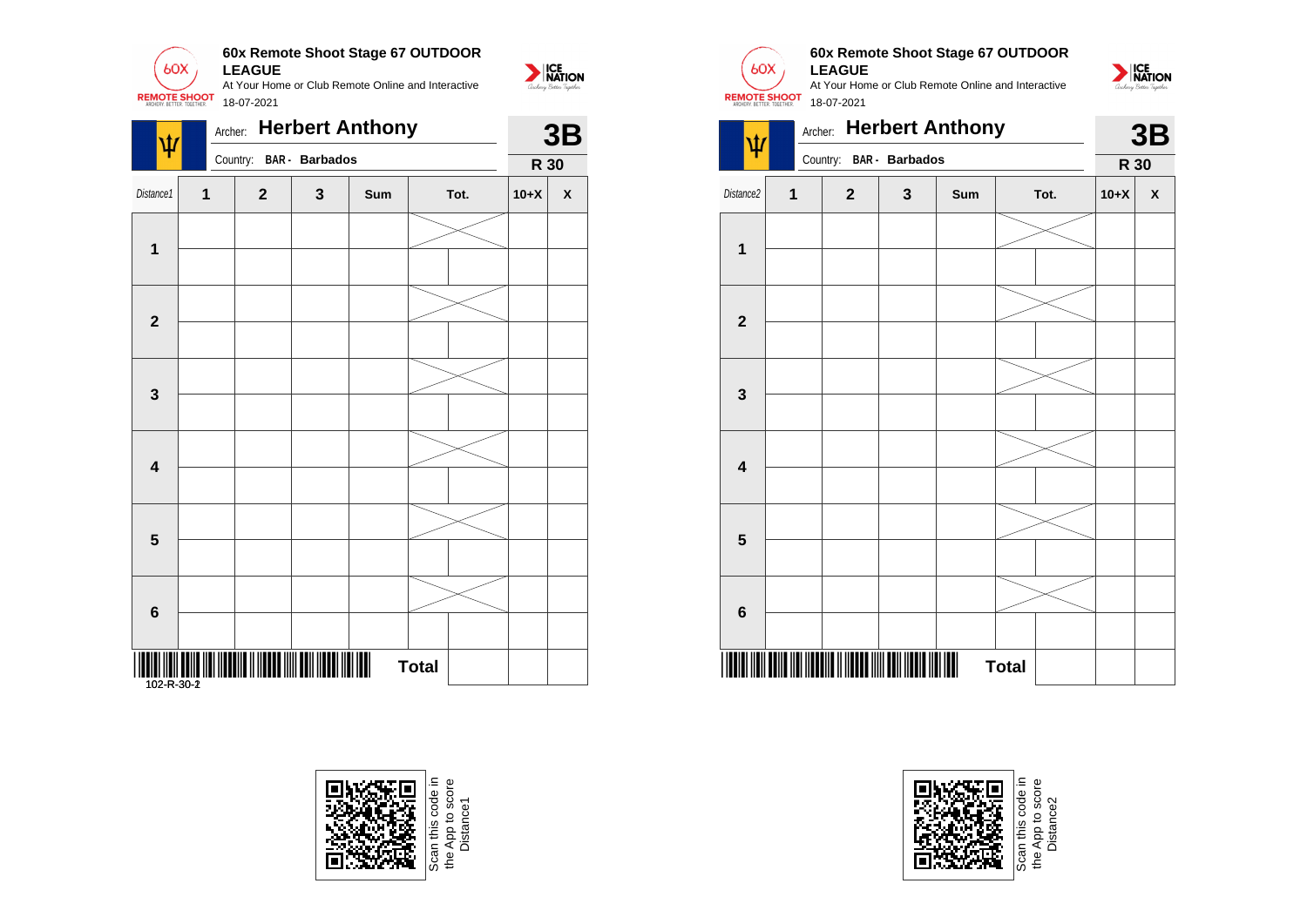

|                         | $($ *        |                         |              | Archer: <b>Shanid Rabiya</b> |              |      |        | <b>1A</b>    |
|-------------------------|--------------|-------------------------|--------------|------------------------------|--------------|------|--------|--------------|
|                         |              | Country: PAK - Pakistan |              |                              |              |      |        | <b>R70</b>   |
| Distance1               | $\mathbf{1}$ | $\overline{2}$          | $\mathbf{3}$ | Sum                          |              | Tot. | $10+X$ | $\pmb{\chi}$ |
| $\mathbf 1$             |              |                         |              |                              |              |      |        |              |
| $\mathbf{2}$            |              |                         |              |                              |              |      |        |              |
| $\mathbf{3}$            |              |                         |              |                              |              |      |        |              |
| 4                       |              |                         |              |                              |              |      |        |              |
| $\overline{\mathbf{5}}$ |              |                         |              |                              |              |      |        |              |
| $\bf 6$                 |              |                         |              |                              |              |      |        |              |
|                         |              |                         |              |                              | <b>Total</b> |      |        |              |





#### **60x Remote Shoot Stage 67 OUTDOOR LEAGUE**

At Your Home or Club Remote Online and Interactive 18-07-2021







e App to score<br>Distance2 Distance2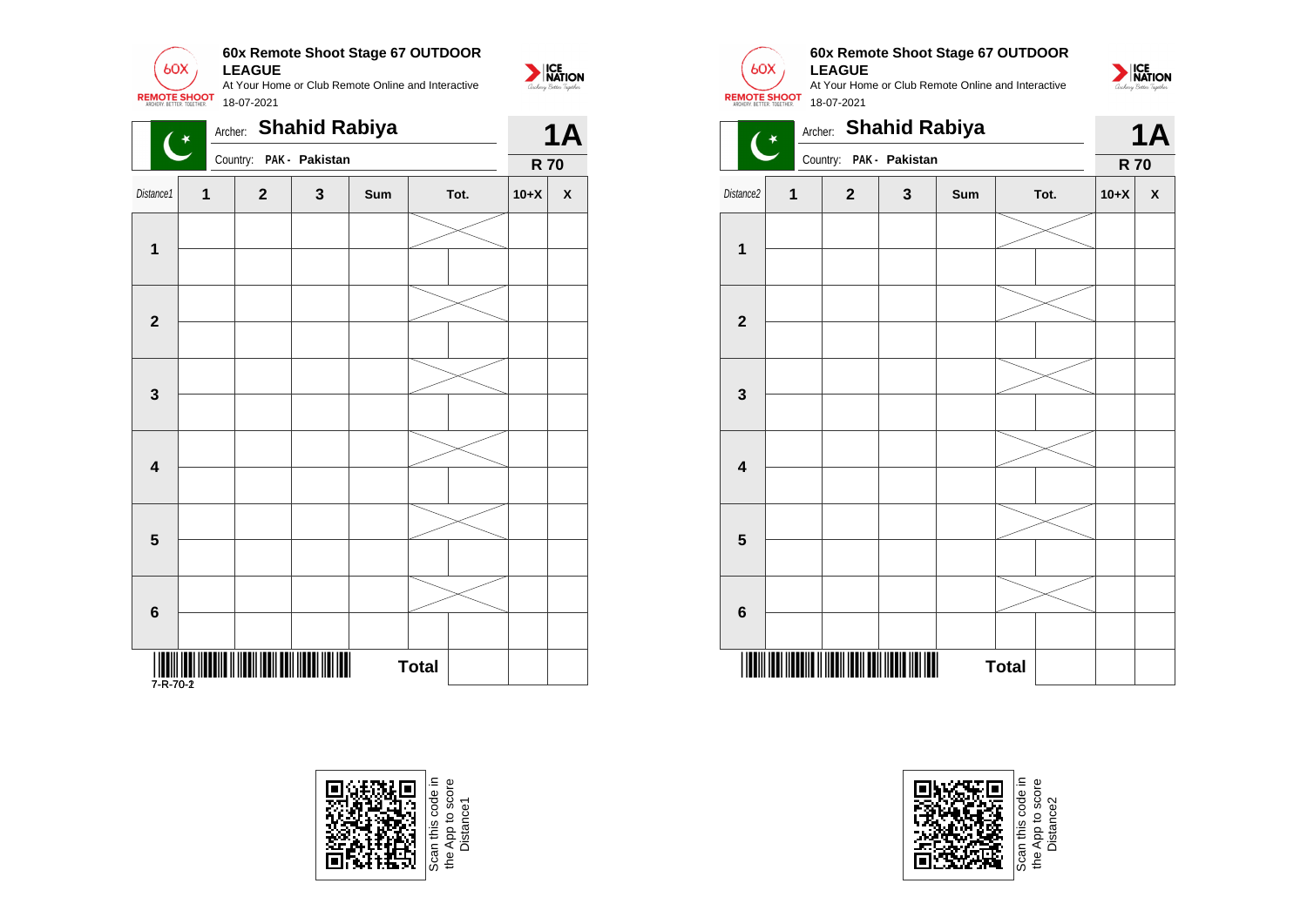

|                            |                |                    | Archer: Foxman Adam |         |              |      |        | 2A              |
|----------------------------|----------------|--------------------|---------------------|---------|--------------|------|--------|-----------------|
|                            |                | Country: USA - USA |                     |         |              |      |        | C <sub>50</sub> |
| Distance1                  | 1              | $2^{1}$            | $\mathbf{3}$        | Sum     |              | Tot. | $10+X$ | $\pmb{\chi}$    |
|                            | 9              | 8                  | 8                   | 25      |              |      |        |                 |
| $\mathbf 1$                | $\overline{7}$ | $\overline{7}$     | $\overline{7}$      | 21      | 46           | 46   |        |                 |
|                            | 9              | 8                  | 8                   | 25      |              |      |        |                 |
| $\overline{2}$             | 8              | $\overline{7}$     | $\overline{7}$      | 22      | 47           | 93   |        |                 |
|                            | 9              | 8                  | 8                   | 25      |              |      |        |                 |
| $\mathbf{3}$               | $\overline{7}$ | $\overline{7}$     | M                   | 14      | 39           | 132  |        |                 |
|                            | 9              | 9                  | 9                   | 27      |              |      |        |                 |
| 4                          | 8              | $\overline{7}$     | 6                   | 21      | 48           | 180  |        |                 |
|                            | 9              | 9                  | 9                   | 27      |              |      |        |                 |
| $5\phantom{1}$             | 9              | 9                  | 8                   | 26      | 53           | 233  |        |                 |
|                            | 9              | 9                  | 8                   | 26      |              |      |        |                 |
| $6\phantom{1}6$            | 8              | $\overline{7}$     | $\overline{7}$      | 22      | 48           | 281  |        |                 |
| <b>WILLIA</b><br>14-C-50-2 |                |                    |                     | III III | <b>Total</b> | 281  | 0      | 0               |







## **60x Remote Shoot Stage 67 OUTDOOR**

**LEAGUE** At Your Home or Club Remote Online and Interactive 18-07-2021



|                         | 2A |                    |                |     |              |      |                 |                    |
|-------------------------|----|--------------------|----------------|-----|--------------|------|-----------------|--------------------|
|                         |    | Country: USA - USA |                |     |              |      | C <sub>50</sub> |                    |
| Distance <sub>2</sub>   | 1  | $\overline{2}$     | $\mathbf{3}$   | Sum |              | Tot. | $10+X$          | $\pmb{\mathsf{X}}$ |
|                         | X  | 10                 | 9              | 29  |              |      | $\overline{2}$  | $\mathbf{1}$       |
| $\mathbf 1$             | 8  | 8                  | 8              | 24  | 53           | 53   |                 |                    |
|                         | 9  | 9                  | 9              | 27  |              |      |                 |                    |
| $\overline{\mathbf{2}}$ | 8  | 8                  | $\overline{7}$ | 23  | 50           | 103  |                 |                    |
|                         | 10 | $\boldsymbol{9}$   | 9              | 28  |              |      | 1               |                    |
| 3                       | 8  | $\overline{7}$     | $\overline{7}$ | 22  | 50           | 153  |                 |                    |
|                         | 10 | $\boldsymbol{9}$   | 8              | 27  |              |      | 1               |                    |
| $\overline{\mathbf{4}}$ | 6  | 6                  | M              | 12  | 39           | 192  |                 |                    |
|                         | 10 | $\boldsymbol{9}$   | 9              | 28  |              |      | 1               |                    |
| 5                       | 9  | $\overline{7}$     | 6              | 22  | 50           | 242  |                 |                    |
|                         | 8  | 8                  | 8              | 24  |              |      |                 |                    |
| $\bf 6$                 | 8  | $\overline{7}$     | $\,6$          | 21  | 45           | 287  |                 |                    |
|                         |    |                    |                |     | <b>Total</b> | 287  | 5               | 1                  |



Scan this code<br>the App to sco<br>Distance2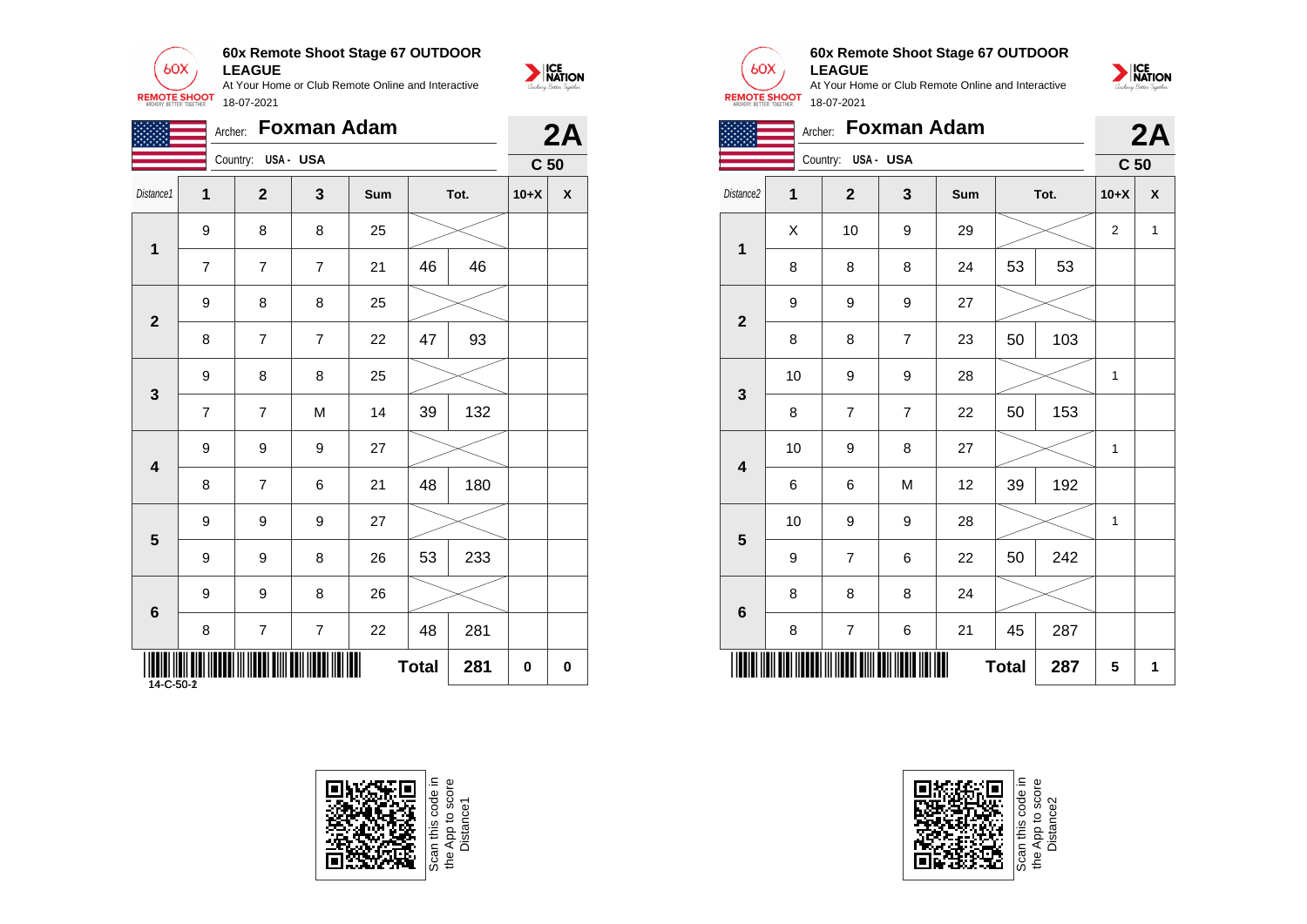

|                         |              |                    | Archer: Fontes Robert |              |      |                 | <b>1A</b>          |                         | Archer: Fontes Robert |                    |              |              |  |  |
|-------------------------|--------------|--------------------|-----------------------|--------------|------|-----------------|--------------------|-------------------------|-----------------------|--------------------|--------------|--------------|--|--|
|                         |              | Country: USA - USA |                       |              |      | C <sub>25</sub> |                    |                         |                       | Country: USA - USA |              |              |  |  |
| Distance1               | $\mathbf{1}$ | $\mathbf{2}$       | $\mathbf{3}$          | Sum          | Tot. | $10+X$          | $\pmb{\mathsf{x}}$ | Distance2               | $\mathbf 1$           | $\mathbf 2$        | $\mathbf{3}$ | Sum          |  |  |
| $\mathbf 1$             |              |                    |                       |              |      |                 |                    | $\mathbf 1$             |                       |                    |              |              |  |  |
| $\mathbf{2}$            |              |                    |                       |              |      |                 |                    | $\boldsymbol{2}$        |                       |                    |              |              |  |  |
| $\mathbf{3}$            |              |                    |                       |              |      |                 |                    | $\mathbf{3}$            |                       |                    |              |              |  |  |
| $\overline{\mathbf{4}}$ |              |                    |                       |              |      |                 |                    | $\overline{\mathbf{4}}$ |                       |                    |              |              |  |  |
| $5\phantom{.0}$         |              |                    |                       |              |      |                 |                    | $5\phantom{1}$          |                       |                    |              |              |  |  |
| $\bf 6$                 |              |                    |                       |              |      |                 |                    | $\bf 6$                 |                       |                    |              |              |  |  |
| $\overline{7}$          |              |                    |                       |              |      |                 |                    | $\overline{7}$          |                       |                    |              |              |  |  |
| $\bf 8$                 |              |                    |                       |              |      |                 |                    | 8                       |                       |                    |              |              |  |  |
| $\boldsymbol{9}$        |              |                    |                       |              |      |                 |                    | $\boldsymbol{9}$        |                       |                    |              |              |  |  |
| 10                      |              |                    |                       |              |      |                 |                    | 10                      |                       |                    |              |              |  |  |
| 11                      |              |                    |                       |              |      |                 |                    | 11                      |                       |                    |              |              |  |  |
| $12$                    |              |                    |                       |              |      |                 |                    | 12                      |                       |                    |              |              |  |  |
|                         |              |                    |                       | <b>Total</b> |      |                 |                    |                         |                       |                    |              | <b>Total</b> |  |  |



e App to score<br>Distance1



NATION

#### **60x Remote Shoot Stage 67 OUTDOOR LEAGUE**



|                         | <b>Fontes Robert</b><br>Archer: |              |                              |              |      |        |                    |  |
|-------------------------|---------------------------------|--------------|------------------------------|--------------|------|--------|--------------------|--|
|                         | Country: USA - USA              |              | <b>1A</b><br>C <sub>25</sub> |              |      |        |                    |  |
| Distance2               | 1                               | $\mathbf{2}$ | $\mathbf 3$                  | Sum          | Tot. | $10+X$ | $\pmb{\mathsf{X}}$ |  |
| $\mathbf 1$             |                                 |              |                              |              |      |        |                    |  |
| $\mathbf 2$             |                                 |              |                              |              |      |        |                    |  |
| $\mathbf{3}$            |                                 |              |                              |              |      |        |                    |  |
| $\overline{\mathbf{4}}$ |                                 |              |                              |              |      |        |                    |  |
| $5\phantom{.0}$         |                                 |              |                              |              |      |        |                    |  |
| 6                       |                                 |              |                              |              |      |        |                    |  |
| $\overline{7}$          |                                 |              |                              |              |      |        |                    |  |
| 8                       |                                 |              |                              |              |      |        |                    |  |
| $\boldsymbol{9}$        |                                 |              |                              |              |      |        |                    |  |
| 10                      |                                 |              |                              |              |      |        |                    |  |
| 11                      |                                 |              |                              |              |      |        |                    |  |
| 12                      |                                 |              |                              |              |      |        |                    |  |
|                         |                                 | WW           | Ш<br>Ш                       | <b>Total</b> |      |        |                    |  |



the App to score e App to score<br>Distance2 Distance2the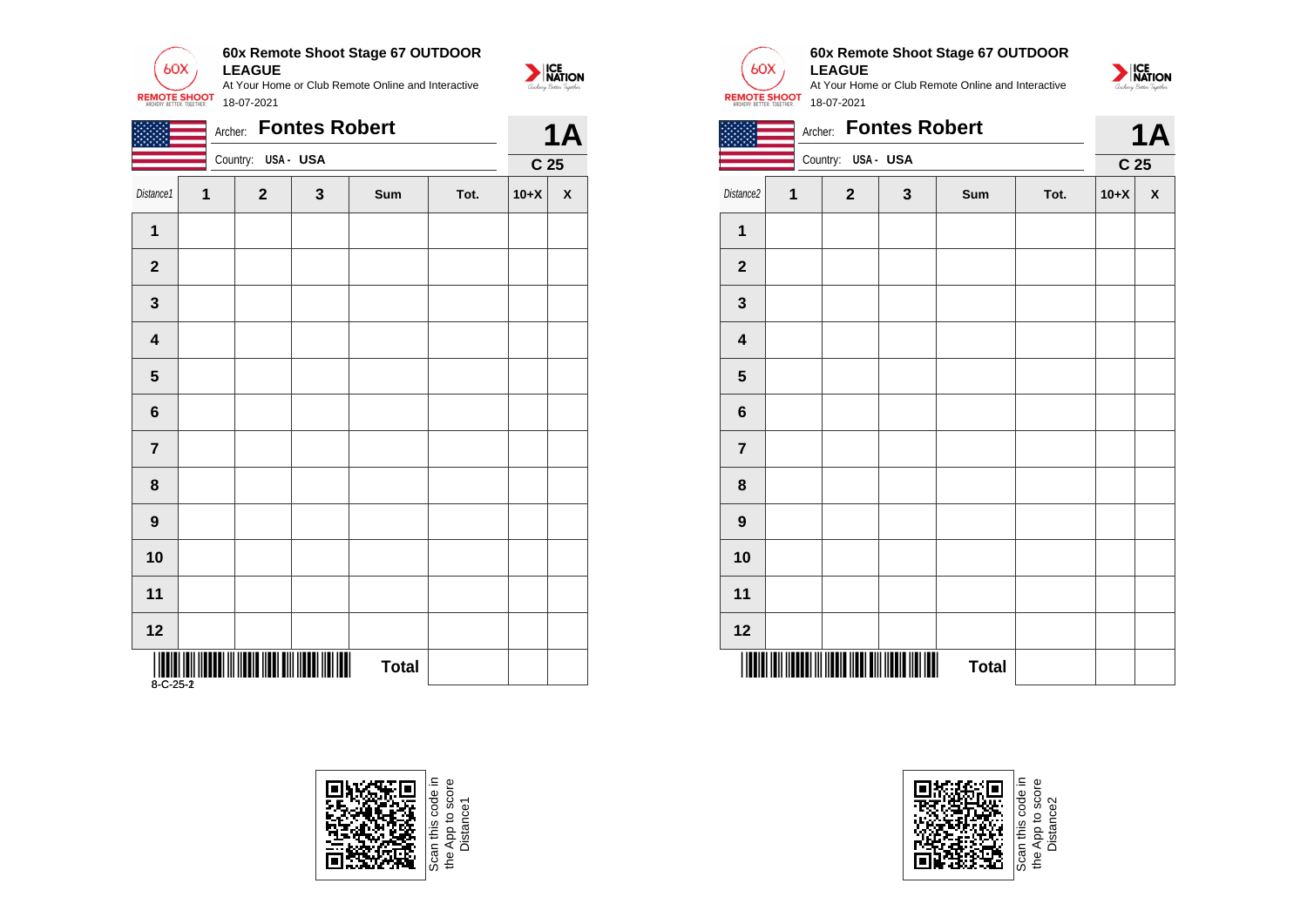

| \$                          | Archer: Ramírez Diego |                       |              |              |      |        | <b>1A</b>          |                         |             | Archer: Ramírez Diego |              |              |  |
|-----------------------------|-----------------------|-----------------------|--------------|--------------|------|--------|--------------------|-------------------------|-------------|-----------------------|--------------|--------------|--|
|                             |                       | Country: MEX - Mexico |              |              |      |        |                    | \$                      |             | Country: MEX - Mexico |              |              |  |
| Distance1                   | $\mathbf{1}$          | $\mathbf{2}$          | $\mathbf{3}$ | Sum          | Tot. | $10+X$ | $\pmb{\mathsf{X}}$ | Distance2               | $\mathbf 1$ | $\mathbf 2$           | $\mathbf{3}$ | Sum          |  |
| $\mathbf{1}$                |                       |                       |              |              |      |        |                    | $\mathbf 1$             |             |                       |              |              |  |
| $\overline{\mathbf{2}}$     |                       |                       |              |              |      |        |                    | $\mathbf{2}$            |             |                       |              |              |  |
| $\mathbf{3}$                |                       |                       |              |              |      |        |                    | $\mathbf{3}$            |             |                       |              |              |  |
| $\overline{\mathbf{4}}$     |                       |                       |              |              |      |        |                    | $\overline{\mathbf{4}}$ |             |                       |              |              |  |
| $5\phantom{.0}$             |                       |                       |              |              |      |        |                    | $5\phantom{.0}$         |             |                       |              |              |  |
| $\bf 6$                     |                       |                       |              |              |      |        |                    | $\bf 6$                 |             |                       |              |              |  |
| $\overline{7}$              |                       |                       |              |              |      |        |                    | $\overline{7}$          |             |                       |              |              |  |
| $\pmb{8}$                   |                       |                       |              |              |      |        |                    | $\pmb{8}$               |             |                       |              |              |  |
| $\boldsymbol{9}$            |                       |                       |              |              |      |        |                    | $\boldsymbol{9}$        |             |                       |              |              |  |
| 10                          |                       |                       |              |              |      |        |                    | 10                      |             |                       |              |              |  |
| 11                          |                       |                       |              |              |      |        |                    | 11                      |             |                       |              |              |  |
| 12                          |                       |                       |              |              |      |        |                    | 12                      |             |                       |              |              |  |
| <b>THEFT HE</b><br>1-C-25-2 |                       |                       |              | <b>Total</b> |      |        |                    |                         |             |                       |              | <b>Total</b> |  |





#### **60x Remote Shoot Stage 67 OUTDOOR LEAGUE**

At Your Home or Club Remote Online and Interactive 18-07-2021



|                         |                                                            | Archer:      | Ramírez Diego | <b>1A</b> |      |                 |                    |  |  |  |  |  |
|-------------------------|------------------------------------------------------------|--------------|---------------|-----------|------|-----------------|--------------------|--|--|--|--|--|
|                         |                                                            | Country:     | MEX - Mexico  |           |      | C <sub>25</sub> |                    |  |  |  |  |  |
| Distance2               | 1                                                          | $\mathbf{2}$ | 3             | Sum       | Tot. | $10+X$          | $\pmb{\mathsf{x}}$ |  |  |  |  |  |
| 1                       |                                                            |              |               |           |      |                 |                    |  |  |  |  |  |
| $\mathbf{2}$            |                                                            |              |               |           |      |                 |                    |  |  |  |  |  |
| $\mathbf{3}$            |                                                            |              |               |           |      |                 |                    |  |  |  |  |  |
| $\overline{\mathbf{4}}$ |                                                            |              |               |           |      |                 |                    |  |  |  |  |  |
| 5                       |                                                            |              |               |           |      |                 |                    |  |  |  |  |  |
| 6                       |                                                            |              |               |           |      |                 |                    |  |  |  |  |  |
| $\overline{7}$          |                                                            |              |               |           |      |                 |                    |  |  |  |  |  |
| 8                       |                                                            |              |               |           |      |                 |                    |  |  |  |  |  |
| 9                       |                                                            |              |               |           |      |                 |                    |  |  |  |  |  |
| 10                      |                                                            |              |               |           |      |                 |                    |  |  |  |  |  |
| 11                      |                                                            |              |               |           |      |                 |                    |  |  |  |  |  |
| 12                      |                                                            |              |               |           |      |                 |                    |  |  |  |  |  |
| ║║                      | <u> A BENDARIA (BARA) A BENDARIA (BARA</u><br><b>Total</b> |              |               |           |      |                 |                    |  |  |  |  |  |



e App to score<br>Distance2 the App to score Distance2the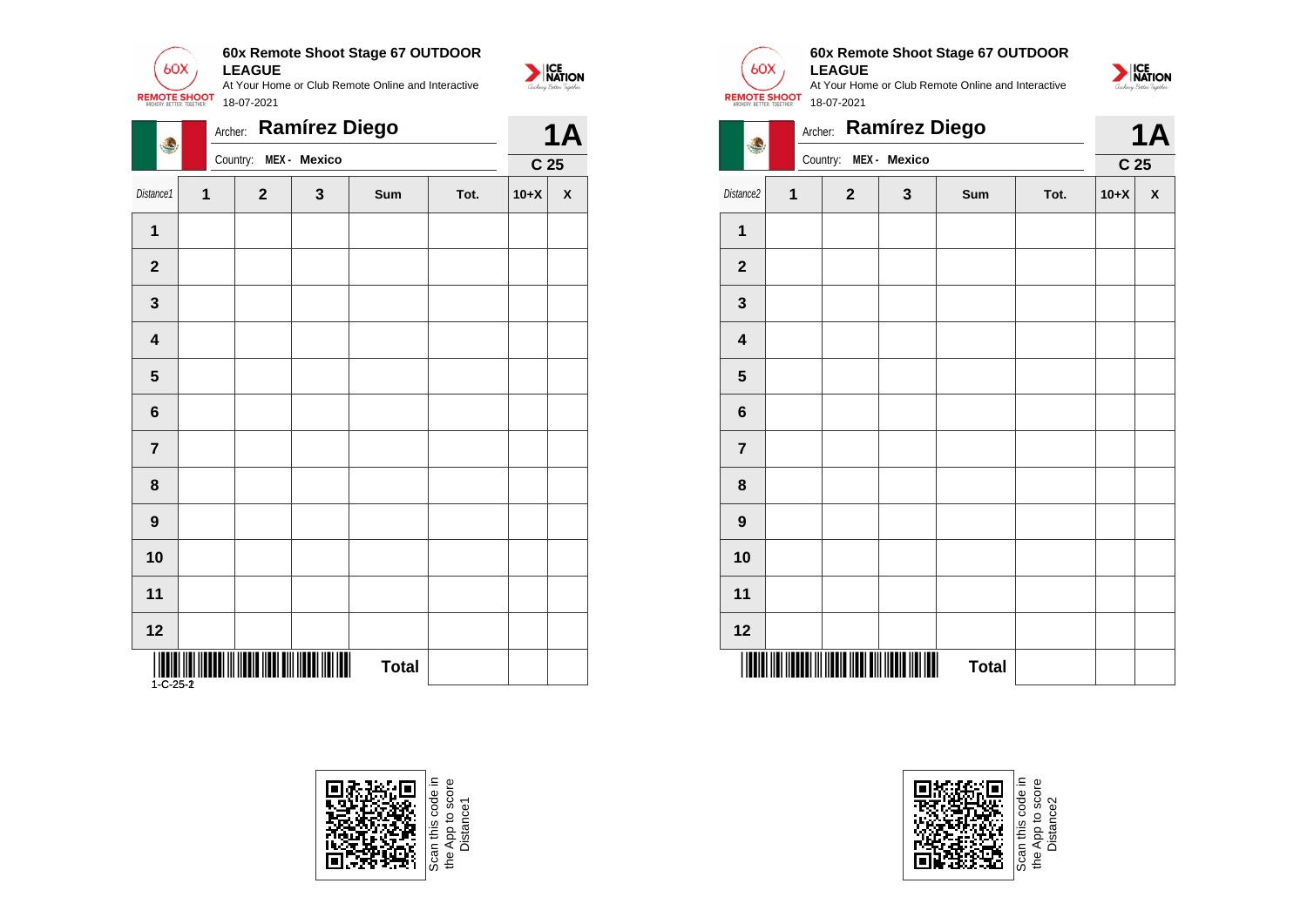

|                |                 |                                         | Archer: Janssens Niels |              |      |                | 2A              |
|----------------|-----------------|-----------------------------------------|------------------------|--------------|------|----------------|-----------------|
|                |                 |                                         | Country: BEL - Belgium |              |      |                | C <sub>25</sub> |
| Distance1      | $\mathbf{1}$    | $\overline{2}$                          | $\mathbf{3}$           | Sum          | Tot. | $10+X$         | $\pmb{\chi}$    |
| $\mathbf 1$    | 10 <sup>1</sup> | 9                                       | 9                      | 28           | 28   | $\mathbf{1}$   |                 |
| $\overline{2}$ | X               | $\mathsf{X}$                            | 9                      | 29           | 57   | $\overline{2}$ | $\overline{2}$  |
| $\mathbf{3}$   | $\mathsf{X}$    | 10                                      | 10                     | 30           | 87   | 3              | $\mathbf{1}$    |
| 4              | $\mathsf{X}$    | 10                                      | 10                     | 30           | 117  | 3              | $\mathbf{1}$    |
| 5              | $\mathsf{X}$    | $\mathsf{X}$                            | 10                     | 30           | 147  | 3              | $\overline{a}$  |
| 6              | 10              | 9                                       | 9                      | 28           | 175  | $\mathbf{1}$   |                 |
| $\overline{7}$ | $\mathsf{X}$    | 10                                      | 9                      | 29           | 204  | $\overline{2}$ | $\mathbf{1}$    |
| 8              | $\mathsf{X}$    | $\boldsymbol{\mathsf{X}}$               | 9                      | 29           | 233  | 2              | $\overline{2}$  |
| 9              | $\mathsf{X}$    | 10                                      | 9                      | 29           | 262  | 2              | $\mathbf{1}$    |
| 10             | 10              | 10                                      | 10                     | 30           | 292  | 3              |                 |
| 11             | $\mathsf X$     | $\boldsymbol{\mathsf{X}}$               | 9                      | 29           | 321  | $\overline{a}$ | $\overline{c}$  |
| 12             | $\mathsf{X}$    | 10                                      | 10                     | 30           | 351  | 3              | $\mathbf{1}$    |
|                |                 | I ITONI INDO INI INDONI IN INDO NDO DIN |                        | <b>Total</b> | 351  | 27             | 13              |







#### **60x Remote Shoot Stage 67 OUTDOOR LEAGUE**



|                         | 2A       |                |                        |              |      |                         |                |  |
|-------------------------|----------|----------------|------------------------|--------------|------|-------------------------|----------------|--|
|                         |          |                | Country: BEL - Belgium |              |      | C <sub>25</sub>         |                |  |
| Distance <sub>2</sub>   | 1        | $\overline{2}$ | 3                      | Sum          | Tot. | $10+X$                  | X              |  |
| $\mathbf{1}$            | X        | 9              | 9                      | 28           | 28   | 1                       | 1              |  |
| $\mathbf{2}$            | X        | Χ              | 9                      | 29           | 57   | 2                       | 2              |  |
| $\mathbf{3}$            | 9<br>9   |                | 8                      | 26           | 83   |                         |                |  |
| $\overline{\mathbf{4}}$ | 10<br>10 |                | 9                      | 29           | 112  | $\overline{2}$          |                |  |
| 5                       | 9        | 9              |                        | 27           | 139  |                         |                |  |
| 6                       | 10<br>X  |                | 9                      | 29           | 168  | $\overline{2}$          | 1              |  |
| $\overline{7}$          | X        | 9              | 9                      | 28           | 196  | 1                       | 1              |  |
| 8                       | 10<br>9  |                | 9                      | 28           | 224  | 1                       |                |  |
| $\boldsymbol{9}$        | 10       | 10             | 9                      | 29           | 253  | 2                       |                |  |
| 10                      | X        | 9              | 9                      | 28           | 281  | 1                       | 1              |  |
| 11                      | 10       | 10             | 9                      | 29           | 310  | 2                       |                |  |
| 12                      | Χ        | 10             | 8                      | 28           | 338  | $\overline{\mathbf{c}}$ | 1              |  |
|                         |          |                |                        | <b>Total</b> | 338  | 16                      | $\overline{7}$ |  |